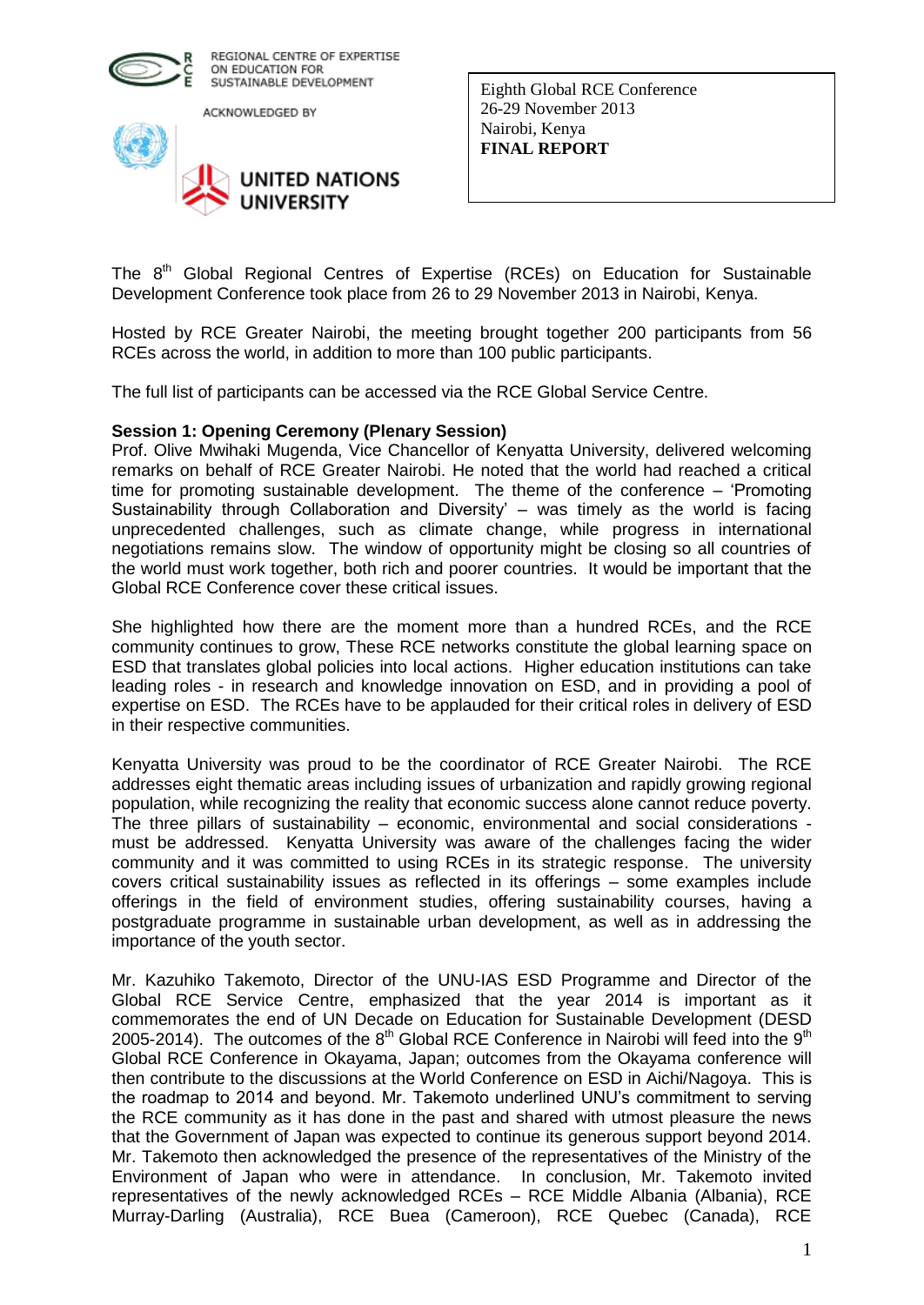

ACKNOWLEDGED BY



Eighth Global RCE Conference 26-29 November 2013 Nairobi, Kenya **FINAL REPORT** 

Euroregion Tyrol (Italy), RCE Greater Pwani (Kenya), RCE Nyanza (Kenya), RCE Hohhot (People's Republic of China), RCE Kunming (People's Republic of China), RCE Inje (Republic of Korea), RCE North Sweden (Sweden), RCE Uppsala (Sweden), RCE West Sweden (Sweden), RCE Dar Es Salaam (Tanzania), RCE Greater Eastern Uganda (Uganda), RCE Greater Manchester (UK), RCE Scotland (UK) RCE Lusaka (Zambia), and RCE Mutare (Zimbabwe) – to receive their Certificates of Acknowledgement.

Professor Judi Wangalwa Wakhungu, Cabinet Secretary of the Ministry of the Environment, Water and Natural Resources of Kenya, followed those remarks by highlighting the importance of forging strategic partnerships to put in place appropriate SD and ESD strategies. Kenya has launched its second medium-term plan focusing on devolution, socioeconomic development, and promoting key flagship programmes such as green growth and waste management.

Kenya was working to finalize its national sustainable development policy and green growth policy, and it has responded to the UNDESD by developing and implementing a national ESD strategy. RCEs, among others, provide platforms in formal and informal settings and several actions have been initiated by the RCEs in the country. Universities have engaged in change projects and programmes, including in the areas of biodiversity, solid waste, ecoschool programmes, community engagements, and other interventions. The Kenyan Constitution of 2010 promotes sustainable development, and all curricula harmonize sustainable development.

The National Environment Management Authority of Kenya (NEMA) must be commended for spearheading the RCE movement nationally – the country boasts five existing RCEs and four potential ones. Kenyan RCEs engage in flagship activities, with interventions conducted through collaborative projects. The UNDESD is coming to an end and it would be prudent to take stock of RCE achievements at this time. The RCEs' roles are important in implementing the ambitions of The Future We Want document produced at Rio+20, and to extend the ESD goals beyond the Decade. The resolutions reached at the 8th RCE Global Conference will contribute to the World ESD Conference in Japan in 2014.

Following a brief overview of the conference programme, Zinaida Fadeeva (UNU-IAS) delivered an RCE progress report on behalf of the Global RCE Service Centre, reminding participants of the 120 RCEs currently in existence worldwide, including 45 in the Asia-Pacific region, 25 in Africa, 17 in the Americas and 33 in Europe; she also noted the 18 candidate RCEs under consideration.

Ms. Fadeeva briefly outlined highlights from the various regions. In Africa, RCEs showcased their ESD activities through workshops, events and regional conferences; she also noted their increased interaction with policymakers and the implementation of the Capacity Development Programme for African RCEs. For the Americas, Ms. Fadeeva underlined the priority actions for Americas RCEs in the lead-up to the DESD (i.e. youth, prioritizing thematic issues, messaging, common objectives, teacher training networks and collaborative projects), while highlighting some of the major conferences and achievements of the network throughout the year. She highlighted the various activities of the European RCEs, including clusters and projects and also shared examples of collaborative activities from the Asia-Pacific region.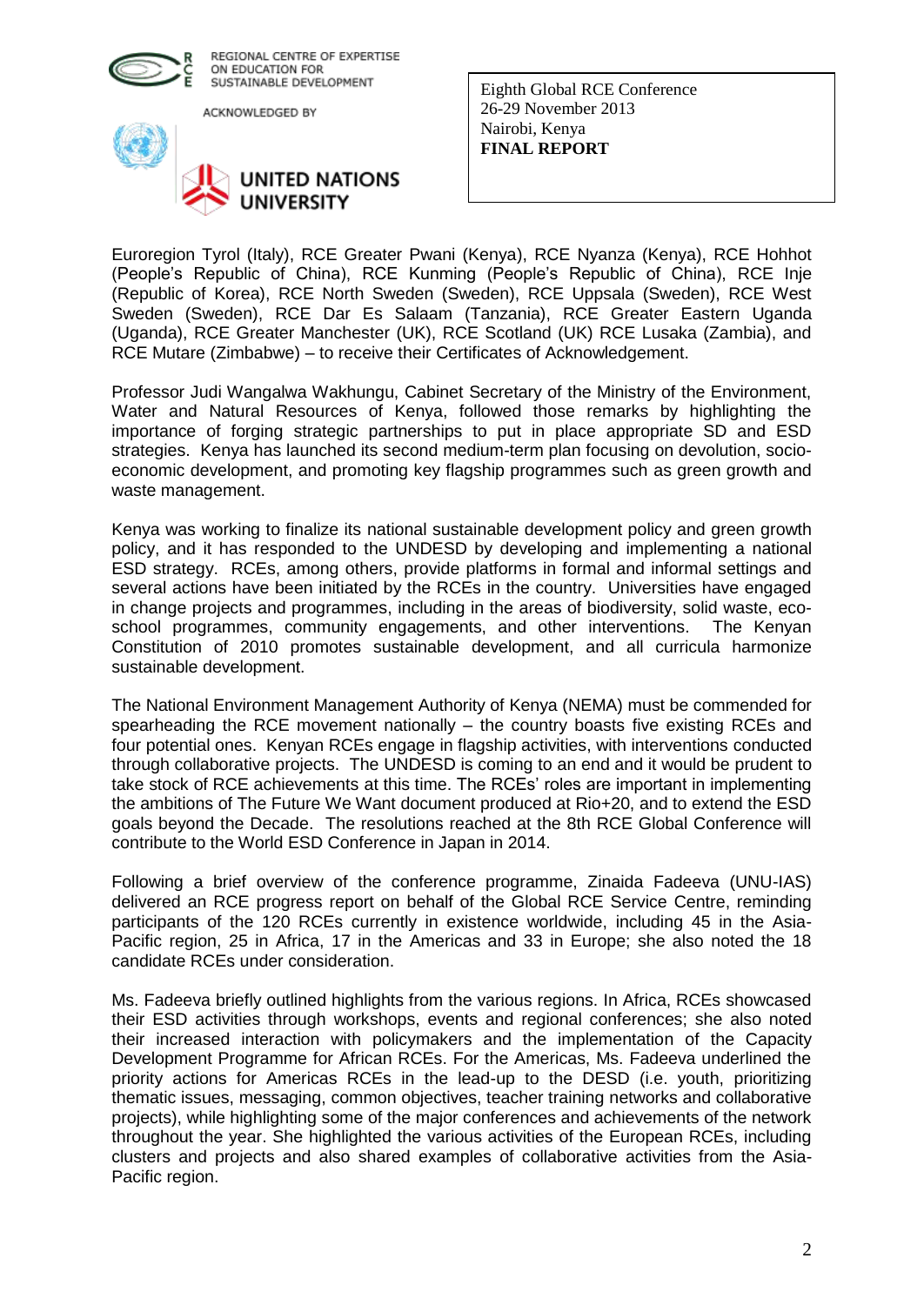

ACKNOWLEDGED BY



Eighth Global RCE Conference 26-29 November 2013 Nairobi, Kenya **FINAL REPORT** 

After giving a brief rundown of communications achievements, as well as progress on the RCE Recognition Awards and RCE Assessment, Ms. Fadeeva laid out the ways forward to be discussed throughout the conference and beyond, including identifying successes and challenges in the assessment of the RCEs towards 2014; enhancing capacity building and research activities on priority thematic areas; strategic engagement with relevant policy processes and networks; and developing an overall plan of action based on the Tongyeong Declaration to feed into the post-DESD Global Action Programme

## *Keynote Speech*

Elizabeth Maruma Mrema, Deputy Director of the Division of Environmental Policy Implementation at UNEP, delivered the first keynote speech of the conference. Last month UNEP hosted the South-South Cooperation Expo that included delegates from more than 100 countries; there, the discussion turned to cooperation, including partnerships such as RCEs. The RCE movement, in response to the UNDESD, should be lauded as it has demonstrated the growing importance of ESD.

She asked where the world stood since the Stockholm Conference in 1972 and what the avenue had been from 1992 to 2002 and 2012. It was important to recognize that societal transformation required a change in attitudes of people by way of moving towards sustainable production and consumption. Environmental Education (EE) and ESD should target societal transformation. The Tbilisi Conference in 1977 led to probably the most definitive statement on EE and since then EE has broadened to ESD.

The UNDESD seeks to transform policy into practice and improve the quality of life of people. Historical development has illustrated the importance of sustainable development and ESD, which is reflected in The Future We Want document of Rio+20. The document also spells out the role of higher education institutions. At Rio+20, the Higher Education Sustainability Initiative (HESI) was launched and the important roles of higher education institutions were further articulated through various reports. There is a need to reorient education to ESD.

What UNEP has done embodied the mainstreaming of EE through youth and higher education. The 2004 Bali Strategic Plan also called for an increased role for higher education. In this regard, UNEP launched the Global Universities Partnership on Environment for Sustainability (GUPES) with memberships across all continents. GUPES aims at mainstreaming EE/ESD in curricula. GUPES is an ideal platform for UNEP to enhance collaboration with universities.

UNEP has spearheaded the development of the 'Greening University Toolkit', which views universities as sustainability knowledge bases. UNEP has been able to reach out to large segments of society through this effort. Now UNEP is promoting green economy and in this transition the ambition is to reduce ecological footprint. In conclusion, the UNDESD has raised awareness and has promoted the integration of sustainability in many spheres.

Overall, the speakers at the opening ceremony highlighted four key points: 1. That they share the importance of the conference theme, which is 'Promoting Sustainability through Collaboration and Diversity'; 2. It is important to recognize and enhance the role of higher education institutions in ESD; 3. It is important to recognize and enhance the role of RCEs beyond UNDESD; and 4. That the outcome of the 8th Global RCE Conference was expected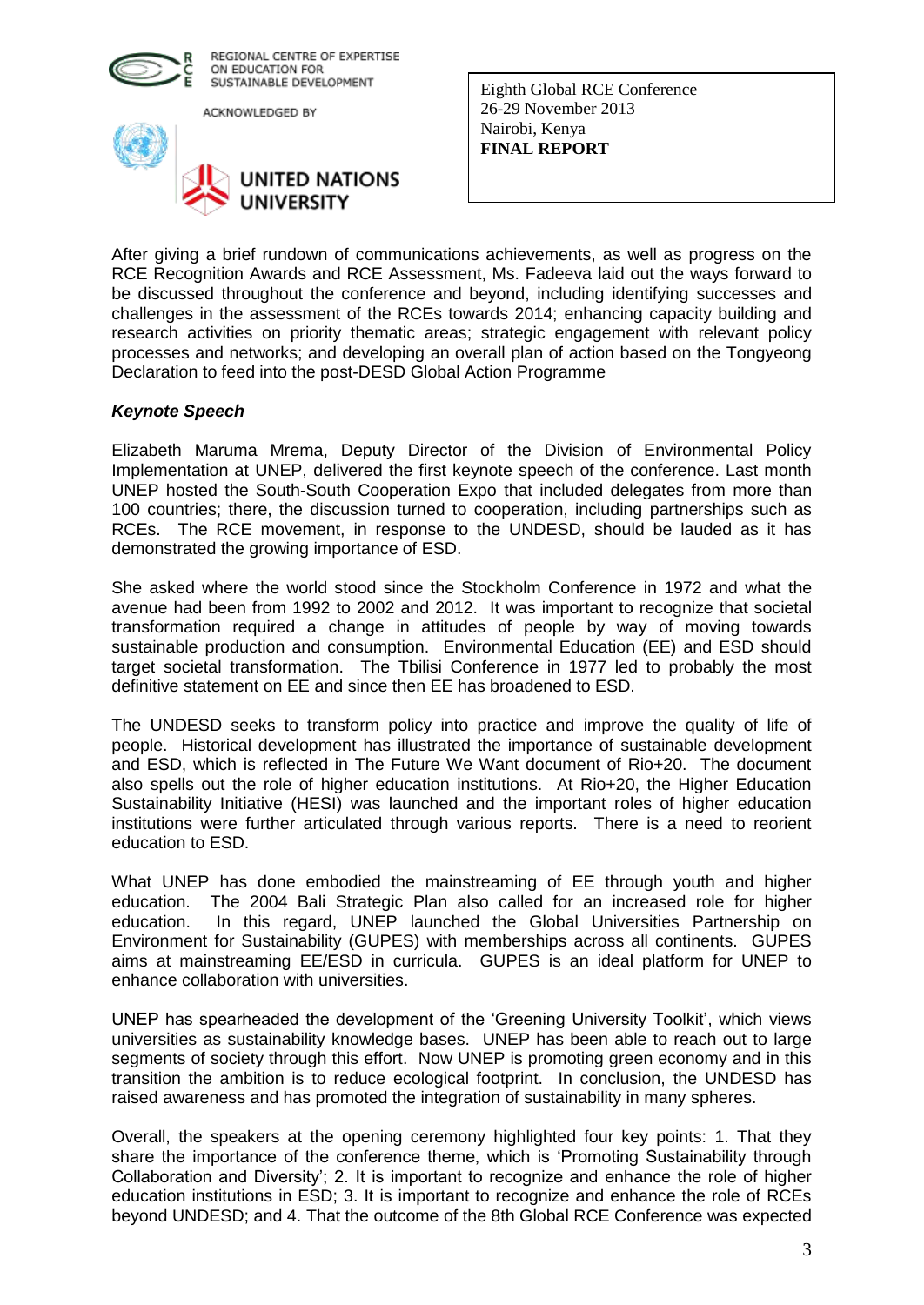

ACKNOWLEDGED BY



Eighth Global RCE Conference 26-29 November 2013 Nairobi, Kenya **FINAL REPORT** 

to provide input to the World ESD Conference in Japan in 2014 and contribute towards shaping and implementing the post-2014 Global Action Programme on ESD.

## **Session 2: Continental/Regional Discussions (Breakout sessions)**

Participants broke into four separate groups to discuss continental/regional issues. The full reports from the rapporteurs of each breakout session are included in Annex 1.

#### **Session 3: Thematic Discussions Part I (Breakout sessions)**

Participants broke into four separate groups to discuss Sustainable Consumption and Production, Traditional Knowledge and Biodiversity, Higher Education and Disaster Risk Reduction. The full reports from the rapporteurs of each breakout session are included in Annex 2.

#### **Session 4: Thematic Discussions Part II (Breakout sessions)**

Participants broke into four separate groups to discuss Climate Change, Health and Sanitation, Teacher Education and Better Schools, and Youth. The full reports from the rapporteurs of each breakout session are included in Annex 3.

#### **Session 5: Reporting Session (Plenary Discussion)**

RCE members reported back to the plenary sessions on the details of the Continental and Thematic Discussions held in the previous three sessions.

#### **Session 6: Keynote Speech II (Plenary Session)**

Speaking on the subject of "Transformative Learning and Research within RCEs", Prof. Rob O'Donoghue (RCE Makana) noted how transformative learning and research were necessary initiatives within RCEs. In education for sustainability, a whole-institution approach that embraces societal, economic, environmental and cultural dimensions was imperative. Transformative learning implied changes to practical, intellectual and political processes of reorientation. The question was how RCEs were transforming modern education to enable transformative learning, which entails the application of the paradigm of global citizenship and sustainability.

In mediating transformative learning, it was necessary to mix communication, individual competencies, community learning and social innovation. There were three lenses for learning in ESD – holistic, critical envisaging of alternatives, and transformative engagement. Overall, RCEs should engage in innovations and change processes from business-as-usual to sustainability situations in their ESD activities.

#### **Session 7: Parallel Sessions**

Participants broke into two separate groups: the Policymakers Roundtable Discussion and the RCE Award: ESD Good Cases Presentation.

#### *Session I: Policymakers Roundtable Discussion*

Chaired by the Director of the ESD Programme at UNU-IAS alongside Mario Tabucanon (UNU-IAS), the Policymakers Roundtable Discussion featured members of both national and local governments, as well as RCE members and UN agencies. See Annex 4 for the full notes from the rapporteur.

#### *Session II: RCE Award: ESD Good Cases Presentation*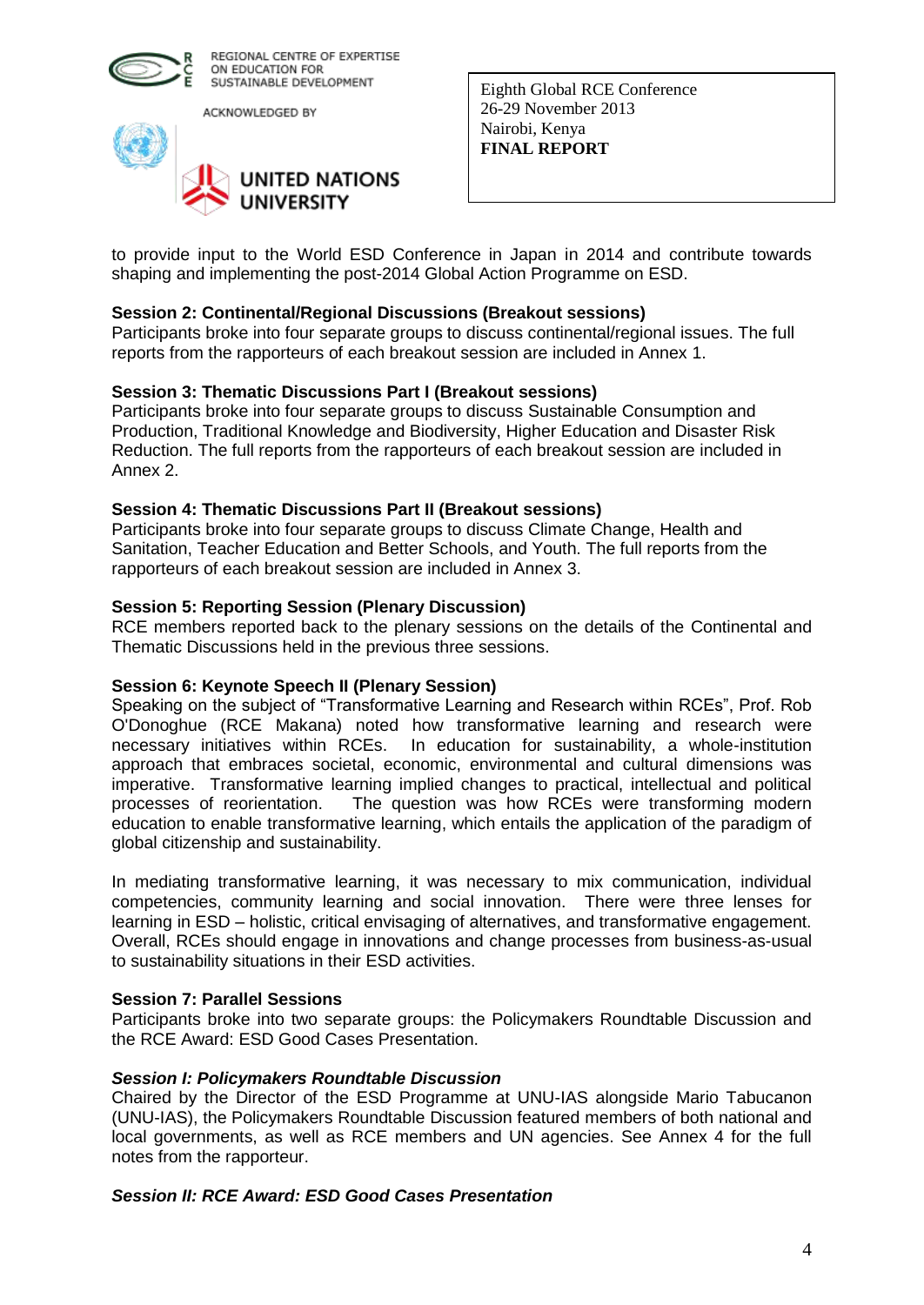

ACKNOWLEDGED BY



Eighth Global RCE Conference 26-29 November 2013 Nairobi, Kenya **FINAL REPORT** 

Thirty-nine Good Practice cases were presented in three parallel sessions on "Creating Sustainability Awareness through Formal and Informal Events", "Transformative Learning and Curriculum Change Process", and "Community Development and Sustainable Local Livelihoods", respectively. The final assessment from the sessions is included in Annex 5.

## **Session 8: Operational Discussions (Parallel sessions)**

Participants broke into three groups to discuss operational issues, including Fundraising, Communications and Outreach, and Cross-Continental Inter-RCE Collaborations. The full reports from the rapporteurs of each breakout session are included in Annex 6.

#### **Session 9: Strategic Discussions Part I (Parallel sessions)**

Participants broke into three groups to discuss strategic issues, including Capacity Development, Research and Development, and Public-Private Partnerships. The full reports from the rapporteurs of each breakout session are included in Annex 7.

#### **Session 10: Strategic Discussions Part II (Parallel sessions)**

Participants broke into three groups to discuss strategic issues, including Governance and Coordination, RCE Assessment and Evaluation, and Engagement with International SD/ESD Processes. The full reports from the rapporteurs of each breakout session are included in Annex 8.

#### **Session 11: Reporting Session (Plenary Discussion)**

RCE members reported back to the plenary sessions on the details of the Operational and Strategic Discussions held in the previous three sessions.

## **Session 12: Keynote Speech III (Plenary Discussion)**

Alexander Leicht, Chief of Section of ESD at UNESCO gave a brief overview of the increased presence of ESD on national and international levels, while highlighting some major challenges, such as moving from pilot projects to changes in policy, from small to large scale and from the margins to the mainstream. Mr. Leicht also gave a brief overview of the Global Action Programme to scale up ESD, within the context of the post 2015 agenda. The goal of the Programme is to mobilize education and learning to accelerate progress towards sustainable development by reorienting and enhancing the role of education and learning.

While listing out a variety of key principles and definitions, he noted five areas of priority action, including: advancing policy, transforming learning and training environments, building capacity of educators and trainers, empowering and mobilizing youth and accelerating sustainable solutions at the local level. To successfully launch the Programme, it would be important to identify "Lead Partners" in each of the five areas of action. These partners would help in the implementation of the Programme, which would be done through a global coordination mechanism. The ESD Programme Framework was expected to be launched and commitments for its implementation made at the World Conference on ESD in November 2014 in Aichi-Nagoya, Japan.

Following the Keynote Speech from Mr. Leicht, a panel discussion was held featuring Alexander Leicht, UNESCO, Zinaida Fadeeva, UNU-IAS, Won J. Byun, (Asia-Pacific), Tichaona Pesanayi (Africa), Roger Petry & Salvador Garcia (Americas) and Detlev Lindau-Bank (Europe). The panellists were asked to discuss four key questions and their remarks are summarized below.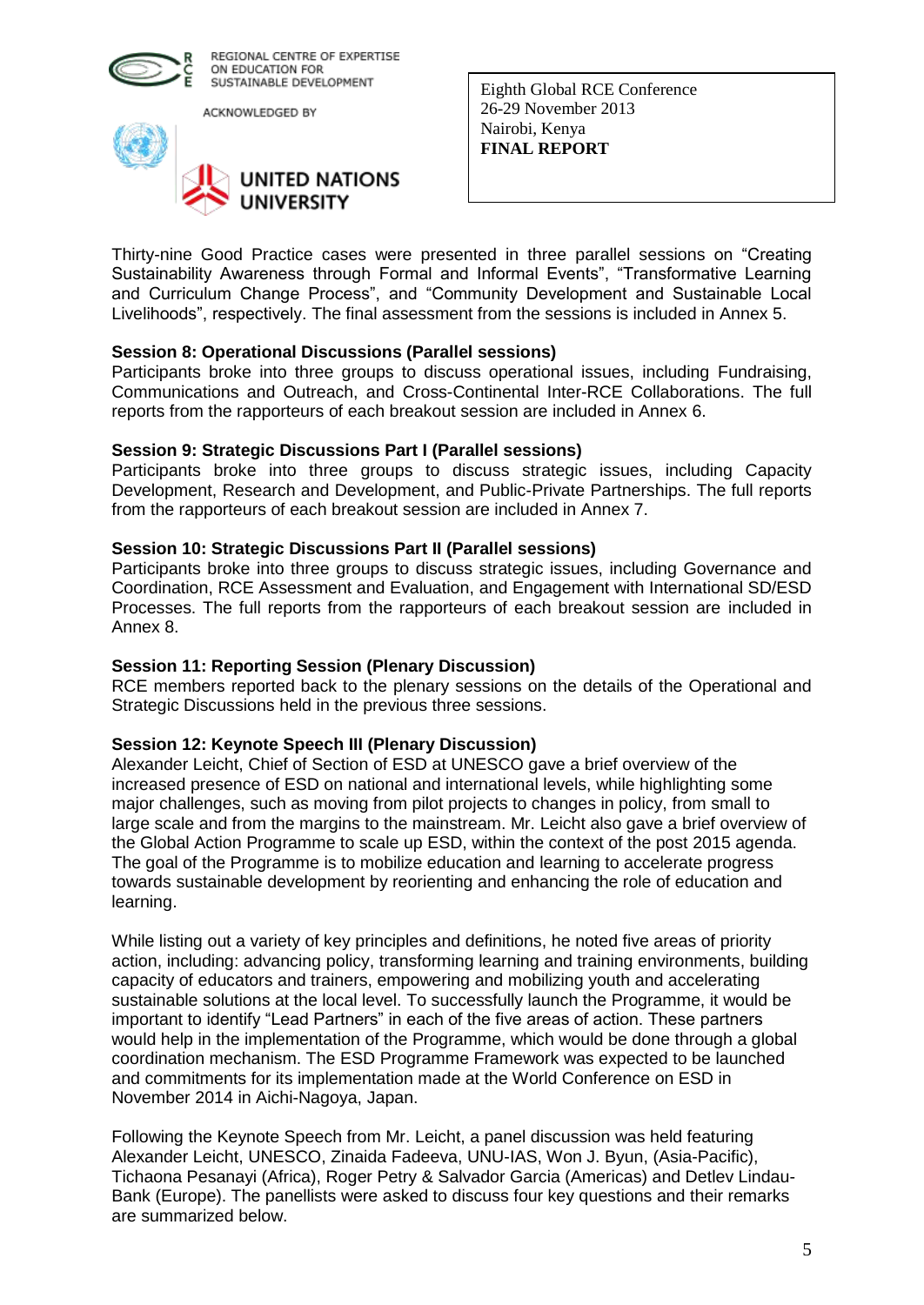

ACKNOWLEDGED BY



Eighth Global RCE Conference 26-29 November 2013 Nairobi, Kenya **FINAL REPORT** 

1. In what ways can individual RCEs contribute to the implementation of the post-2014 Global Action Programme on ESD at the local level, and what are the challenges and roadblocks to be overcome in order to achieve such meaningful contributions?

- RCEs need to take seriously the background statement about the need to provide meaningful and relevant education
- RCEs are critical in generating self-reflective communities that are able to collectively ask the question "what is meaningful and relevant for us (and for our planet)": giving "live meaning" implies human well-being and "relevance" implies timeliness and the ability to do
- Not a narrow view of development where individuals train for labour demands set by others but where communities take active role in charting their development paths taking into account long term consequences
- Sustainable development requires higher level reflection that leads to "changes in the way we think and act"
- RCEs need to create pointed, strategic interventions in local communities and regions that force reflection at critical junctures in their local development paths—systematic patterns of unsustainable development generate these points for critical reflection at all levels; RCEs can capitalize on these
- RCEs need to identify local capacities and strengths to reflect, collaborate, and act, and learn from these actions
- 2. What are the challenges and roadblocks to be overcome?
- RCEs need to critically provide both encouragement (i.e. courage) and global local examples from other RCEs that may (or may not) work locally: a need to share stories of people between RCEs who are both making mistakes but also being successful and creating geographic/organizational spaces, "living laboratories" for these innovations to occur
- Need to overcome passivity and ideas for guidance that reinforce individuals' and organizations' decision-making power (a gentle leadership yet one that is persistent)
- Need to recognize this is a new paradigm of knowledge that is intentionally associated with action and processes and that draws upon all previous knowledge: indigenous/traditional, scientific (social and natural), engineering, humanities (e.g., ethics, philosophy), fine arts, experiential and cultural learning

3. How can the global network of RCEs effective collaborate in delivering ESD in the framework of the Global Action Programme including engagement with regional and international policies and synergies with other networks?

- International policies need to be responsive to local policy formation (whether in government, business, NGOs, cooperatives, professional organizations, Higher Education etc.)
	- $\circ$  All organizations need their policies to be transformed and aligned regionally and globally for ESD (policies are what can make SD a "conscious goal" of organizations)
	- $\circ$  International responsiveness, reformulation, and transmission, is an iterative and educational process: a cycle that RCEs can provide
- RCEs can act to facilitate delivery of programmes for ESD at a regional/local level where organizations recognize the need for flexibility in how this delivery takes place; includes key conventions arising from the UN's SD agenda (Climate Change, Biological Diversity, and Desertification)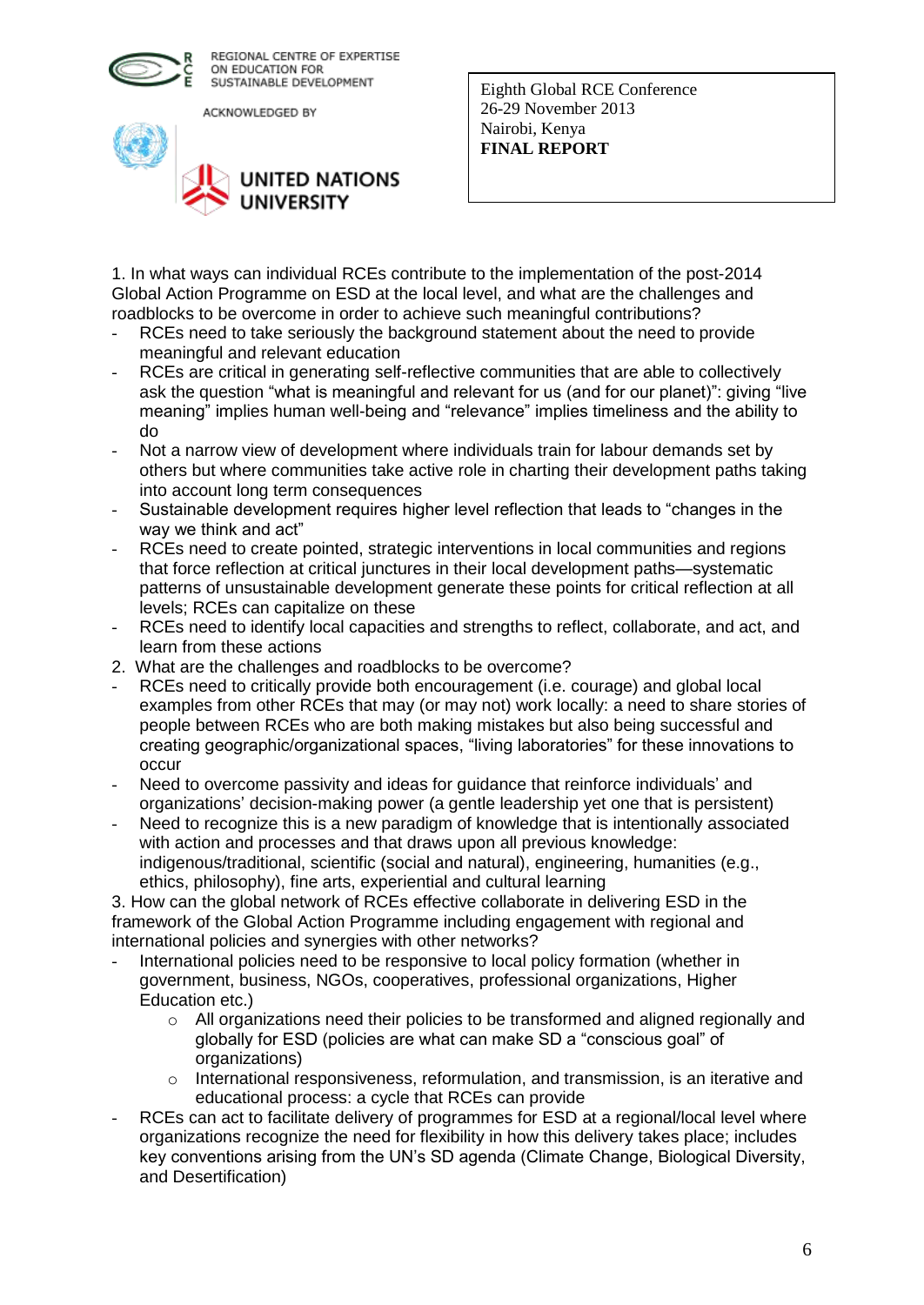

ACKNOWLEDGED BY



Eighth Global RCE Conference 26-29 November 2013 Nairobi, Kenya **FINAL REPORT** 

UN agencies and conventions can see RCEs as an important presence of the entire UN system within local communities and active promoters of the values of the UN including SD, ESD, and global citizenship

4. What are the priority areas that RCEs should be working on in the context of the Global Action Programme on local communities?

- Post Decade countries are being asked what they will be doing in the new Global Action Plan and RCEs can offer to help countries take leadership on how they might act; RCEs are responsible to remind national governments of the Decade
- Also a need to ensure that regional offices of UN agencies are also made aware of RCEs and their role in advancing SD
- Need to identify strategic tipping points for action within respective RCE communities that create game-changing conditions for sustainability that drive further systemic changes
- New livelihood practices and patterns of SCP
- Transformative/disruptive technologies and combinations of technologies providing competitiveness for the poor, SMEs, alternative enterprises (co-operatives, credit unions)
- Changes in culture: especially led by indigenous cultures, youth, elders, faith organizations, artists, cultural organizations and developing a culture of "all people as educators for SD"
- Identify supportive structures within our communities or globally that have a structural interest in these transformations occurring

In addition to these four questions, panellists also issued a caution regarding the framework, namely that the 5 areas for action (Policy Support, Whole-institution approaches, Educators, Youth, and Local Communities) are to each have "key partners" for each of the five priority action areas. There is a temptation perhaps to slot the RCE movement into one of these, which would be a loss since RCEs have been very successful in all of these areas. As such, RCEs would need to be mindful of strategic regional approaches that address more than one of these targets. Finally, RCEs are also a scholarly network with a central goal of research into ESD and we have to resist being slotted in a way that hampers our curiosity and freedom to investigate the most promising solutions to ESD, whether or not they fall within these 5 categories.

## **Session 13: Closing Ceremony**

A summary of issues discussed at the conference was presented by the Global RCE Service Centre. The keynote presentations supported the conference theme 'Promoting sustainability through collaboration and biodiversity'. They supported the increasing role of higher education in sustainability and, in this regard, the increasing role of RCEs in the next decade and beyond. Transformative learning and research within RCEs implies change.

The continental discussions were focused on important issues. The Asia-Pacific RCEs discussed collaborative initiatives and projects in line with the Global Action Programme on ESD. The African RCEs discussed inter-RCE collaboration, capacity development, visibility and mentorship. The RCEs of the Americas discussed communication and networking, the virtual youth conference, and an open access ESD journal. The European RCEs discussed exchanging experiences and enhancing communication, sharing ideas, building partnerships, increasing visibility and improving collaboration. All these issues are pertinent to the successful functioning of RCEs.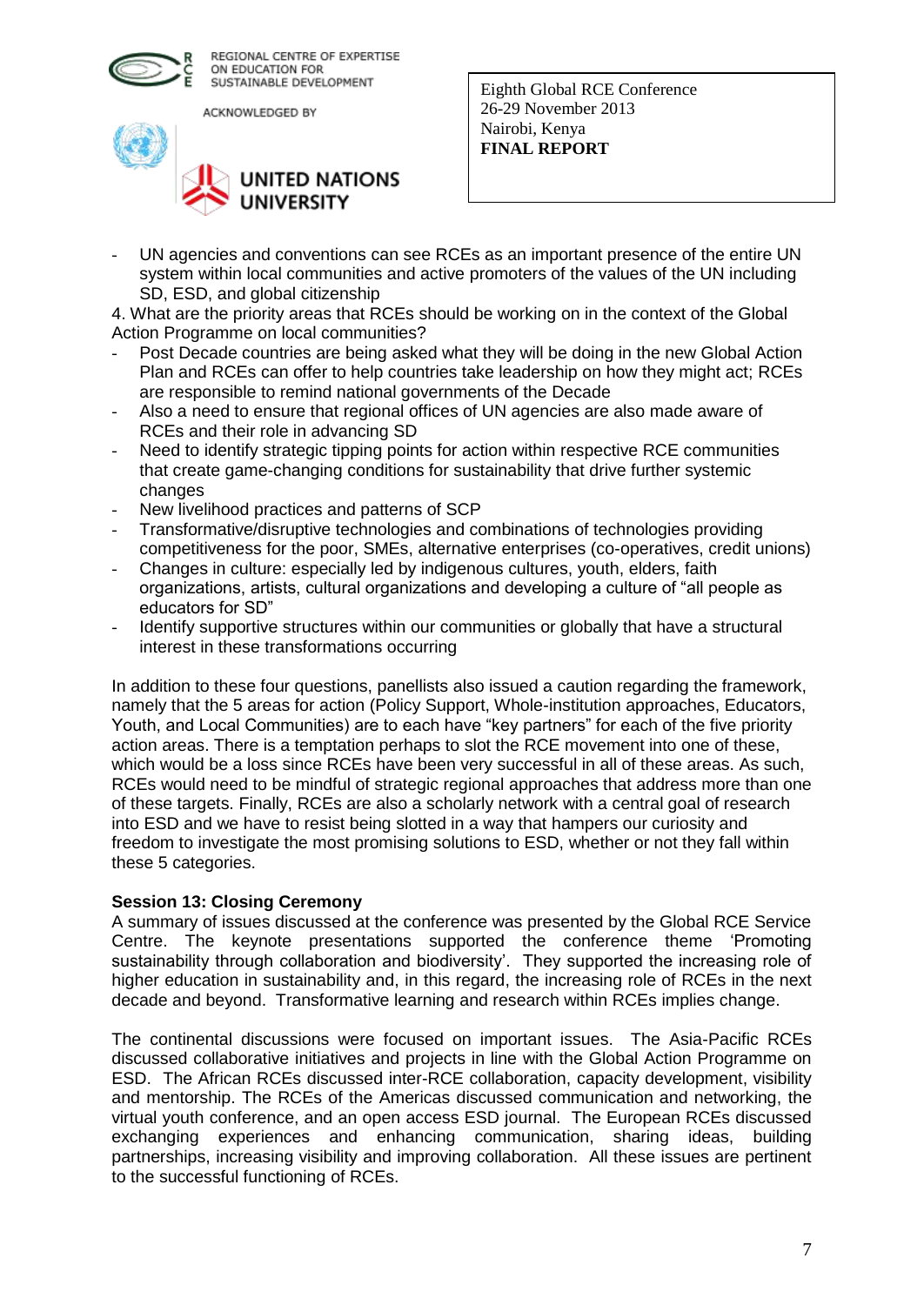

ACKNOWLEDGED BY



Eighth Global RCE Conference 26-29 November 2013 Nairobi, Kenya **FINAL REPORT** 

The thematic discussions focused on: vocational schooling and training for Sustainable Consumption and Production; knowledge documentation, integration into formal education, involvement of youth for Traditional Knowledge and Biodiversity; contributions of higher education institutions to ESD and stronger collaboration in the Rio+20 framework for Higher Education; inventory of experiences and capacities, building resilience through schools and youth, and learning cases for Disaster Risk Reduction; awareness, capacity development, livelihood, and collaboration of key stakeholders for Climate Change; documentation of good practices, strategic involvement of HEIs, a focus on water-related issues, TK, biodiversity, resources for health, nutrition and well-being for Health and Sanitation; collection of success stories, establishing common quality criteria, and sharing materials for Teacher Education and Better Schools; and forming an RCE Youth Network and for each RCE to have youth representative for Youth. These were among the important issues discussed in the thematic sessions.

The operational and strategic discussions – on fundraising, communications & outreach, cross-continental/inter-RCE collaboration, capacity development, research & development, public-private partnership, governance & coordination, assessment & evaluation, and engagement with international SD/ESD processes – also produced useful outcomes.

The policymakers' roundtable highlighted the imperative need to engage policymakers in ESD and RCEs while recognizing different models of engagement, such as leadership models, enabling and facilitative models, and supportive models. It is also important to involve various stakeholders early on in policymaking processes and policy implementation, as well as the need to involve local government authorities and grassroots organizations. The need to engage politicians and not just current policymakers was also acknowledged.

RCE flagship projects were recognized and a number of them received awards. In conclusion, RCEs were expected to contribute to the implementation of the Global Action Programme on ESD post-2014, and participants were reminded of the road from Nairobi to Okayama to Aichi/Nagoya for the Final Document on RCEs' Action Programme on ESD as input to the World Conference on ESD.

The 8<sup>th</sup> Global RCE Conference was then officially closed.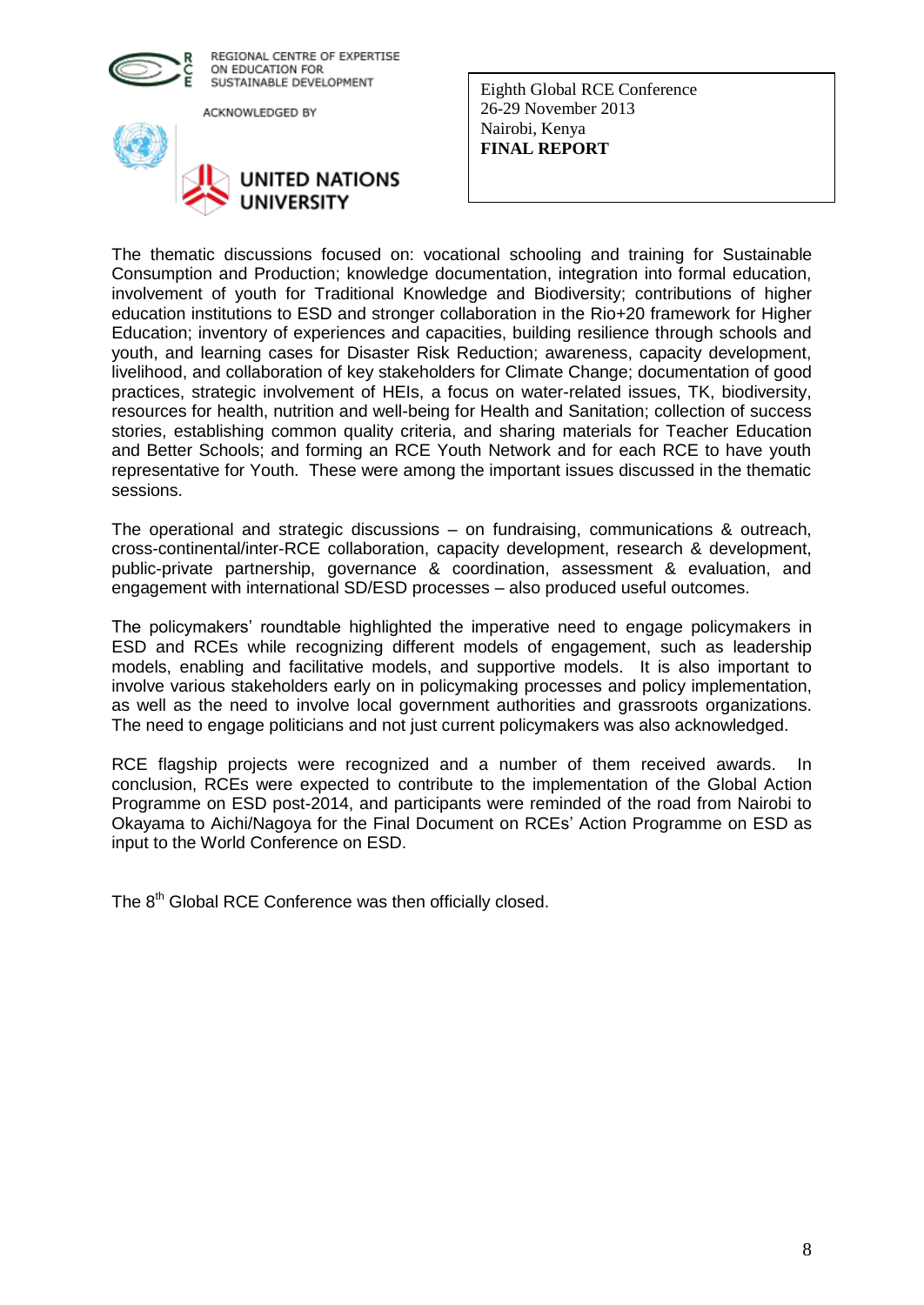

ACKNOWLEDGED BY



Eighth Global RCE Conference 26-29 November 2013 Nairobi, Kenya **FINAL REPORT** 

> **Annex 1 Continental/Regional Discussions**

#### *Africa Meeting:*

This session provided RCE delegates with an opportunity to share their achievements and challenges with a view to exploring ways of consolidating collaborative efforts in ESD research and capacity development. Tichaona Pesanayi (RCE KwaZulu Natal) and Abel Atiti (Global RCE Service Centre) facilitated the session. More than 60 delegates from 17 acknowledged RCEs and four candidate RCEs were in attendance. Various RCE delegates shared projects they were working on to address local sustainable development issues.

#### *2003 Highlights*

Abel reported that since the 7<sup>th</sup> Global RCE Conference seven new RCEs from Africa had been acknowledged. These are: RCE Lusaka (Zambia), RCE Mutare (Zimbabwe), RCE, Greater Pwani (Kenya), RCE Nyanza (Kenya), RCE Greater Eastern Uganda, RCE Greater Dar es Salaam (Tanzania) and RCE Buea (Cameroon). All these RCEs except one (RCE Mutare) were represented at the meeting. It was pointed out that the African RCE network is still expanding with four RCE candidates (Central Kenya, Harare, Mount Kenya East and Greater Kampala) having applied for RCE acknowledgement status in the year.

In 2013 African RCEs increased their visibility and showcased their ESD activities through workshops, events and regional conferences such as:

- Kakamega Workshop attended by RCEs from East Africa
- Third African RCE continental meeting in Abuja attended by 14 RCEs
- Environmental Education Association of Southern Africa Conference in Malawi attended by RCEs from southern Africa

There was also increased interaction with policy makers, e.g. participation of Governor of Niger State in the 3rd African RCE meeting in Abuja.

Capacities of African RCEs to deliver ESD were strengthened through the implementation of the Capacity Development Programme for African RCEs during the Kakamega workshop. Capacity development processes focused on improving transformative learning processes, strengthening governance and coordination mechanisms with reference to *Ubuntu* philosophy, and sharing of community-engaged research case studies. Through RCE Makana, there has been contribution to ESD series publication (e-book) that will be used to supplement capacity development programme.

Reference was made to African continental online discussions that took place prior to the Conference in which community members deliberated ways of consolidating collaborative efforts in ESD research. Issues related to mobilization of adequate resources to implement ESD Projects and how to actively engage policy makers in RCE activities were discussed.

#### *RCE success stories and challenges*

RCE delegates present shared success stories based on the projects. For instance, a delegate from RCE Minna shared highlights from a project on waste management. The project focuses on the research and application of used baby nappies to transform the environment and improve livelihood security. RCE Kano shared insights from a project that aims to empower women through use of alternative and innovative energy sources. RCE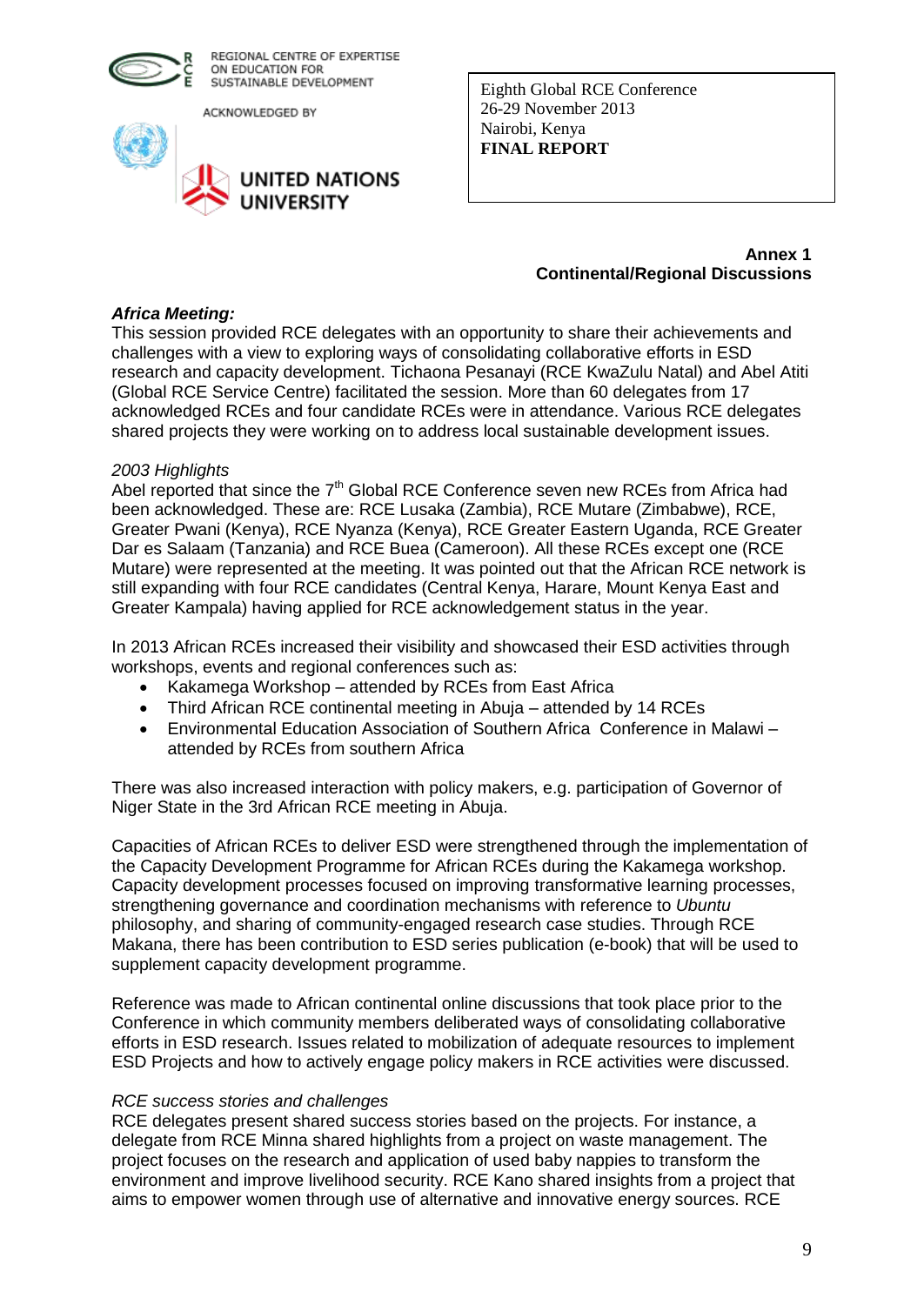

ACKNOWLEDGED BY



Eighth Global RCE Conference 26-29 November 2013 Nairobi, Kenya **FINAL REPORT** 

Greater Nairobi is actively involved in the implementation of the ESDA (ESD for Africa). RCE Pwani has successfully established a botanic garden.

A delegate from RCE Greater Nairobi (Dorcas Otieno) reported that a publication and CD on faith based ESD have been produced. The RCE has also developed an ESD policy and an orientation manual for curriculum developers. Youth related activities are being successfully implemented by WWF and Wildlife Clubs of Kenya

RCE Makana in collaboration with SADC Centre has been actively involved in the production of an e-book on African heritage. The RCE has implemented a youth volunteer programme on waste and food gardens. RCE Kakamega-Western is in the process of developing its website, and is actively involved in the conservation of Kakamega Forest.

RCE Buea in Cameroon is working with schools and communities and plans to develop a green charter whereas RCE Mau Ecosystem Complex in engaged in tree planting. RCE Mau Ecosystem Complex is working with Egerton University to mainstream climate change into the university curriculum. RCE Greater Eastern Uganda undertakes research in indigenous knowledge.

A delegate from the National Universities Commission (NUC), Nigeria expressed the need to engage more universities in the RCE work. Delegates from South Rift (potential RCE in the Masai Mara area of Kenya) reported implementation of various community-engaged activities that are aimed at empowering the Masai people. There are efforts to brand the Maa culture through the Mara Discovery project and research.

Securing funds to run collaborative projects remains a huge challenge for many RCEs in Africa. One delegate asked whether African RCEs are represented at the Ubuntu Committee of Peers. Prof Goolam Mohamedbhai (Regional Advisor for RCE Community) who was present confirmed to the delegates that he is the African representative on the Committee. He clarified the role of the Ubuntu Committee and emphasized that all regions are treated equally. He went on to advise RCEs present to strengthen their governance and coordination mechanisms. It is important for RCE coordinators to practice participatory leadership. He further advised RCEs to embrace ideas of mentorship and assessment. RCEs need to record their achievements for the purpose of widespread sharing.

#### *Action Points for Implementation in 2014*

A number of actions were suggested for collaborative implementation in 2014 as follows:

- 1. Implement exchange visits across RCEs
- 2. Conclude the capacity development materials.
- 3. Increase visibility of African RCEs by seeking support from African Union and writing joint funding proposals
- 4. Implement mentorship programme for new RCEs, for example, RCE Nyanza to be mentored by RCE Mau Ecosystem Complex.
- 5. Implement a collaborative research project.
- 6. RCE Kano (Nigeria) to host the 4<sup>th</sup> African RCE Meeting in 2014. The RCE had expressed its interest to host the event during the  $3<sup>rd</sup>$  African RCE meeting in Abuja.

#### *Elections*

Tich took the delegates through the process of electing a new coordinator to replace Dick Kachilonda who had requested prior to the conference to step down after tenure of three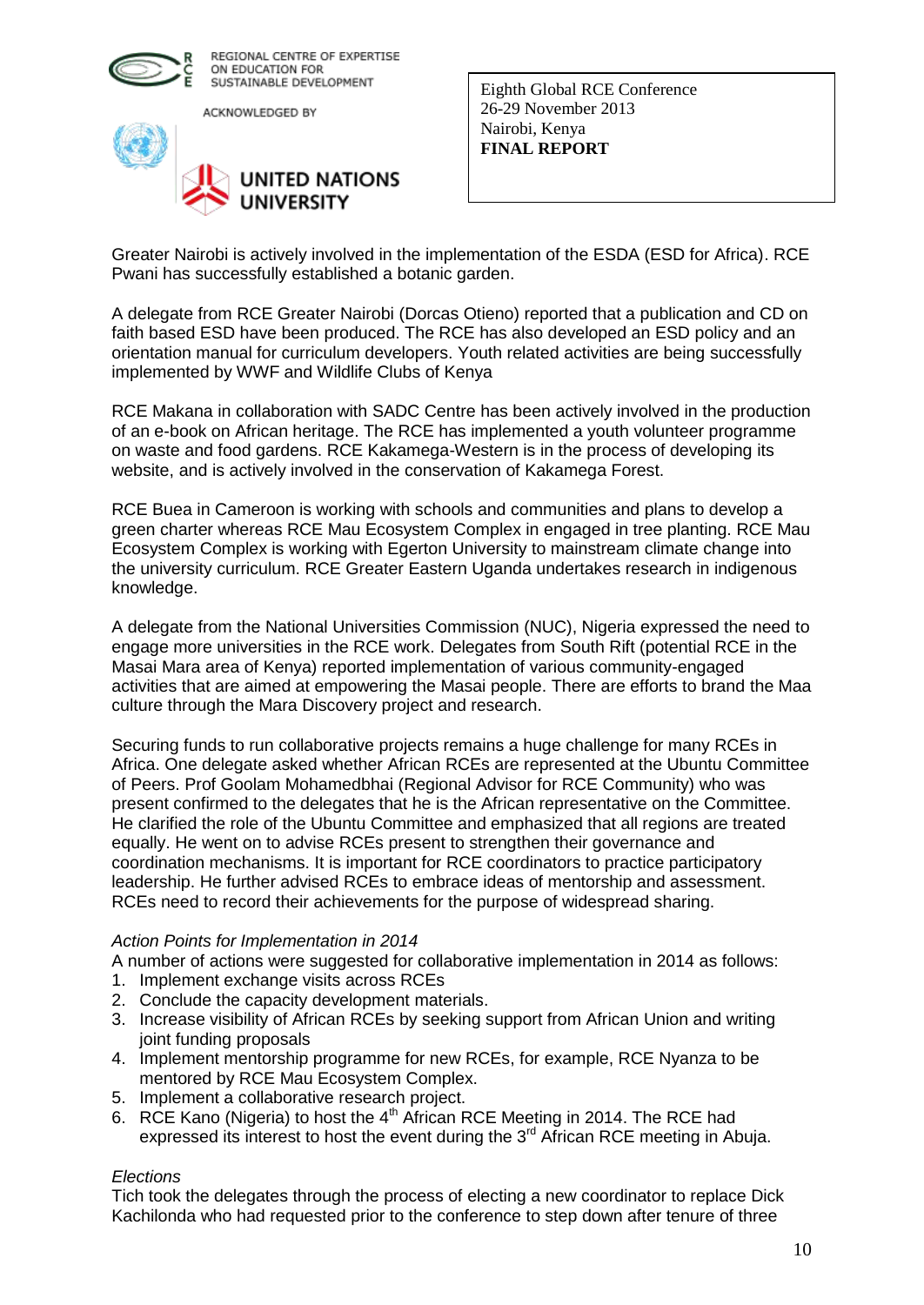

ACKNOWLEDGED BY



Eighth Global RCE Conference 26-29 November 2013 Nairobi, Kenya **FINAL REPORT** 

years. Dr Husaini (RCE Minna) proposed that David Onga're (RCE Greater Nairobi) become the new coordinator. He further proposed that Ali Bukar (RCE Kano) assists David in coordinating African RCEs. The two proposals were unanimously endorsed.

## *Americas Meeting:*

*Participants*

In Nairobi:

Roger Petry (RCE Saskatchewan) roger.petry@uregina.ca Alfredo T. Ortega (RCE Western Jalisco) aortega@cucsur.udg.mx Marco Espinosa (RCE Bogota) maespinosa@udca.edu.co Salvador Garcia (RCE Western Jalisco) sgarcia\_60@yahoo.com.mx Chuck Hopkins (RCE Helper/Advisor for the Americas) chopkins@edu.yorku.ca Eduardo Sacayon (RCE Guatemala) edsacayon@yahoo.com Teresa Salinas (RCE Lima Callao) teal33@yahoo.es Kim Smith (RCE Candidate Greater Portland) kdsmith@pcc.edu Unnikrishnan Payyappalli (UNU-IAS) payyappalli@ias.unu.edu Jon Yee (RCE Saskatchewan) jonathan\_d\_yee@yahoo.com David Zandvliet (RCE British Columbia) dbz@sfu.ca

Via Skype: Lyle Benko (RCE Saskatchewan) Dawn Gaymer (RCE Grand Rapids) George Hartwell (RCE Grand Rapids) Ryan Huppert (RCE Grand Rapids) Ziole (RCE Curitiba-Parana)

Note: due to complications with the Skype connection, only Lyle Benko was eventually able to connect. Lyle provided some report of the discussions of those who wanted to connect by Skype.

## *1. Welcome and Election of co-chairs/facilitators and recorder(s)*

Salvador Garcia and Roger Petry, as co-chairs, welcomed participants and Kim Smith acted as meeting recorder.

## *2. Introduction of new RCEs and RCE updates:*

Consider your answer to the question "What is working in your RCE?" Highlight 1 or 2 successes (you are welcome to provide a short summary page of your RCE's highlights to share with other RCEs)

- (1) David Zandvliet: noted that his RCE's "Environmental Learning Dissemination Program" had been selected for an RCE award at this conference.
- (2) Eduardo Sacayon: RCE Guatemala is training university professors and wanting traditional knowledge to be incorporated into western university
- (3) Kim Smith: the RCE Greater Portland just completed their application to become an RCE and has close to 100 partners and over 200 individual members.
- (4) Alfredo Ortega: RCE Western Jalisco has produced radio programs and organic food educational materials teaching people to raise their own food
- (5) Chuck Hopkins: regional helper/advisor for the Americas for the UNU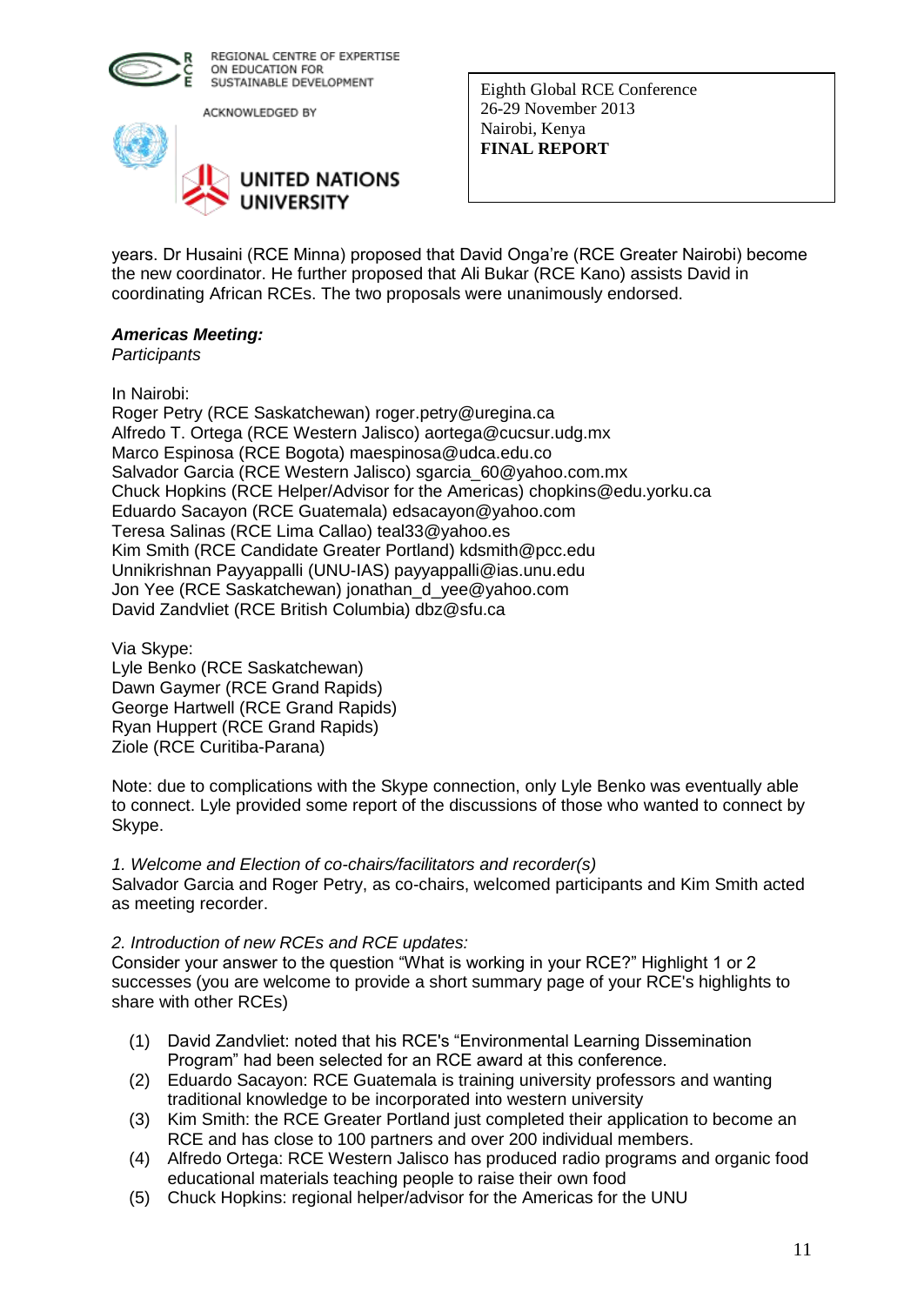

ACKNOWLEDGED BY



Eighth Global RCE Conference 26-29 November 2013 Nairobi, Kenya **FINAL REPORT** 

- (6) Jon Yee: As the RCE Saskatchewan youth coordinator 2 months ago presented to the UN Inter-Agency committee to profile RCEs at a meeting in New York
- (7) Teresa Salinas: Representing RCE Lima Callao, she is happy to be in Kenya and support partnerships among the Americas. She provided a presentation of the 2<sup>nd</sup> RCE Conference of the Americas held in Lima in February, 2013. See PowerPoint notes below.
- (8) Salvador Garcia: RCE Western Jalisco has incorporated Agenda 21 into the university and working to develop a bank of 3000 volunteers to participate in new sustainability projects with the municipality and educators; also doing more promotion of the RCE using the media; also using local volunteers to develop new projects
- (9) Roger Petry: RCE Saskatchewan is working to develop eco-museums in the province that identify cultural and natural assets of communities for advancing sustainable development.
- (10) Marco Espinosa: working on environmental educational conferences over last 5 years; RCE Bogota is leading Columbia on the Decade on ESD; also working with environmental/sustainability networks, both globally and in Latin America, such as GUPES.
- (11) Unni Payyappalli: outlined the 8 people working in the Global RCE Service Centre: 3 relating to policy and research with Unni working on traditional knowledge; recently published two books (one on SCP and one on traditional knowledge with input from the RCE community)
- (12) Ziole (through e-mails sent to Roger): RCE Curitiba-Paraná, Brazil was glad to be able to attend and support the  $2^{n\bar{d}}$  Conference of the Americas. An ESD publication is now available from RCE Curitiba. Roger indicated the document was too large to post on Americas site with Roger's account, so **Ziole will forward publication to Anna Dirksen for posting.** Also, information on a youth conference being hosted by RCE Curitiba-Parana is posted on the Americas site.
- (13) Lyle Benko: document prepared of RCE Saskatchewan's activities that are working well, such as an RCE recognition report and event-planning form, can be used as a possible templates. **Lyle has posted them on the portal**.

3. *Follow-up action items from Americas Meeting at 7th Global RCE Conference (Tongyeong, S. Korea; September 2012) and 2nd RCE Conference of the Americas (Lima, Peru; Feb. 2013) including potential improvements in collaboration/logistics, e.g.:*

*a) Focus on regular (quarterly?) communication (Skype/video/phone conferences) for followup on action items and possible virtual continental meetings b) Sharing more information through the UNU-IAS Portals and publications*

## *2nd RCE Conference of the Americas Report*

**Teresa Salinas**, RCE Lima-Callao representative, highlighted the II RCE Conference of the Americas meeting held in Lima early this year. She recalled how ambitious this activity was. Having the II RCE Conference of the Americas meeting as central, a package of three additional activities under the named "America Proposes" was launched. The 1<sup>st</sup> Fair on ESD Good Practices, the II International Encounter on EDS and the II Youth Meeting for EDS complemented and strengthened this RCE Meeting.

Teresa recalled the II RCE Conference of the Americas brought together more than 50 participants from six RCEs across the Americas, in addition to more than a dozen special guests from UNESCO, UNICEF, *Deutsche Gesellschaft für Internationale Zusammenarbeit*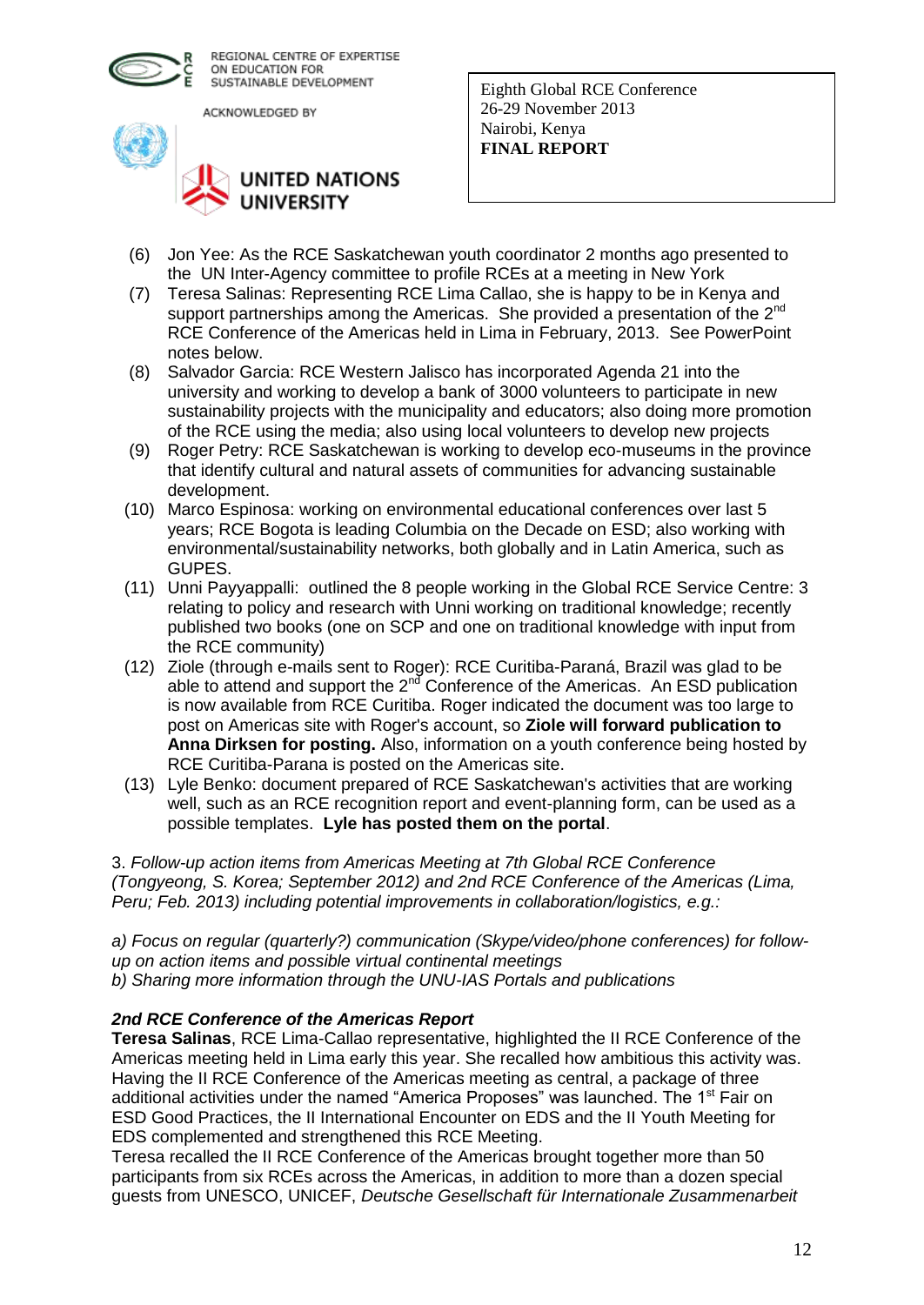

ACKNOWLEDGED BY



Eighth Global RCE Conference 26-29 November 2013 Nairobi, Kenya **FINAL REPORT** 

*(GIZ)* GmbH, the government of Peru and other local partners, among them Peruvian indigenous leaders.

The II RCE from the Americas Meeting was an opportunity to debate and draft proposals to help create a framework of action for the region and to better define the role of ESD in a number of thematic areas, to establish strategic guidelines for the RCEs to the end of the UNU Decade on Education for Sustainable Development (DESD 2005-2014) and beyond.

The objectives of the RCE from the Americas Meeting were:

- To identify ESD good practices in the Americas.
- To learn some lessons in the DESD in the Americas implementation.
- To draft an ESD plan for 2015-2020 in the Americas.
- To promote the RCE movement in Peru and the Americas.
- To include in this movement international cooperation agencies (UNU, UNESCO, UNICEF, etc.).

## **II RCE Americas Agreements**

- 1. To explore creating a Partnership or similar organizational mechanism that will enable the RCEs to work together on mutually agreed upon future projects and share the progress, findings and the resources/expertise so developed (courses, fairs, youth encounters, etc.) and in doing so, also commit to:
- 2. Promote the participation of students and teachers in future RCE events and meetings. Hopefully at least, one student will accompany each RCE delegation in all the global and regional meetings. Students should be transparently chosen by their RCE from secondary schools, institutes or universities, etc.
- 3. Include one or more leaders from the private, governmental, non-governmental, and public sectors and other institutes and universities of the RCEs are to attend further meetings of the RCEs of the Americas.
- 4. Prioritizing inclusion and equity in all our RCE actions to improve well being throughout the Americas.
- 5. Innovating in a synergistic manner to demonstrate both collective and competitive approaches of attaining an active, productive and sustainable life with social cohesion.
- 6. Guaranteeing that the values, principles and practices of ESD are increasingly put into the core operations of private, public, governmental and academic sectors within our regions and beyond.

## **Ongoing RCE Lima-Callao project proposed to the RCE Americas community**

## **I. "Biodiversity and Intercultural knowledge" Diploma. Objective**

To equip students with an intercultural vision able to understand and value both the scholar knowledge and indigenous knowledge referred to biodiversity regeneration and sustainable use of such a biodiversity.

## **Scope**

A post-graduate semi-virtual Diploma program oriented to the trans-disciplinary exercise of knowledge dialog referred to cultural and biological diversity. Lectures, debates, readings, group work and research-action are some of the teaching strategies employed.

## **Funding**

By GIZ, United Nations Environmental Program – UNEP and Ricardo Palma University.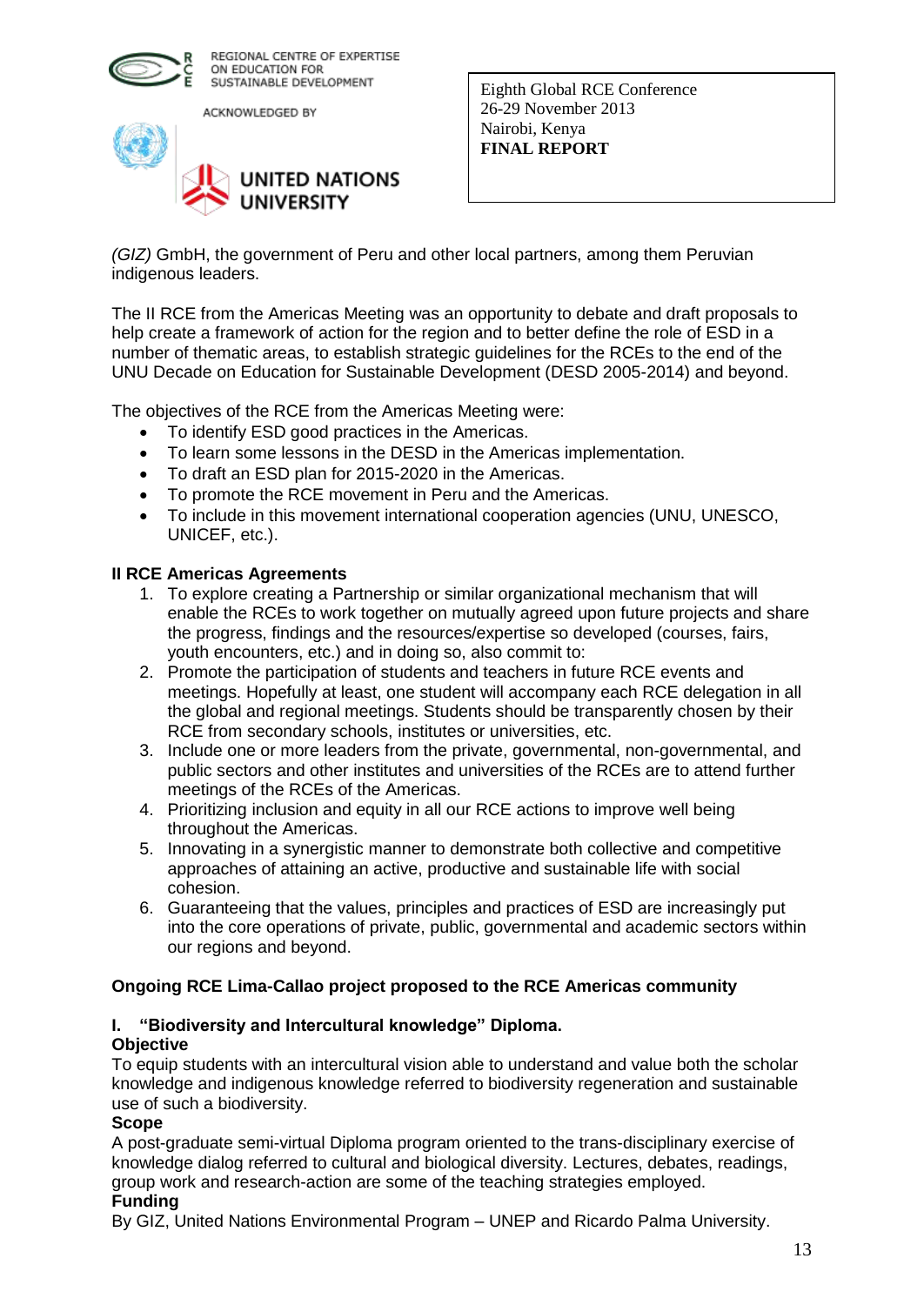

ACKNOWLEDGED BY



Eighth Global RCE Conference 26-29 November 2013 Nairobi, Kenya **FINAL REPORT** 

#### **II. 2nd Fair on ESD Good Practices. Objective**

- **To present successful cases on ESD implementation.**
- To explain what ESD means for each individual project/organization and the behaviour changes promoted/accomplished by this individual project/organization.
- Create awareness and link people to successful experiences developed in our countries and encourage a greater ESD movement at national level.

## **III Andean Traditional Medicine System Diploma. Objective**

Equip students with tools to better understand a wider definition of health within an intercultural dialog and introduce students to some specific regional and cultural health practices still alive in Peru.

## **IV. Teachers training in ESD sponsored by UNESCO Objective**

To educate and train teachers in ESD philosophical, methodological and good practices via a virtual platform. UNESCO is already working with this and has about 500 teachers connected.

## *Additional Discussions*

Salvador shared that RCE Western Jalisco helped start the first recycling program in all of Mexico. He wants to see greater recognition of the RCEs, with more local participation and enterprise.

A teacher training was completed, through OPEDUCA.

Salvador suggested having a fair/festival of projects and good practices, at the next Americas Conference, building on the one held in Lima.

Interest in having a database of good ESD practices of the Americas on an Internet platform, such as the UNU portal. **Lyle noted that he has posted a reporting template for meetings and event-planning, as well as details on awards, based on RCE Saskatchewan's 2013 Recognition Event.**

**Alfredo will put together a reporting template (translated in Spanish and English) for sharing actions and to document specific projects and will contact Unni regarding putting this virtual space together on the UNU portal. Unni and Alfredo will provide the e-mail addresses for America RCEs to input data.** 

We discussed the creation of an NGO for RCEs in the Americas. Chuck explained that it is not meant to be an "uber-structure" above the RCEs, but more of a legal entity in order to obtain and manage funding from organizations in the Americas to develop new RCE projects, similar to the EU model. Recognizing the different conditions and realities between North and South Americas, in terms of social and environmental conditions and language, we have a desire to collaborate on some projects. We have a need for a secretariat to organize meetings and events. How best to coordinate? **It was noted that Teresa Salinas, George Hartwell, and Norman Christopher are working to investigate and draft potential terms and conditions, including legal status, for such an organization. This will be discussed at the 3rd Continental Conference of the Americas. Unni will develop**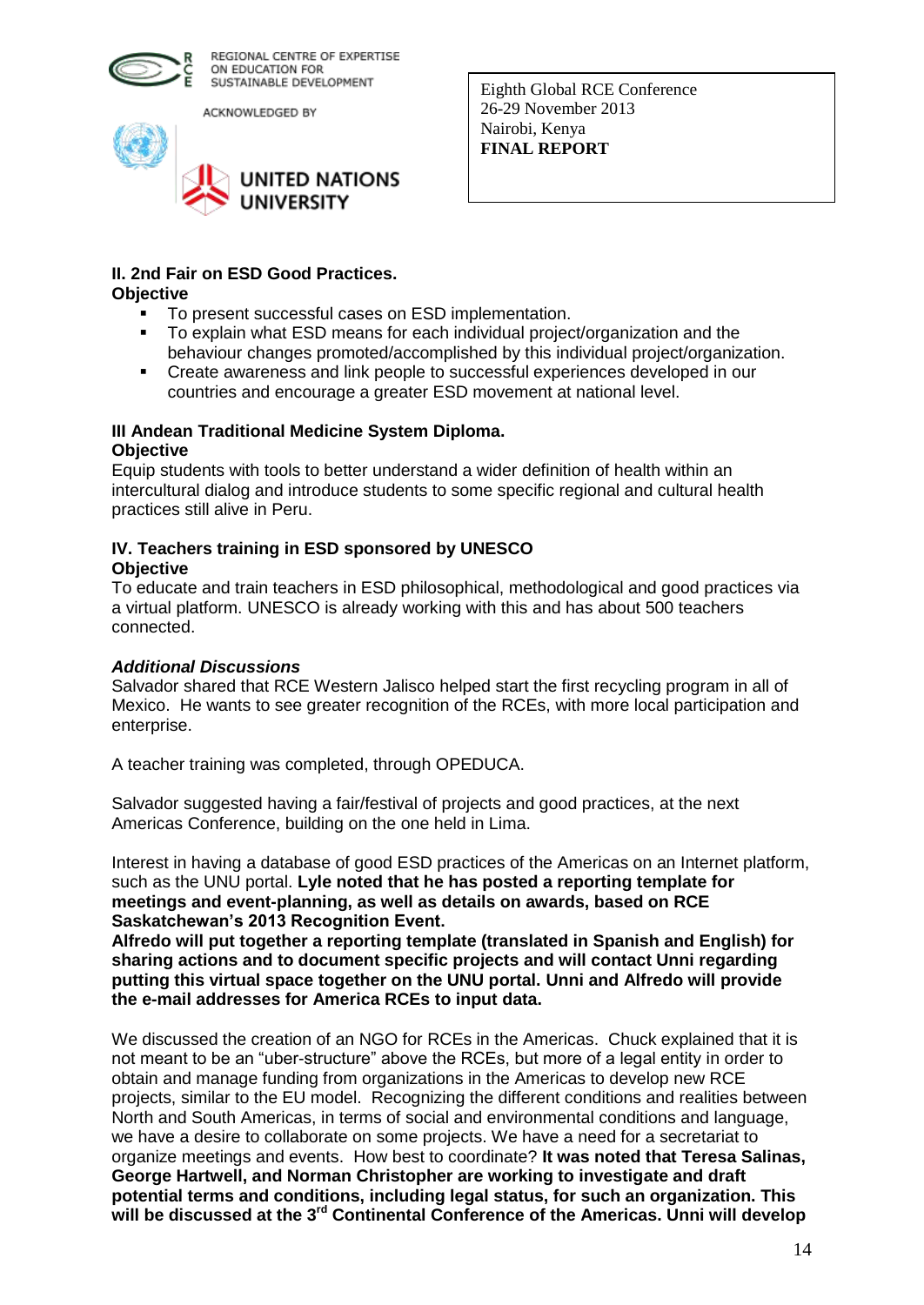

ACKNOWLEDGED BY



Eighth Global RCE Conference 26-29 November 2013 Nairobi, Kenya **FINAL REPORT** 

## **a letter of support from the UNU, which can be used to ask for funding for joint projects.**

Some concern was expressed by RCEs as to the amount of work involved to create such an organization (given the time needed to manage one's own RCE even where not incorporated), with suggestions to meet needs through existing partnerships. Eduardo noted that in addition to creating an NGO for securing funds, we can also look at other ways that existing UN and ESD organizations can help RCEs in Latin America to network and develop new RCEs, such as existing pan-university organizations in which RCE members are a member that could act as a body to assist in RCE collaboration (e.g. Global Universities Partnership for Environment and Sustainability (GUPES), UNEP, Environmental Information Network (Latin American Network). Chuck and Jon both encouraged more collaboration with UNESCO offices, particularly with national branches, although these are not very strong in Latin America and not possible for the United States, given that it is not a member of UNESCO. Can also look at Environment Canada and explore models like NEMA in Kenya. **Marco will work to see if any of these might be willing to assist in networking of RCEs in the Americas to our mutual advantage.**

Jon and Kim noted difficulties with receiving accreditation/nominations for attending UN events due to a lack of an incorporated body that can nominate RCE attendees. **Jon and Kim, working with Unni, will make a request that UNU-IAS develop a process to help nominate RCE members for specific UN events upon request from an RCE. Unni also indicated the possibility of creating a UNU letter of support for attending events.**

Concern was expressed about having the Americas combined and a question was raised about whether we should be separated into Latin America and North America, given the language difference. There are more Spanish-speaking members than English-speaking members, so the Spanish-speakers are put at a disadvantage when all meetings are held in English.

Follow-up to this meeting: it was decided that within 3 months of this meeting, **2 separate Skype/teleconference meetings would be held, one in Spanish and one in English. Marco (RCE Bogota) will organize the Spanish meeting. It is requested that RCE Grand Rapids host an English meeting in this time period (please confirm).** All RCEs in the Americas will be invited to both. We will create a list of questions and topics, so we will be discussing the same issues. Agenda items will include the upcoming meeting of Americas (workshops, discussion topics and fair) and follow-up action items from this meeting. Beyond just sharing information, we emphasized the need for action and transformation.

Possible further follow-up projects to discuss at upcoming meetings/conference:

- Developing a diploma in waste management, a diploma in traditional knowledge, a diploma for sustainable cities, universities, and communities, and a diploma on intercultural knowledge and biodiversity (including input from NGOs and governments of different levels) **Contact Teresa to get involved.**
- Networking regarding the possibility of museums (e.g. RCE Western Jalisco) in involving systems to increase motivation of citizens for ESD and build relationships: a need for action and transformation
- *4. Virtual Youth Conference on Water Presentation (RCE Grand Rapids)*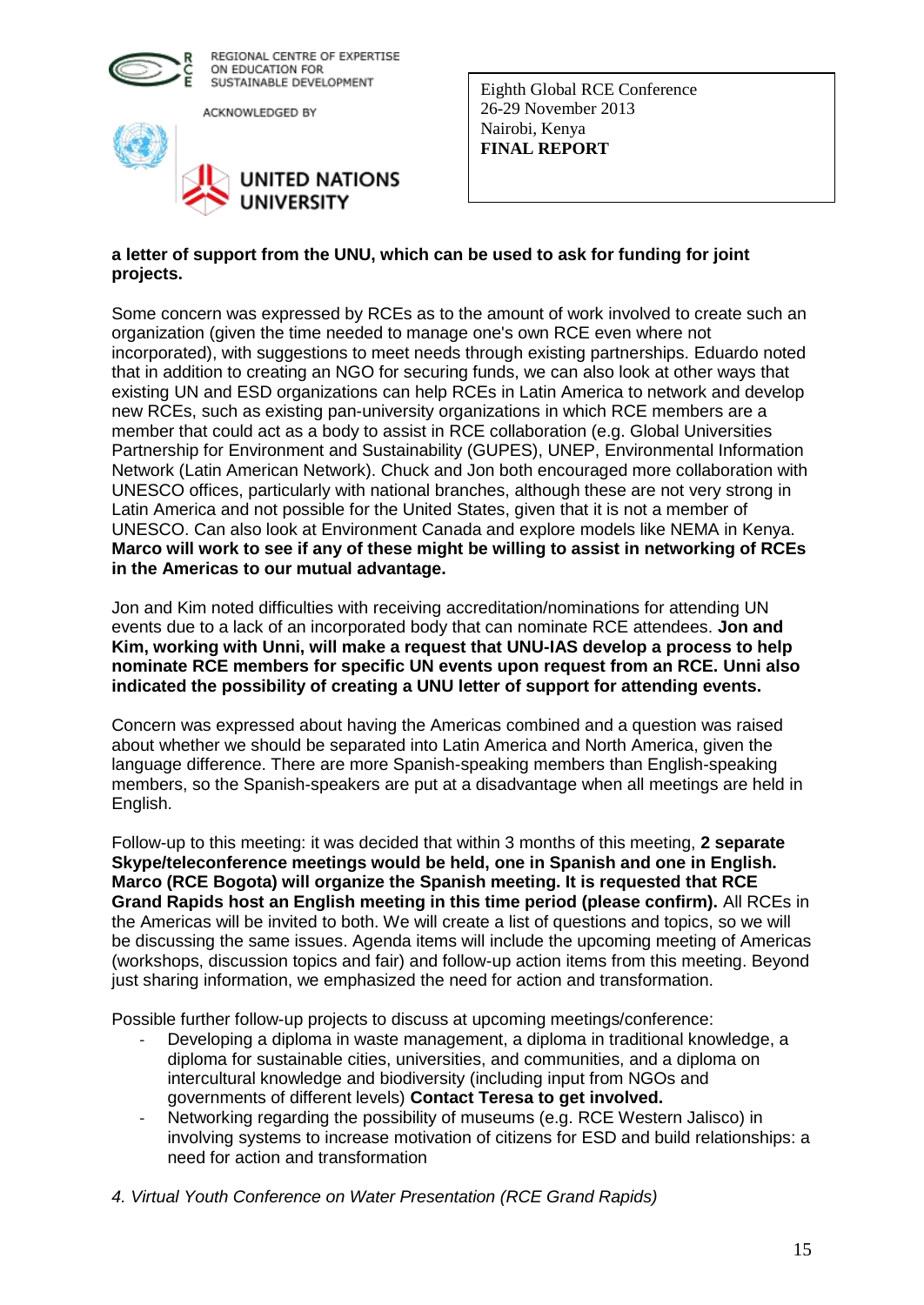

ACKNOWLEDGED BY



Eighth Global RCE Conference 26-29 November 2013 Nairobi, Kenya **FINAL REPORT** 

Due to technical difficulties with Skype, Grand Rapids representatives were unable to report on last year's youth conference on water. Lyle Benko noted that some of the information is posted on the Americas website, but that the file is too big for posting. He emphasized the benefits student gain from engagement and recommended using the model for other RCEs. **We will need to provide a link to the document on the Portal. RCE Grand Rapids is planning a follow-up virtual youth conference on food security in March, 2014. RCE Guatemala, RCE Western Jalisco, and RCE Saskatchewan would like to participate. Unni will also have an invitation in the next RCE Bulletin for RCEs in the Americas to participate.**

5. *Identification of multilateral and bilateral opportunities for collaboration of RCEs in the Americas*

*Possible Activities: exchanges/regional visits, living laboratories, research/policy collaboration, curriculum development, diplomas/accreditation, teacher training, public/popular education (cities and rural), youth engagement Possible Issue Areas and Themes: a)Indigenous/Traditional ways of knowing & ESD b) climate change, c) water, d) biodiversity, e) poverty reduction/livelihood, f) health/nutrition, g) waste management, and h) emerging issues*

## **David (RCE British Columbia) proposed project to create an ESD open access journal**

**with RCE support.** Currently he has sponsorship, library support, ISSN number to create a journal, and \$50,000/year in in-kind support, for journal management and web service space. This international journal will include diverse research, with a range of focuses, voices, and research methods, with articles made open to practitioners by creating extended, concise, informative abstracts in "jargon-free" accessible language. Domain name is currently registered: "eco-thinking.org". The structure exists, but he needs journal articles, editorial assistants, reviewers, and an editorial board; and also sees value in having UNU supporting an open access ESD journal. Desire would be to translate articles into multiple languages, so we will need help with translation. Kim indicated she has student interns that could assist with some editing and that RCE Greater Portland would be interested in submitting articles. Salvador noted the importance of having these kinds of articles in both languages and involving students. RCE Western Jalisco has previously worked with Wisconsin mobilizing volunteers and increasing exchanges between researchers and students. David will involve students for translations and translating research from academic language, to make accessible for practitioners. One possibility is to interview the authors. This will allow a form of praxis, with academic contributions and practitioner research. **Alfredo, Marco, Kim, and Roger expressed interest in supporting this endeavour.**

*6. Next Continental Conference of the Americas Possible dates, opportunities for participation, and suggested workshops. RCE Western Jalisco (Mexico) has offered to host this conference and suggested the following workshops:*

*Development of Educational Resources Organic food production (Urban and Rural Areas) Radio Program Production Developing ESD Videos Preparation and publication of environmental songs Making puppets and theatre scripts*

3<sup>rd</sup> RCE Conference of the Americas to be hosted by RCE Western Jalisco (Mexico), near Guadalajara, in last week of July, 2014.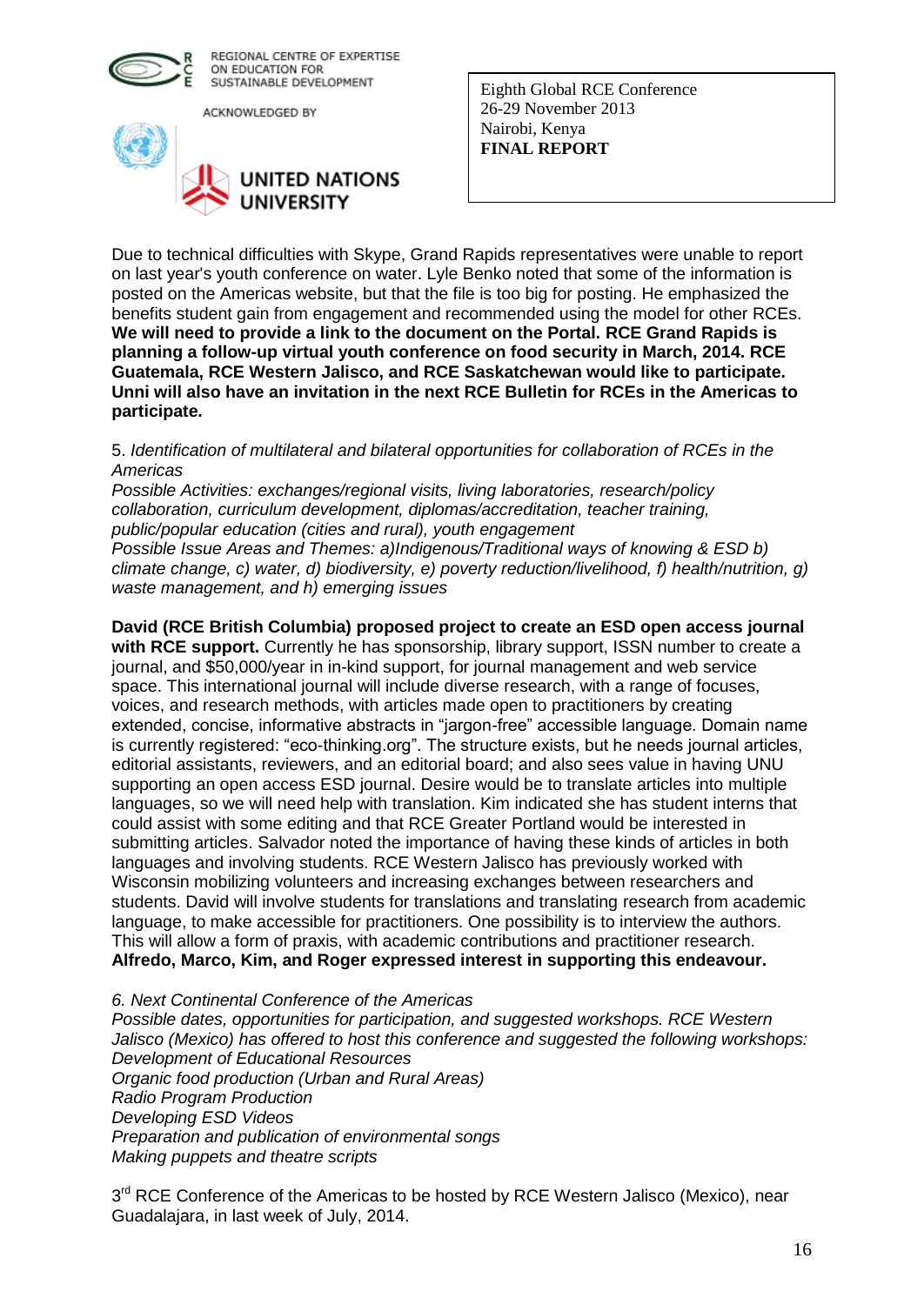

ACKNOWLEDGED BY



Eighth Global RCE Conference 26-29 November 2013 Nairobi, Kenya **FINAL REPORT** 

The goal is to increase capacity and determine ways to support concrete and specific activities. Examples include:

- Increasing curriculum development, diplomas, and accreditation of programs (Lima Callao and traditional knowledge; Germany can help develop a diploma in Waste Management; Greater Portland has examples of Green Certificates)
- Possibility of exchange of experiences between RCEs; how to improve this in RCEs in the Americas
- Workshops in Mexico; vocational education resources
- Developing strategies for organic food production (very close to agenda of Zinaida and UNU-IAS on SCP and clean production)
- Develop multi-media tools to address different topics and audiences (including politicians)
- Using living laboratories
- Sharing Research
- Policy collaboration and how to do this sharing
- Teacher Training
- Popular education and working with indigenous people; invite local RCE members to participate
- Traditional knowledge; working around collaborative work for ESD; future of education for First Nations; Greater Portland member organization Wisdom of the Elders is organizing curriculum for youth on traditional knowledge
- Communication strategies (e.g. proposed journal, radio experiences, database of good experiences)
- Workshops on making puppets and theatre scripts, focused on different topics; working with children plays/theatre
- Producing or replicating the resource fair to share best practices
- Focus on a new sustainable lifestyles opportunities afforded by activities taking place in Western Jalisco region (expect a lot; e.g., first recycling programs in all of Mexico)

We need to focus on a few of these topics, to be practical and concrete. Possible use of "America Propone" logo from Lima for next Conference in Mexico, representing all the peoples of the world. Some concern was expressed about the colours representing different regions. Decided to discuss as a topic at next Spanish and English meetings.

**Salvador, Eduardo, and Teresa will work on a description of fair component so RCEs can see how they might participate, such as posters, displays, and industry tables. All RCEs to discuss how their members can focus on specific topics from above and also those raised at Lima Callao meeting at Spanish and English meetings. Organize by groups, with 3-4 people per RCE who are interested and experienced in workshop topics.** 

**RCEs are encouraged to have a youth delegate as part of each of our delegations, with multiple individuals from each RCE. Jon to draft a letter, with Unni, that youth can use to help raise funds describing benefits of attending this conference and will then circulate it to RCEs. Chuck recommended groups like Kiwanis, Lions, and Rotary, for funding.**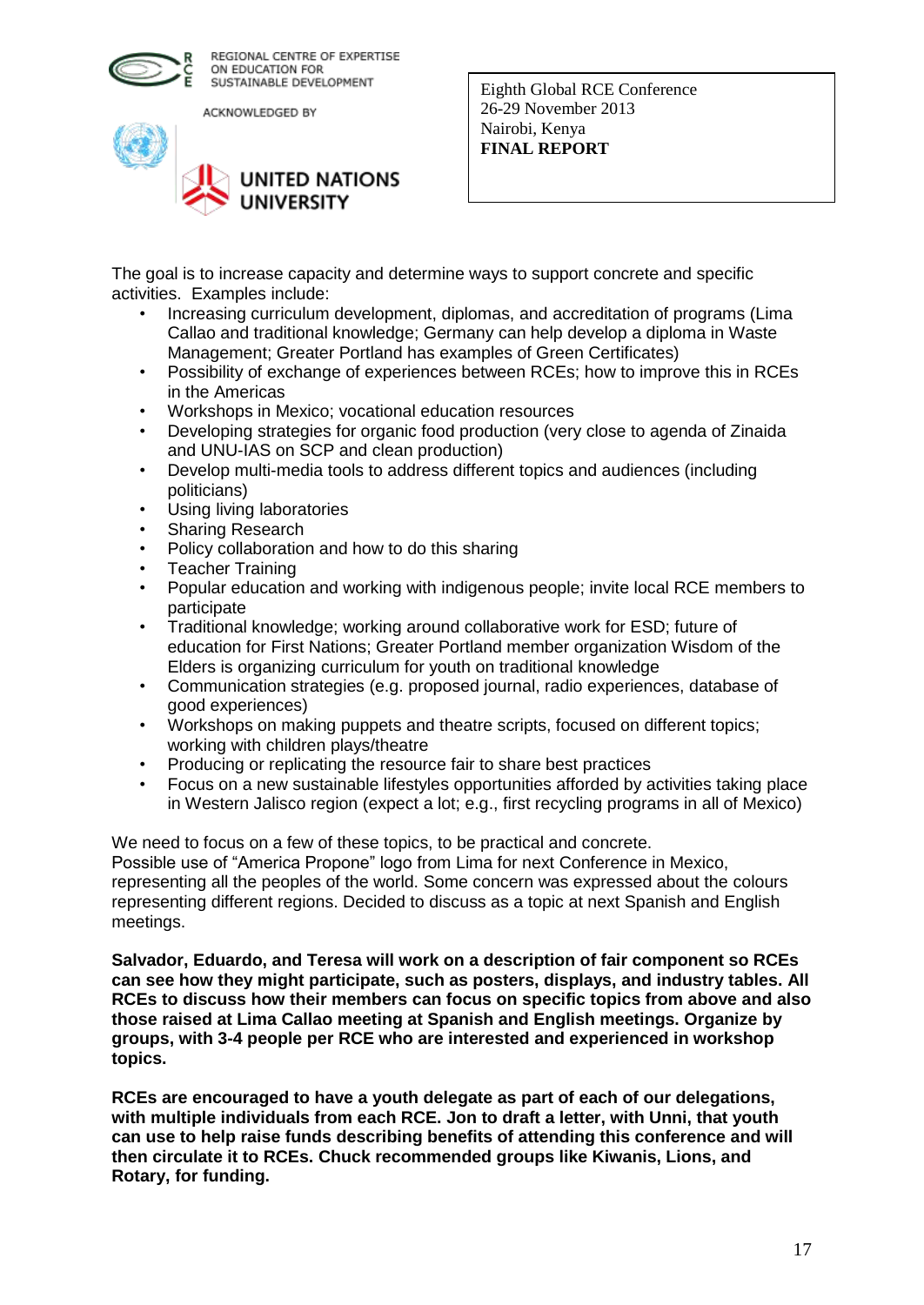

ACKNOWLEDGED BY



Eighth Global RCE Conference 26-29 November 2013 Nairobi, Kenya **FINAL REPORT** 

*7. Strategic Directions re. 2014 in Japan and Post Decade Guidance to UNU, UN, and RCE Movement*

*Consider opportunities and threats facing our RCE movement, how to capitalize on these opportunities, and how to transform threats into opportunities*

- The World Summit and Global RCE Conference will be held in Japan, in November, 2014
- Chuck: As we approach the Post-Decade era, countries are being asked what they will be doing to support the forthcoming Global Action Programme. RCEs can offer to help countries increase visibility and take leadership as to how they might act on 5 main areas of action: advancing policy; transforming learning and training environments; building capacity of educators and trainers; empowering and mobilizing youth; and accelerating sustainability solutions at the local level.
- Marco (Columbia): RCEs are responsible for reminding national governments of the goals and outcomes of the Decade for ESD, as most governments forgot the Decade. Suggested that the UN send documents to government officials to remind them of the Decade and future goals, as we move forward.
- Chuck noted that the Minister of Education, Minister of Environment, and National Commission of UNESCO in each country will receive an invitation for 3 people to attend the 2014 World Summit. This is an opportunity for RCEs to approach their respective governments. There is a need for our governments to get involved in ESD to mobilize RCEs further in the Americas. It was recommended that we receive copies of these letters to our governments, so we will know to address officials.
- Suggestion to have a Nairobi Statement about the post-decade, as an addition to the Tongyeong Declaration, which is viewed as a process for moving forward. This Declaration should be brought to our Education Ministers.
- Question of whether UN agencies in their regional offices know about RCEs—a need to do outreach and make them aware of the possibilities to engage and support our efforts. **The UNU-IAS can help us develop a shared message.**
- Need to encourage more RCE development in Latin America.
- Roger and Salvador to report ideas from our Americas meeting in Session 12.

## *8. Meeting adjourned 1:00 p.m.*

## *Asia-Pacific Meeting:*

There were 18 RCEs and one candidate RCE represented at the continental discussion. The Asia-Pacific RCEs revisited the issues discussed at the  $6<sup>th</sup>$  Asia-Pacific RCEs Meeting held in Kitakyushu, Japan in October 2013. It covered discussions on Youth, Community, Schools, Biodiversity and Disaster Risk Reduction and discussed common challenges that they face in the course of implementing the activities.

The meeting also discussed collaborative initiatives, one of which is the Sejahtera Project led by RCE Tongyeong. The project develops a platform for collaboration on ESD for interested RCEs in the Asia-Pacific region. The meeting then organised small breakout sessions to discuss the Asia-Pacific potential contributions to the implementation of the Global Action Programme on ESD focusing on Policy Support, Whole-Institution Approaches, Training, Youth, and Local Communities.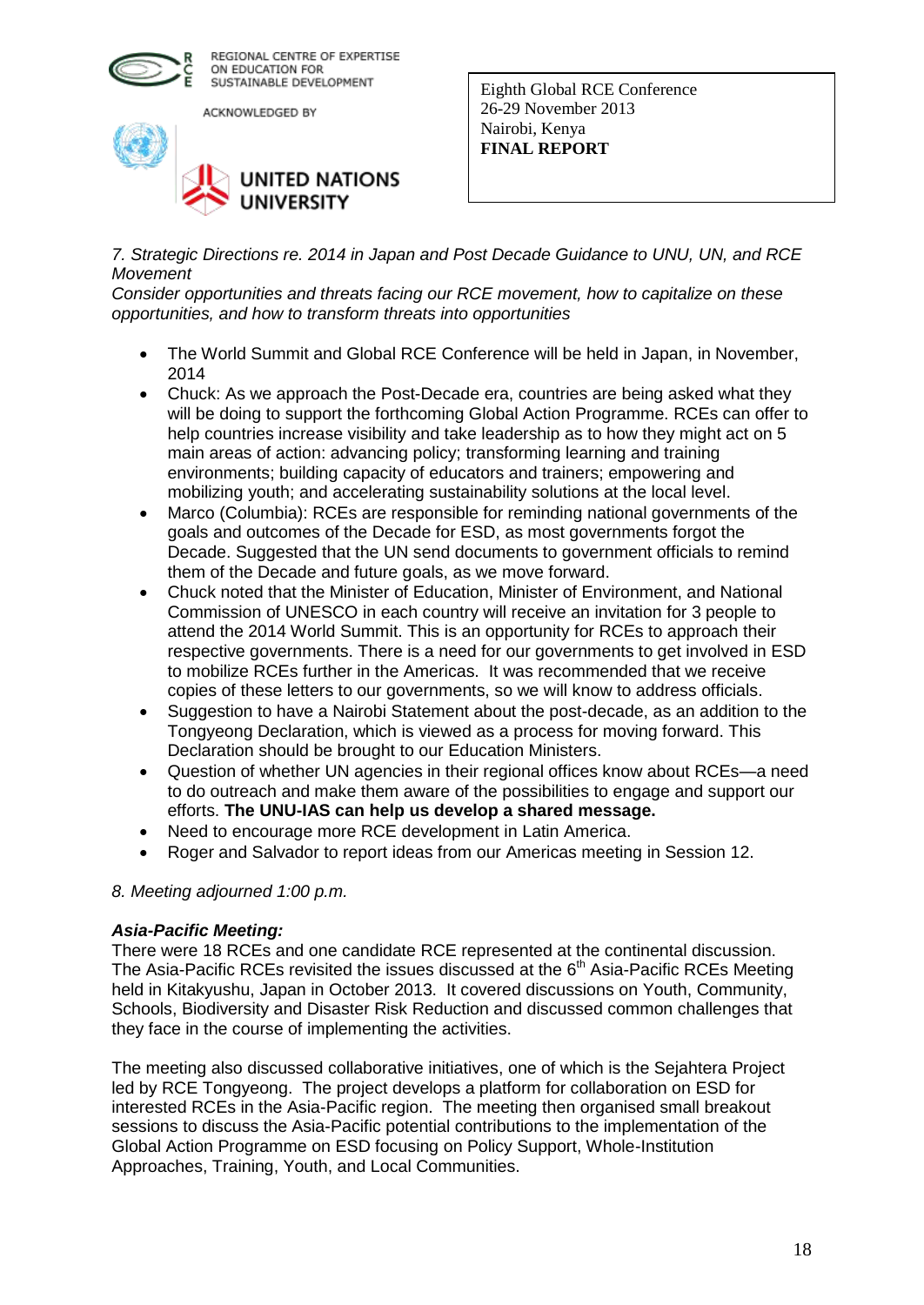

ACKNOWLEDGED BY



Eighth Global RCE Conference 26-29 November 2013 Nairobi, Kenya **FINAL REPORT** 

#### *European Meeting:*

The European meeting proved to be a good exchanging platform to share future avenues of collaboration and set up potential actions to be implemented during 2013-14 and beyond the end of the DESD. It was attended by 1/3 of the total RCEs in Europe as well as two RCE candidates, a representative of UNU IAS and the European advisor.

The agenda included an update of the three recent European meetings held in Barcelona, Kerkrade and Saint Petersburg in 2013. One of the key issues pointed was the case of "dormant"RCEs. It was agreed by partners that this is a challenge and that we need to work closer to enhance communications. Another important point was made regarding the global RCE assessment and reporting. It was acknowledged that engaging in this self-assessment process is a good opportunity for RCEs to discuss and improve the quality and impact of activities and networking.

The meeting was followed by a lengthier discussion on future actions which could be implemented in cooperation with all European RCEs as well as potential forms of regional coordination and collaboration. Several RCEs shared the projects in which they are involved and invited other RCEs to engage in specific activities and meetings. A conclusion was that there was the need to create a space where RCEs could exchange their programmes but also to network with other RCEs that are working in similar areas.

The group agreed on working on three main action fields in the near future:

- 1. EXCHANGING EXPERIENCES AND ENHANCING COMMUNICATIONS
	- Developing a European RCE interactive map (RCE Graz-Styria)
	- Further use of UNU communications tools (bulletin and online platform) to enhance regional engagement (all)
- 2. SHARING OF IDEAS AND BUILDING PARTNERSHIPS

• Setting up an online Market Place focused on thematic ESD areas (UNU IAS/RCE Denmark)

- Organizing a Webinar series on hot ESD topics relevant to the RCE
- global/European community (RCE Severn/RCE Scotland)
- 3. INCREASING VISIBILITY AND IMPROVING COORDINATION

• Drafting a proposal for a European RCE unique selling points (RCE Wales/RCE OM)

• Informing European policy developments (RCE Lithuania/UNU-IAS)

• Applying for an INTERREG C project which could fund a European coordination office (RCE OM/European Advisor)

The group pointed out that it is more efficient to meet online to discuss European matters. RCEs are encouraged to join all range of conferences and meet face to face to continue exchanging experiences and building partnerships as well as showing that we are active as a group.

The UNU IAS representative clarified the roles of the European advisor and coordinators. The group agreed that the current coordinators should continue to facilitate European discussions.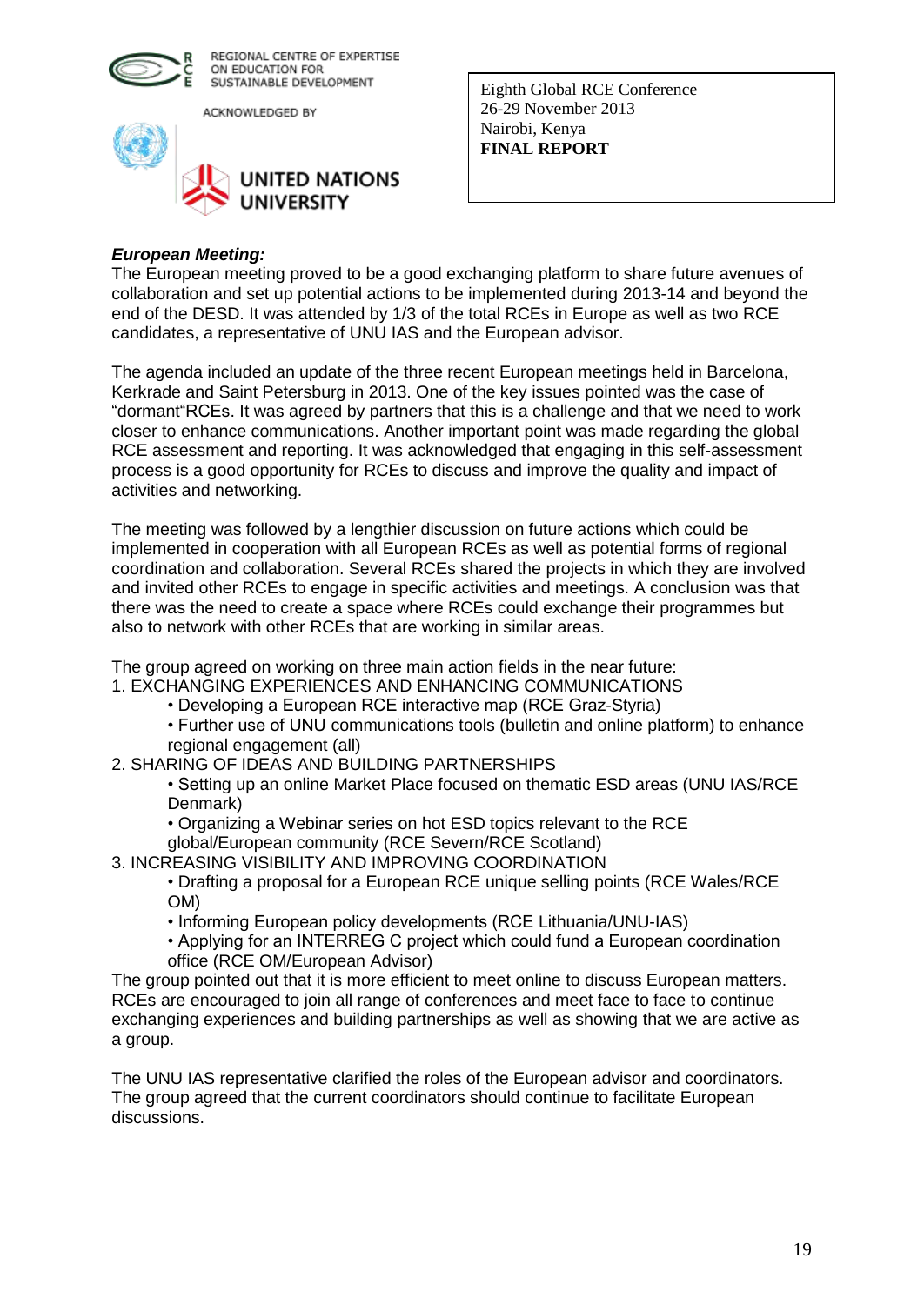

ACKNOWLEDGED BY



Eighth Global RCE Conference 26-29 November 2013 Nairobi, Kenya **FINAL REPORT** 

#### **Annex 2 Thematic Discussions Part I**

## *Sustainable Consumption and Production Discussion:*

This thematic discussion which took a workshop format was dedicated to vocational training. 30 very motivated RCE-members and members of society came together to reflect on a project idea regarding vocational training and schooling. Facilitator Jos Hermans explained that a group of persons within the UNU-community had created a project plan to give more focus and emphasis to promoting and supporting practical training and short courses for people in regions around the world.

The background for this consideration is twofold:

- 1. On the one hand we see that young people, after having finished primary school, still run a considerable risk of being dropped out of regular education. This asks for more attention to keep these boys and girls in the school system, particularly those who are probably not pre-destined to go to university at a later stage. It is of great importance that these youngsters be kept in school to prepare them for a job as craftsman, instead of being put back in society where they will have a hard chance to survive with no diploma's or skills whatsoever.
- 2. On the other hand however we see the tendency that more and more young people from regions in the world where there is no university have but one ambition (if they are talented or less talented) and that is to go to the nearest big city, try out their chances in a university surrounding and finally stay in the city, with or without graduate diploma, thus having left their home region. Consequently these home regions get depopulated.

To bring new stimuli in these regions and preserve them from falling back in their development IAS has adopted an idea by Jos Hermans et al to carry out a Research & Development called "Sustainable Vocational Schools. Purpose of this project idea is to create a method of working with which:

- Can be analyzed how regions in the world can determine their educational needs for vocational training
- Can establish a vocational school or training centre which is in line with the previously determined needs
- Can find local/regional/national support to assist them in their endeavours

During the workshop the method of working was motivated and explained by Jos Hermans and discussed by all attendees. After 2 hours of intensive discussion there appeared to be a unanimous support to follow up the idea. Examples, role models and potential candidates from all over the world were presented, though mostly from Africa.

It was announced that after the conference the project leaders will go on the search for finding:

- Potential colleagues for the project group
- Potential role models
- Potential candidates for new school initiatives.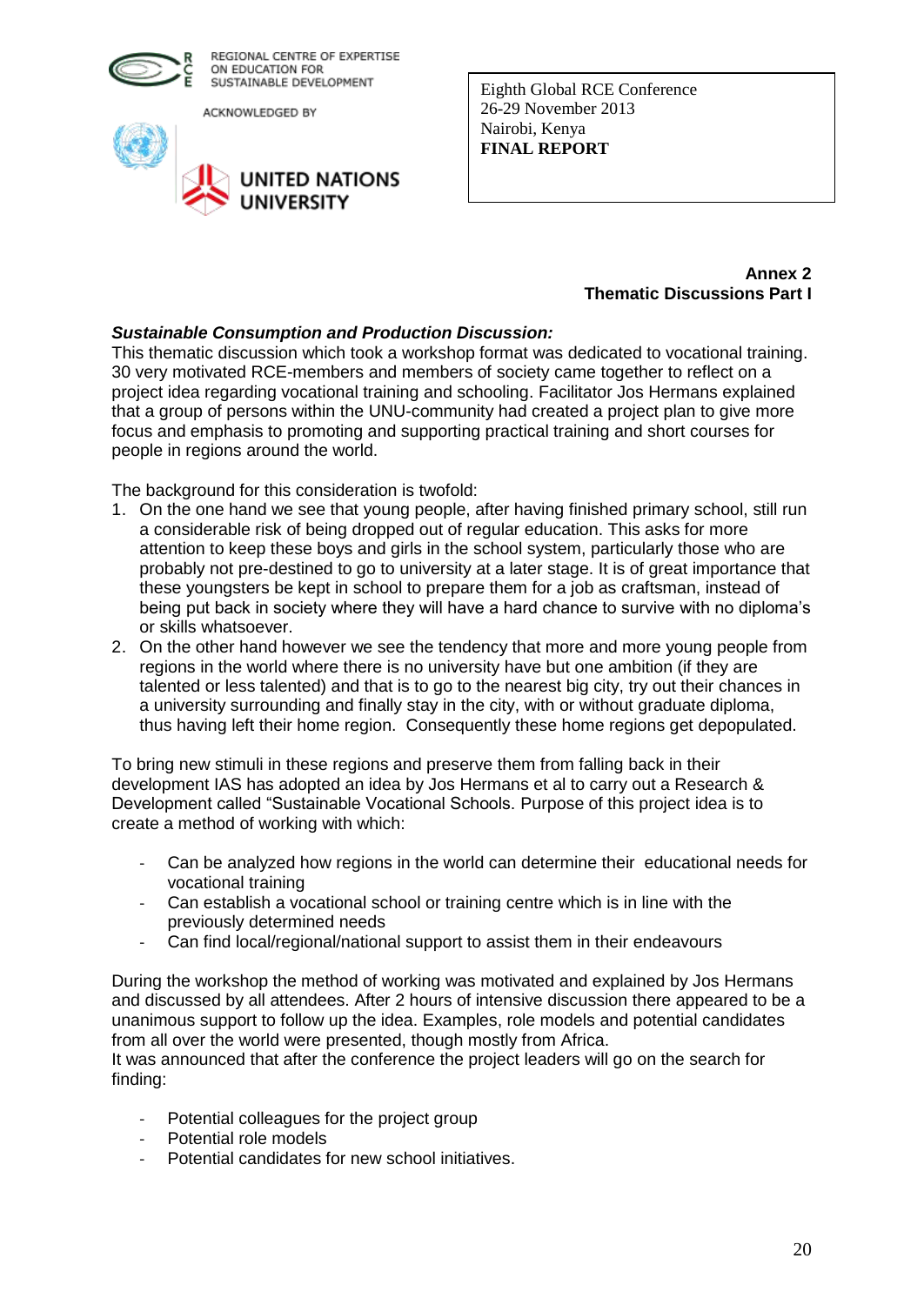

ACKNOWLEDGED BY



Eighth Global RCE Conference 26-29 November 2013 Nairobi, Kenya **FINAL REPORT** 

## *Traditional Knowledge and Biodiversity Discussion:*

The discussion started with an overview of RCE learning experiences including the recent publication on the theme. This was followed by a presentation on the African Heritage book and case studies from Africa. The following points were discussed:

- Diverse approaches and processes of engagement with traditional knowledge and biodiversity should be documented through a participatory process to make it available for the network.
- Approaches to curriculum are diverse ranging from specialist TK curricula to cointegrating with knowledge of the wider knowledge of present day.
- Traditional knowledge is always available in mother tongue, is available in the community and continues to contribute widely in many important sectors such as agriculture, health and so on.
- Because knowledge is reproduced through a balance of mediation and practice, the new generation produces and holds knowledge that is responding to changing circumstances and needs
- Elders recognize this from their own experiences and they seldom exercise an ultimate authority, but work in communities to come up with best ways of knowing and doing things together.
- The state should support recognition of knowledge and its openness to the commons with recognition to the communities as custodians and they should benefit.

Three action points:

- 1. Process of working with traditional knowledge and ecosystem services to be documented with the stakeholders so that knowledge is accessible
- 2. Various approaches of integration of TEK into formal education to be collected and studied in order to prepare capacity development modules
- 3. Focus on areas such as involvement of youth from RCEs in TEK discussions; improving local livelihoods by strengthening biocultural resources through portal discussions and capacity building programs

## *Higher Education Discussion:*

The discussion explored the idea of scalability of sustainability initiatives in the sciencesociety interface. Delegates were offered with the opportunity to identify the demand, challenges and potentials of scaling local and regional sustainability initiatives at the science-society interface. Abel Atiti (UNU-IAS), Marlene Mader (RCE Graz-Styria) and Pablo Fuentenebro (UNEP) facilitated the discussion. The discussion kicked off with the sharing of summary of the pre-conference online discussions.

## *Summary of the pre-conference online discussion at the RCE portal*

In preparation for the conference we aimed at identifying the demand, challenges and potentials of scaling sustainability initiatives at the HE-society interface by focusing on following questions:

- What do you see as the most pressing sustainability challenges in your respective region where scaling can play a role?
- What opportunities/potentials do universities have to engage with society in order to meet these challenges?
- What is your experience in science-society collaborations? What worked well, what didn't?
- Do you know any project or initiative in the science-society interface that has been scaled-up? Where do you see potentials for scaling?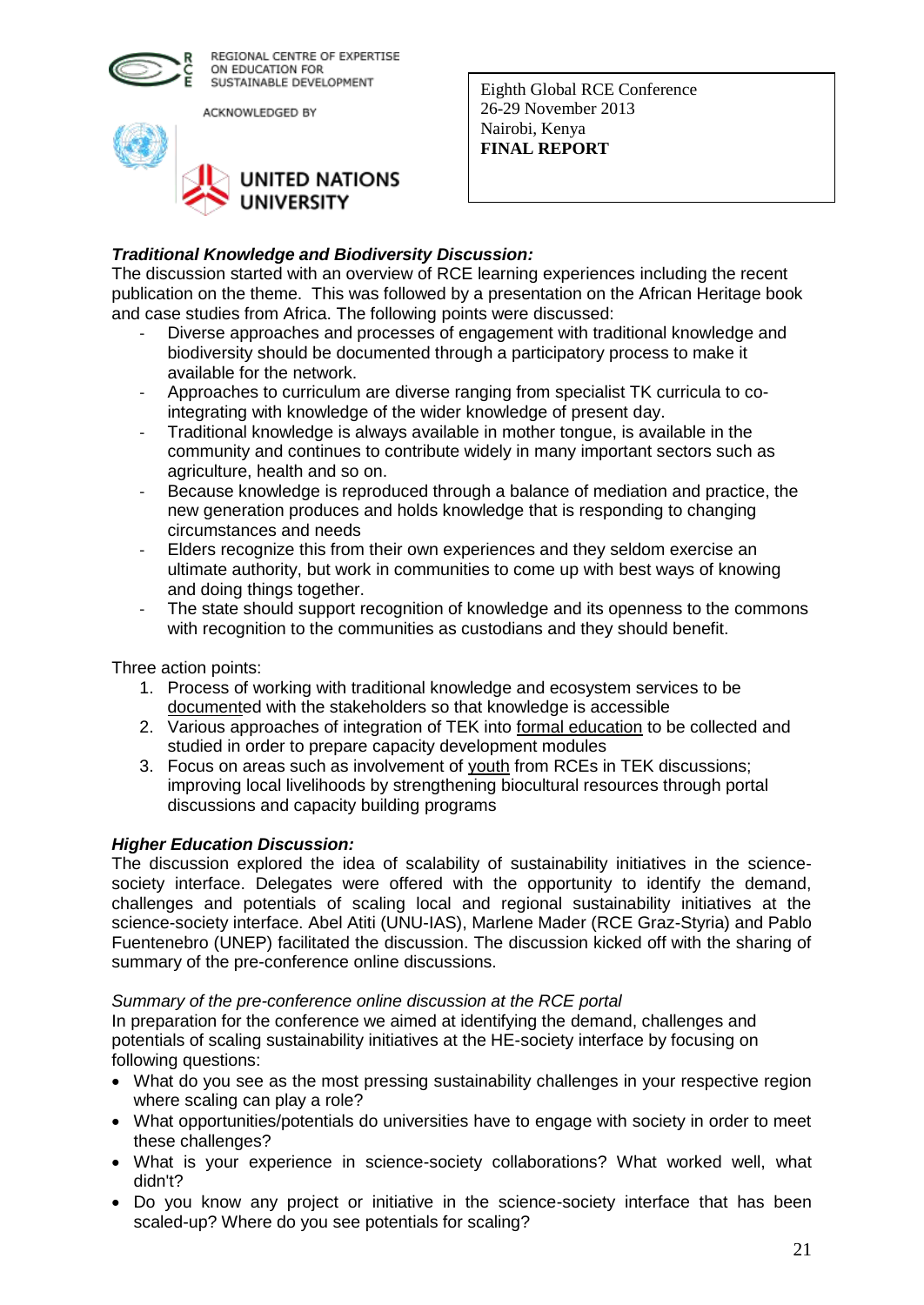

ACKNOWLEDGED BY



Eighth Global RCE Conference 26-29 November 2013 Nairobi, Kenya **FINAL REPORT** 

Numerous RCEs contributed to this online discussion at the RCE portal. For more information visit: [http://rce-network.org/portal/content/join-now-8th-global-rce-conference](http://rce-network.org/portal/content/join-now-8th-global-rce-conference-higher-education-discussion-group)[higher-education-discussion-group.](http://rce-network.org/portal/content/join-now-8th-global-rce-conference-higher-education-discussion-group)

*Input presentation by Pablo Fuentenebro from UNEP EET* (Environmental Education and Training section)

Pablo shared the work of UNEP with reference to engagement with higher education and especially the work of GUPES (Global University Partnership for Environment and Sustainability). This was followed by a discussion about possibilities of collaboration. GUPES as university network is being used to scale down UNEP initiatives as well as scale up local university projects. More information, e.g. about a Toolkit on Greening Universities: [http://www.unep.org/training.](http://www.unep.org/training)

## *Workshop on how to institutionalize successful initiatives between higher education and society*

Objectives of the workshop:

- To identify the role and possibilities of HE institutions within the RCE network and how they can enable the scalability of regional sustainability initiatives
- To identify institutional practices how HE institutions or surrounding policy environments implement successful ESD initiatives
- To identify further conditions that are required for institutionalizing RCE/ESD initiatives at HE institutions

A brief presentation on global sustainability strategies (i.e. Global Action Programme on ESD, Rio+20 The Future We Want, Rio+20 Treaty on Higher Education) highlighted their call for a transformation, more structured knowledge sharing in the HE area as well as up-scaling of ESD actions and initiatives. This presentation was followed by a discussion in small groups on initiatives HE institutions have undertaken in collaboration with society. Following questions were addressed:

- How has your initiative been institutionalized at your university or surrounding policy environment?
- What conditions will (furthermore) be required for institutionalizing ESD initiatives in the HE – community interface?

## *Action steps and announcements:*

- Through a workshop report the contributions, on how HE institutions within the RCE network can enable the institutionalization of sustainability initiatives, will be analyzed. The report shall build the basis for further research on framework conditions that can support the scaling of co-operations between higher education and community.
- Call for stronger collaboration and joint activities: e.g. in the framework of the Rio+20 Treaty on Higher Education, [http://hetreatyrio20.com/,](http://hetreatyrio20.com/) or in doing publications together, e.g. in the newly established open access journal 'Eco-thinking' by RCE British Columbia/Simon Fraser University, for academics as well as practitioners.

## *Disaster Risk Reduction Discussion:*

There were sharing of experiences that RCEs learned from actual disasters and their aftermaths. RCE Cebu and RCE Northern Mindanao of the Philippines spoke about their experiences in light of the recent super typhoon Haiyan that struck the central region of the archipelago. Some of the salient features of the discussion were: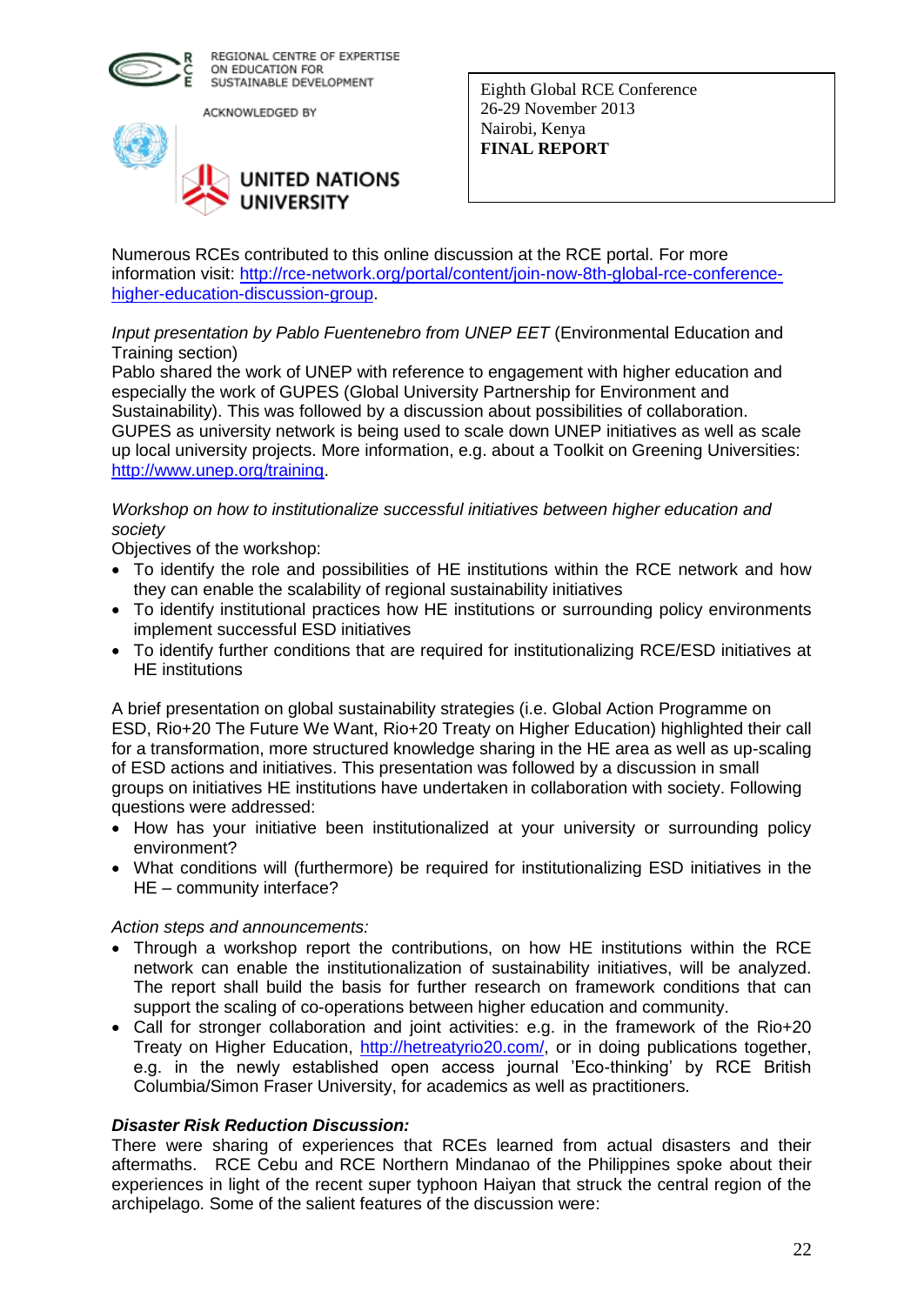

ACKNOWLEDGED BY



Eighth Global RCE Conference 26-29 November 2013 Nairobi, Kenya **FINAL REPORT** 

- Resilience needs to be looked at in terms of '*prevention and mitigation', 'preparedness' and 'rehabilitation'.*
- The key stage in DRR is preparedness, but since it is not a priority at the policy level, awareness and preparedness might be very poor.
- Early warning systems need to improve; frameworks need to be taken right down at the grassroots/community level by involving schools through formal and informal education.
- Development needs to be re-thought by reinforcing existing infrastructure and strictly avoiding the no-go zones/hazard prone areas, communication failures need to be addressed, stronger enforcement mechanism needs to be put into place, policy should be pro-public and a genuine wish to save people by taking timely action.

Subsequently, RCEs discussed how they can work together and come up with effective preparedness and response systems. Some of the collaborative action points, especially in light of and contributions to the implementation of the post-2014 Global Action Programme on ESD included:

- Inventory of RCEs already engaged/those interested in DRR highlighting skills, capacities and expertise so as to create a pool of ready-to-tap data base on members working on disaster management needs to be compiled. The database template needs to be created
- Design and implement awareness, education, outreach, training and capacity building measures. Target and media groups to include educational institutes (schools/colleges/youth groups/social service groups), local community members and elected government officials. Some of the initiatives that can be taken are from workshops, curriculum interventions, mass campaigns through popular media, capacity building, training sessions, development of relevant resource material, mock drills etc.
- Develop learning case studies that are classified into preparedness, response and rehabilitation. Important to create a pool so as to enable sharing of learning and good practice.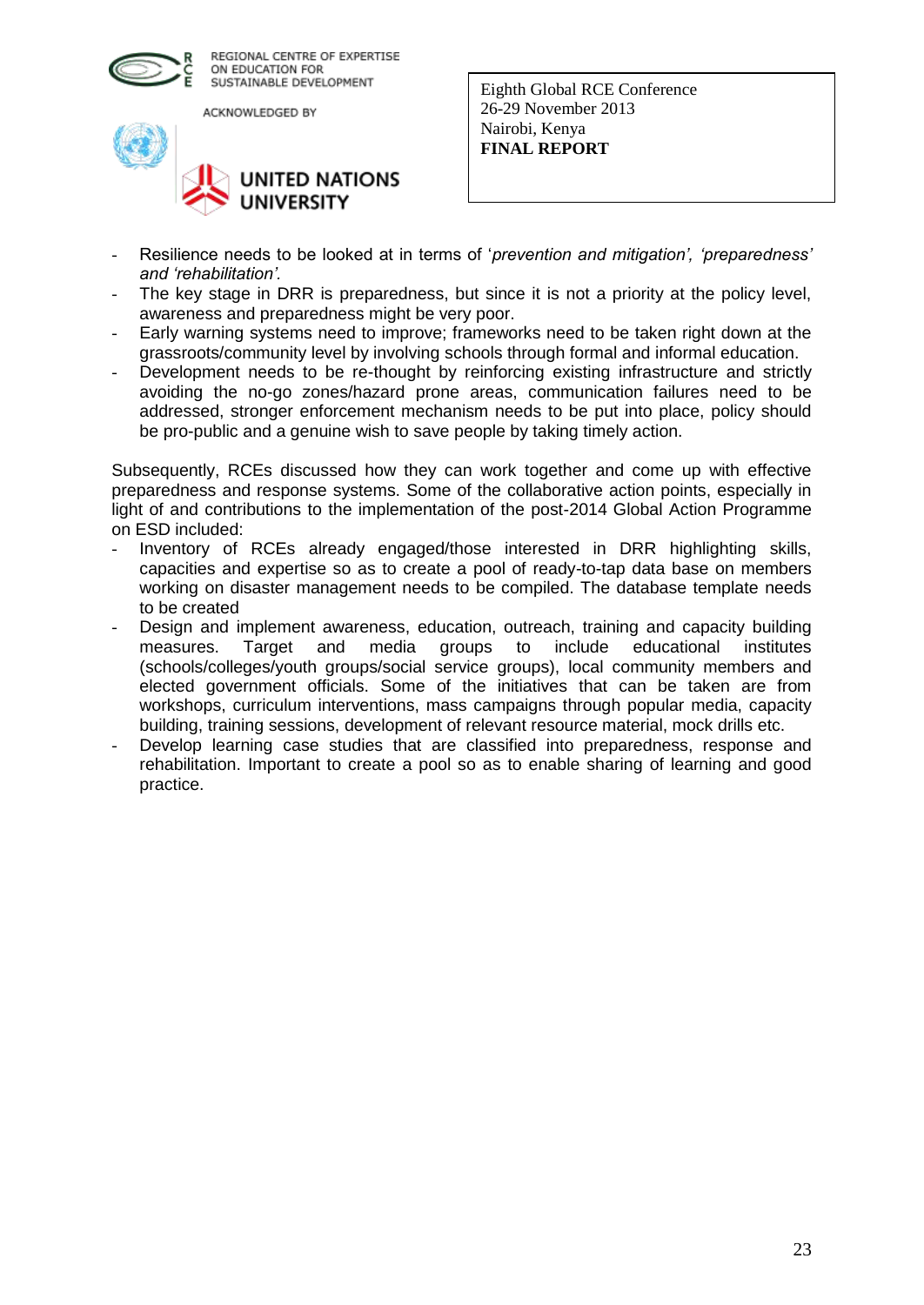

ACKNOWLEDGED BY



Eighth Global RCE Conference 26-29 November 2013 Nairobi, Kenya **FINAL REPORT** 

> **Annex 3 Thematic Discussions Part II**

## *Climate Change Discussion:*

The discussion explored ideas for the global climate initiatives and considered initiatives such as campaigning, engagement with international and regional policies, youth actions and capacity development. Two questions guided the deliberations: 1) what are the needs of your regions in terms of education and learning to address climate change? 2) What additional capacities does your RCE require to satisfy these educational needs? 38 RCE delegates attended the session. The delegates shared actions necessary for documenting RCE activities and also best practices for greater knowledge sharing on climate change education.

*Regional needs in terms of education and learning to address Climate Change* These were identified as follows:

- 1. Identify sustainable models of behaviour
- 2. Need for an awareness campaigns, advocacy for the whole community, publicity at all levels (RCE Mau and others) – UNU will send invitation for the UNFCCC Alliance campaign
- 3. Holistic understanding on the cause-effect of climate change; example of harmful practices
- 4. Capacity development for transformative actions, especially for the educators and for the communities
- 5. Establishing of capacity development institutions
- 6. Integration of traditional wisdom into actions; adaptation and mitigation knowledge
- 7. Climate change into the curricula at all levels AND the whole school approach
- 8. Work with media
- 9. Need for motivation (around benefit of action)
- 10. Effort for engaging with policy makers and their capacity development
- 11. Civic voluntarism for CC actions
- 12. Livelihood activities under the CC conditions and towards greener development, education towards transformation of the 'traditional' sectors – documentation and measuring the benefits of actions. Specific emphasis on the traditional technology and its interplay with modern technologies.
- 13. Need for baseline studies
- 14. Literacy and adequacy of translation of the materials
- 15. Documentation of real experience
- 16. Overcoming 'anti-climate' groups

*Additional capacities RCEs (and RCE partners) require to satisfy their learning and educational needs*

- 1. Need for collaboration on climate issues, among key stakeholders including NGOs UNU will put a "market place' on the RCE Portal and suggest webinar for information exchange ('climate Clinique')
- 2. Action oriented research as a strategy for capacity development
- 3. Opportunity for climate compatible development research
- 4. Community resilience plan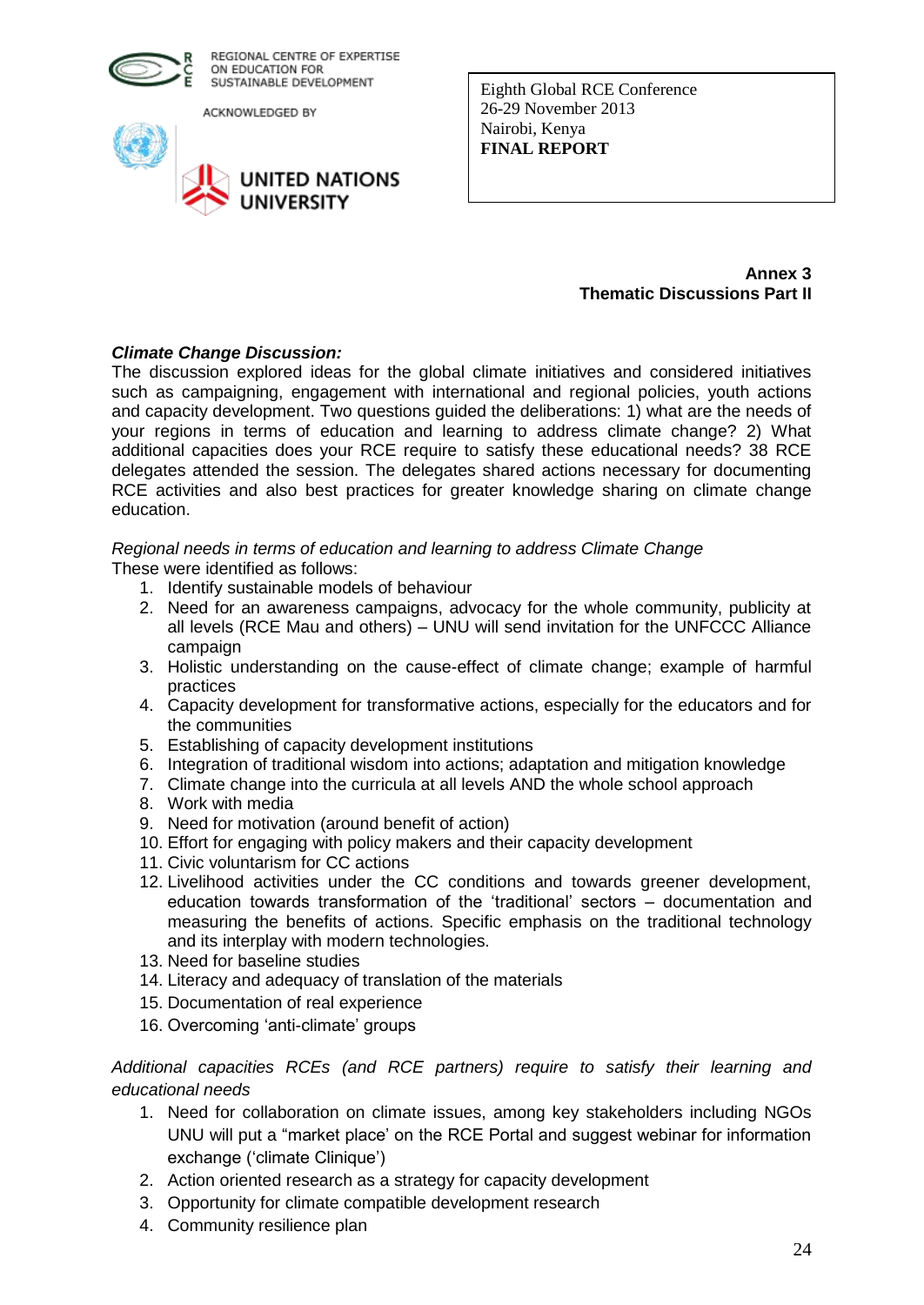

ACKNOWLEDGED BY



Eighth Global RCE Conference 26-29 November 2013 Nairobi, Kenya **FINAL REPORT** 

- 5. Information and data between scientific and policy communities; working closely with policy makers (data, etc.)
- 6. Teachers training
- 7. Data on climate
- 8. Integration of TK with other knowledge forms
- 9. Strong case/project for funding from the private sector (innovative project)
- 10. Curricula
- 11. Policies for 'greener' development
- 12. Exchange programme
- 13. Documentation of the RCE practices
- 14. Clarifying and empowering people to take actions (at all levels and in all sectors)
- 15. Funding and other resources
- 16. Administrative support and operations in place
- 17. Rapid reactions from educational sector to address emergency situations
- 18. Sustaining actions beyond events
- 19. 'Translation' of international experience into local realities.

## *Prioritized actions for joint implementation*

- 1. Need for an awareness campaigns, advocacy for the whole community, publicity at all levels
	- Participation in the UNFCCC Alliance campaign on education for climate change
- 2. Capacity development for transformative actions, for the educators , policy makers and communities
	- Actions to be explored at the portal
- 3. Livelihood activities under the CC conditions and towards greener development, education towards transformation of the 'traditional' sectors – documentation and measuring the benefits of actions. Specific emphasis on the traditional technology and its interplay with modern technologies.
	- Documentation of ESD practices on the ESD and livelihood under pressure of climate change is agreed
	- Further exploration on follow up actions, e.g. measuring, capacity development, etc. is to be explored at the RCE Portal
- 4. Need for collaboration on climate issues, among key stakeholders including NGOs
	- UNU will put a "market place' on the RCE Portal and suggest webinar for information exchange ('climate Clinique')

## *Health and Sanitation Discussion:*

The session started with a summary of RCE network's learning experiences in health and sanitation. Following this, a presentation was made on RCE Western Kakamega's experience of improving health and livelihood security in the region through a community based intervention. RCE Bangalore shared experience of their work with schools in Bangalore city for improving sanitation. The discussions focused on three major themes such as biodiversity, traditional knowledge and health; Sanitation and Water. Other topics such as healthy food, diagnostic technologies, south-south cooperation, health promotion,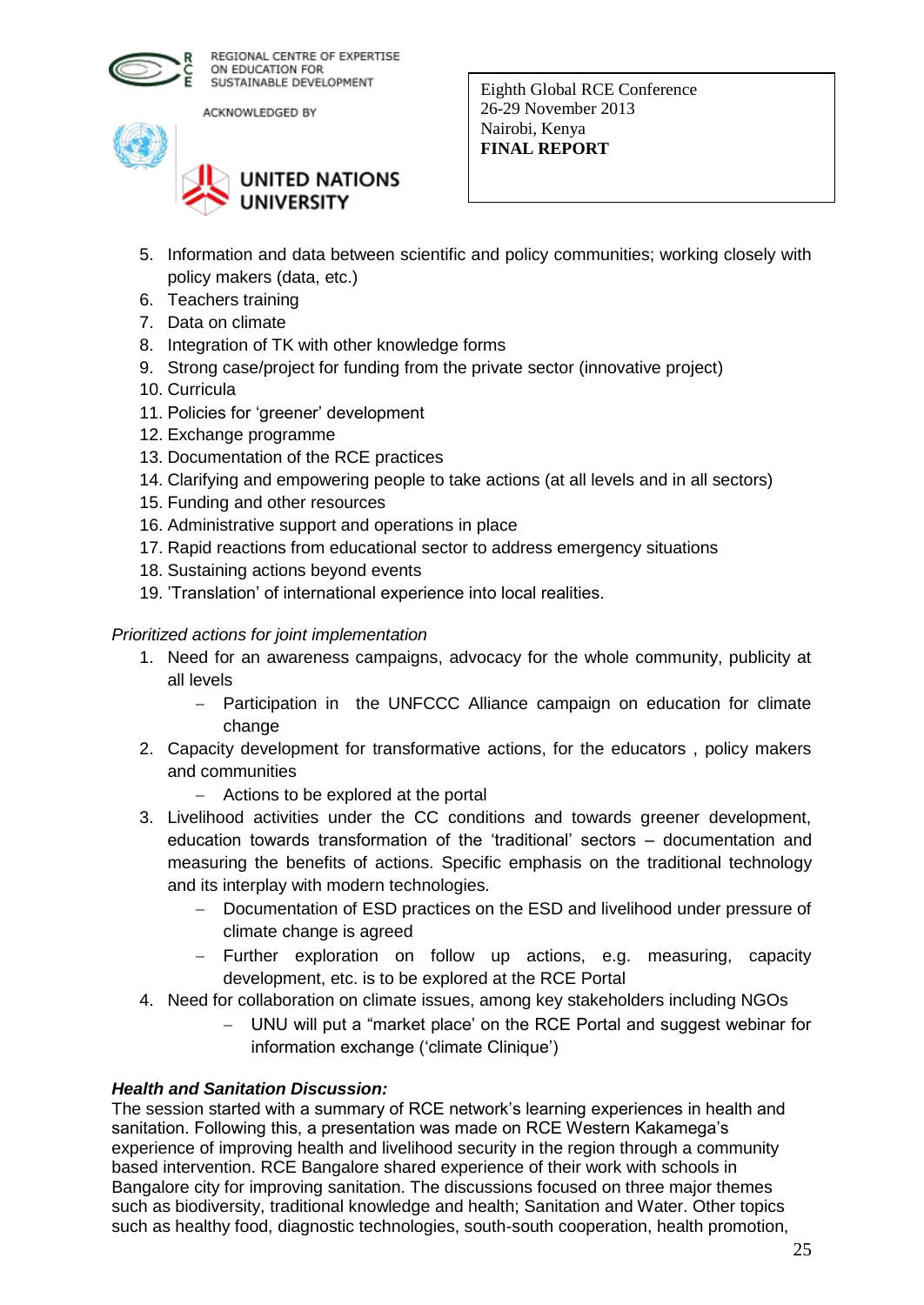

ACKNOWLEDGED BY



Eighth Global RCE Conference 26-29 November 2013 Nairobi, Kenya **FINAL REPORT** 

role of higher education institutions were also discussed. A proposal was made by the service centre team to have a series of webinars on climate change and health as well as traditional knowledge and health for interested RCEs involving UNU-International Institute of Global Health (IIGH). The proposed RCE publication on health and sanitation was also shared and RCEs were invited to contribute articles for the publication. RCEs expressed interest both to participate in the webinars as well as to contribute to the upcoming publication.

Action points

- 1. Document RCE good practices and prepare a learning contributions database which could contribute to capacity development programs
- 2. Strategic involvement of higher education institutions in research and development
- 3. Enhance focus on water related issues as well as traditional knowledge and biodiversity resources for health, nutrition and wellbeing

## *Teacher Education and Better Schools Discussion:*

This discussion which attended by 42 delegates was used to highlight how RCEs are promoting the integration of principles, values and practices of sustainable development into teacher education programs in their regions. Participants shared case stories on how their RCEs are contributing to quality teacher education in their contexts. Reference was made to pre-conference online discussions found at: [http://www.rce-network.org/portal/content/join-now-8th-global-rce-conference](http://www.rce-network.org/portal/content/join-now-8th-global-rce-conference-teacher-education-discussion-group)[teacher-education-discussion-group.](http://www.rce-network.org/portal/content/join-now-8th-global-rce-conference-teacher-education-discussion-group)

## *Online discussion summary*

Some of the points raised during pre-conference online discussions include:

- How to improve teacher knowledge through capacity building and collaboration in research (RCE Kano)
- Teacher Education for School Water and Sanitation Education? RCE Kunming working on a project named "Based on Human Value Water, sanitation education" supported by national Ministry of Education. The project involved the teacher training.
- Co-learning and teacher education (RCE Denmark)
- Making teacher education more cross-cultural and global.
- How to share and collaborate young teacher students opinions and perspective on ESD during their education and at the same time make it in a global perspective
- Focus on student exchanges.
- RCE Denmark working on a cross-cultural Exchange project between TTC in Denmark and TTC in Kenya in the perspective of "Co-learning"
- Addressing issues related to indigenous peoples in the curriculum and teaching materials (quality and quantity) for delivery (RCE Greater Western Sydney)
- Bachelors Degree (2015) on Socially Sustainable Development and a Major in the Masters of Social Science (2014) on Development, Security and Sustainability. Teaching materials.
- Issues related to science education quality and teaching materials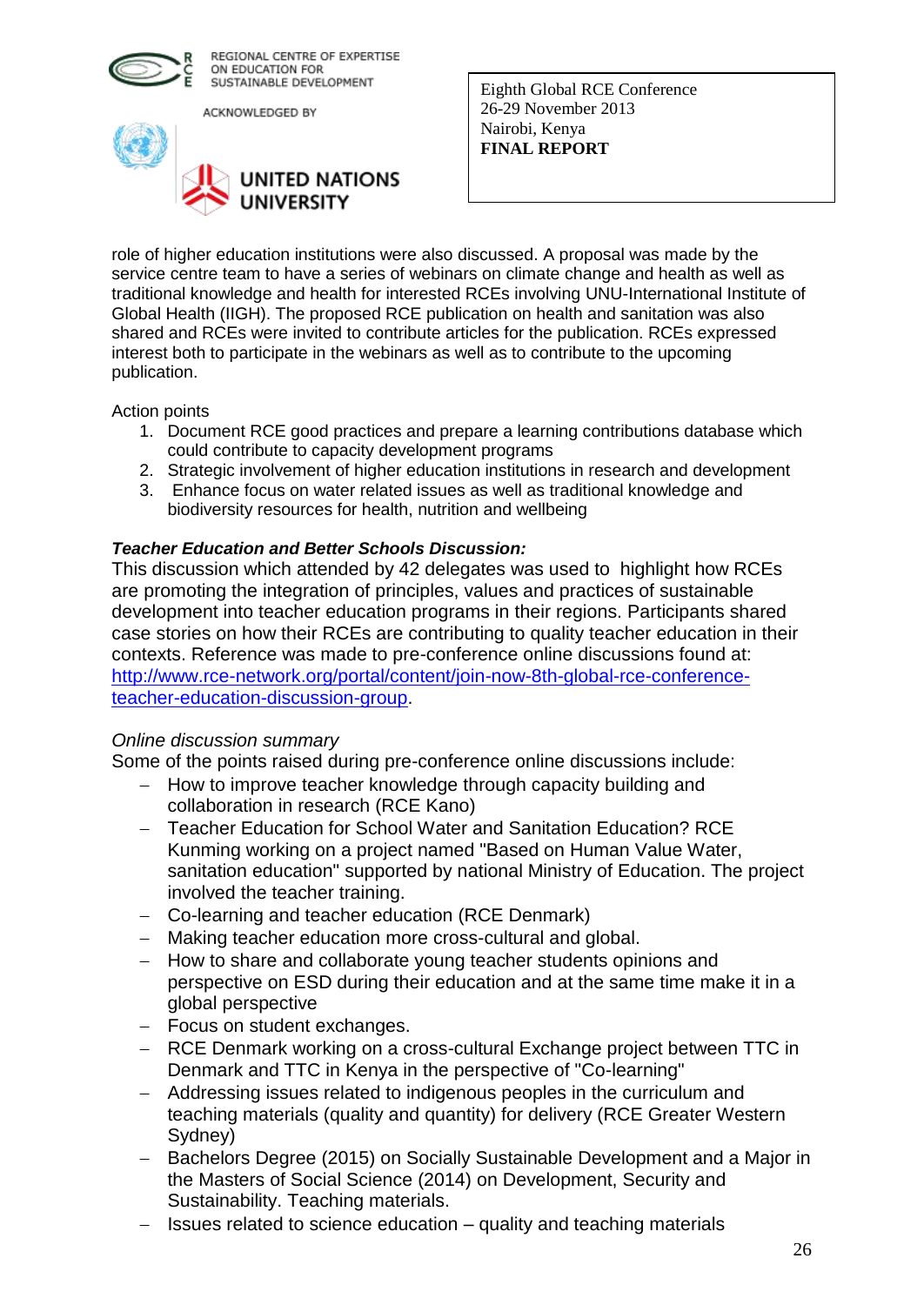

ACKNOWLEDGED BY



Eighth Global RCE Conference 26-29 November 2013 Nairobi, Kenya **FINAL REPORT** 

## *Participant deliberations*

Delegates discussed questions on who is a teacher and how to become a teacher. It was reported that there are many forms of education. To some extent, everybody can be a learner and an educator, depending on the situation. When talking about teacher education, there is need to concentrate on pedagogy and teacher qualification. The teacher is not only a provider of knowledge, but also a facilitator in spiritual development and life-skills. Therefore, a teacher should have complex competences to fulfil her/his role. In a nutshell, mainstreaming ESD requires relevant professional development of teachers.

RCE delegates shared their experiences on how they are contributing to quality teacher education in the regions. There is a focus on the main characteristics for ESD process, e.g.

- Learning situations should be close to the daily life of children/students and consider cultural context
- Learning materials (description of activities) suggested by teacher trainers should be adjusted to school curriculum
- Learning outside classroom is important for ESD

In terms of ESD content research by RCE Makana highlights the importance of special knowledge on SD in order to develop critical thinking based on scientific knowledge. It is important to remember about this limitation in competence-based projects on teacher education. Citizenship education should be an integral part of the ESD. It is desirable to involve teams of teachers into development of materials.

The issue of 'ESD teacher' as a professional field was discussed at length. For instance, how we can define an expert/qualified teacher in ESD? Is it to agree on international standards for an ESD teacher? It was pointed out that teacher candidates are not the best graduates. How can we attract the best school leavers for the career of teacher? Is it possible to develop a module on ESD to be used in teacher training globally?

An ESD teacher needs to first of all demonstrate a personal lifestyle compatible with SD. International exchange of teaching practices was recommended with reference to experiences from Austria-Egypt or Kenya-Germany cooperation.

To contribute to better schooling school administrators need to understand and support SD/ESD. In many areas teachers are examination-oriented. Understanding of quality in teaching should include also competences for life. School should demonstrate examples of sustainable living by sustainable management of resources (water, electricity), waste management, impact on social life, etc. Coherence between teaching and practice is an important factor.

## *Action Points for Implementation in 2014*

1. Collection and documentation of stories of successful positive change (Action RCE Makana). EE and ESD currently are concentrated on problems, but not on opportunities. School could be a place for positive change to be used in wider community and at home.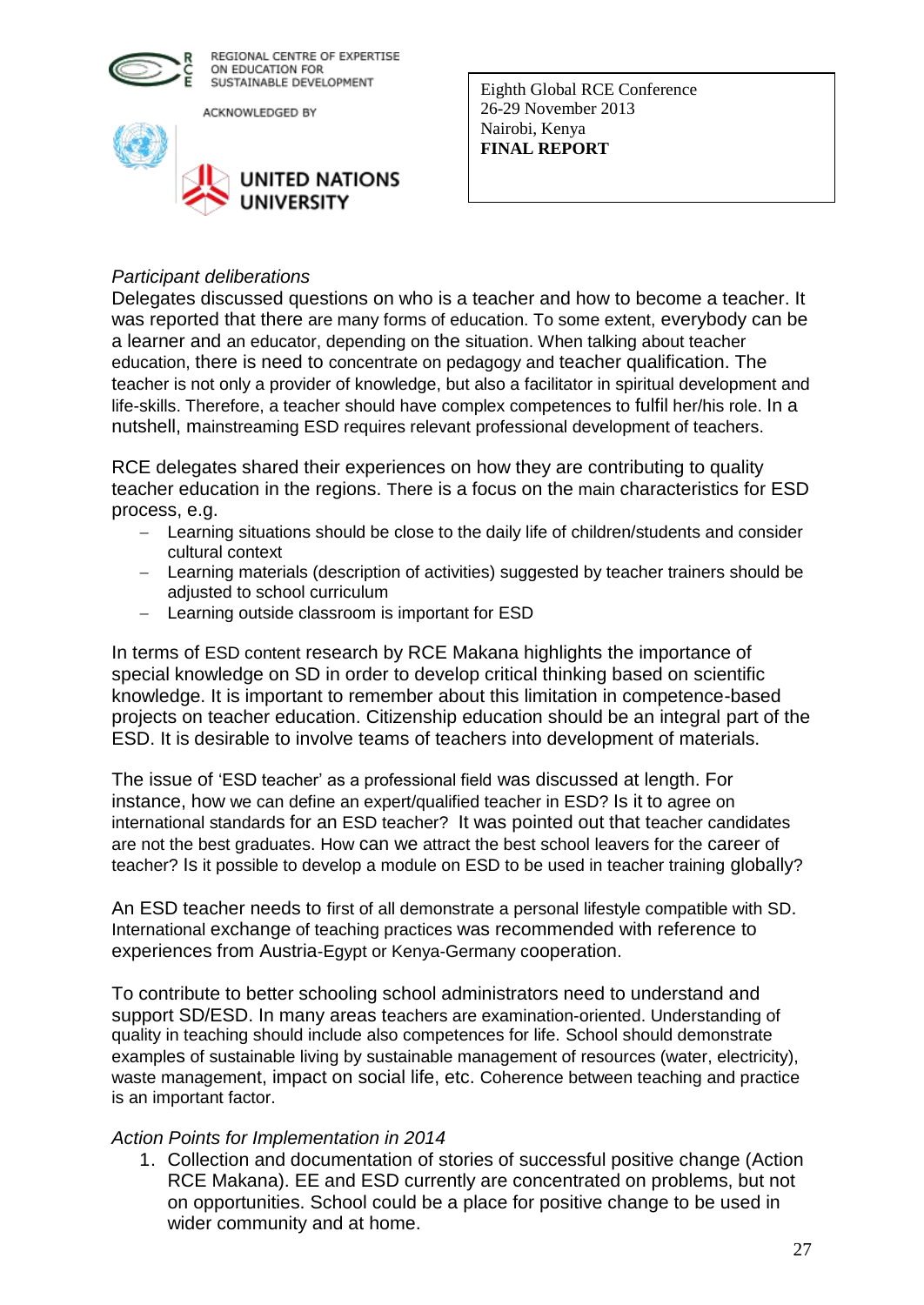

ACKNOWLEDGED BY



Eighth Global RCE Conference 26-29 November 2013 Nairobi, Kenya **FINAL REPORT** 

- 2. Define common quality criteria for teacher education on ESD through sharing of teacher training manuals and materials on ESD (e.g. forthcoming UNESCO Teachers Manual). What content of such manual could be? It would be reasonable to collect information about existing publications, for example by the UNESCO, by RCEs (Action: RCE Minna). Expert support/consultancy for teachers could be used in addition to training and publications.
- 3. Development and collection of on-line materials and e-learning modes at the RCE Portal. (Action: RCE Graz-Styria).

## *Youth Discussion:*

There was a brief recapitulation of past discussions on Youth including the following five strategies:

- 1. To provide more platforms for Youth participation
- 2. Formal education to recognize Youth participation in RCE activities.
- 3. Communication between Youth members at both Intra and Inter RCE level.
- 4. RCEs to encourage Youth involvement in the private sector towards Youth training and capacity building.
- 5. RCEs to involve media in promoting Youth activities in the Community.

In an open discussion, participants deliberated a number of issues, among them:

- The Youth agreed to use the RCE Portal to discuss ideas on projects that they would like to work on. However members noted with concern that a good number of Youth especially from Africa do not get access to internet and may not be able to access RCE portal. It was further proposed that a local network was necessary for purposes of information dissemination.
- Projects to be RCE specific as different regions had different priorities.
- Some loose guidelines to be developed to guide the Youth on their undertakings.
- Members noted that social media (face book, twitter) was a very good tool for information dissemination among Youth and could reach many.
- Youth urged themselves to take research projects seriously and identify projects that would solve societal problems having in mind ESD.
- The Youth proposed incentives in order to help initiate projects. This could be in the form of competition and prizes for best projects. The approach in these competitions should be a win-win approach.
- There was unanimous agreement to form the Global RCE Youth network to coordinate its affairs with some regional coordination; structures should go up to local levels.
- There was an urge to include more non-English speaking nations in the discussion on the portal.
- There was a need to involve learning institutions from all levels of education i.e. Primary, Secondary, and tertiary institutions in ESD.
- As a way of actualizing the RCE Global Youth network, Jonathan Yee was given the mandate to come up with a concept paper that would provide a clear framework on how the RCE Global Youth network would operate. He was further tasked to contact the four RCEs that were nominated in the  $7<sup>th</sup>$  RCE Conference to nominate one person so that they could form an interim committee of five people to coordinate Youth affairs. The document is to be ready by the  $25<sup>th</sup>$  of December 2013 and to be circulated on the RCE portal.
- It was further proposed that once the Global Youth network is ready, its leadership should adopt a bottom-up approach to decision-making.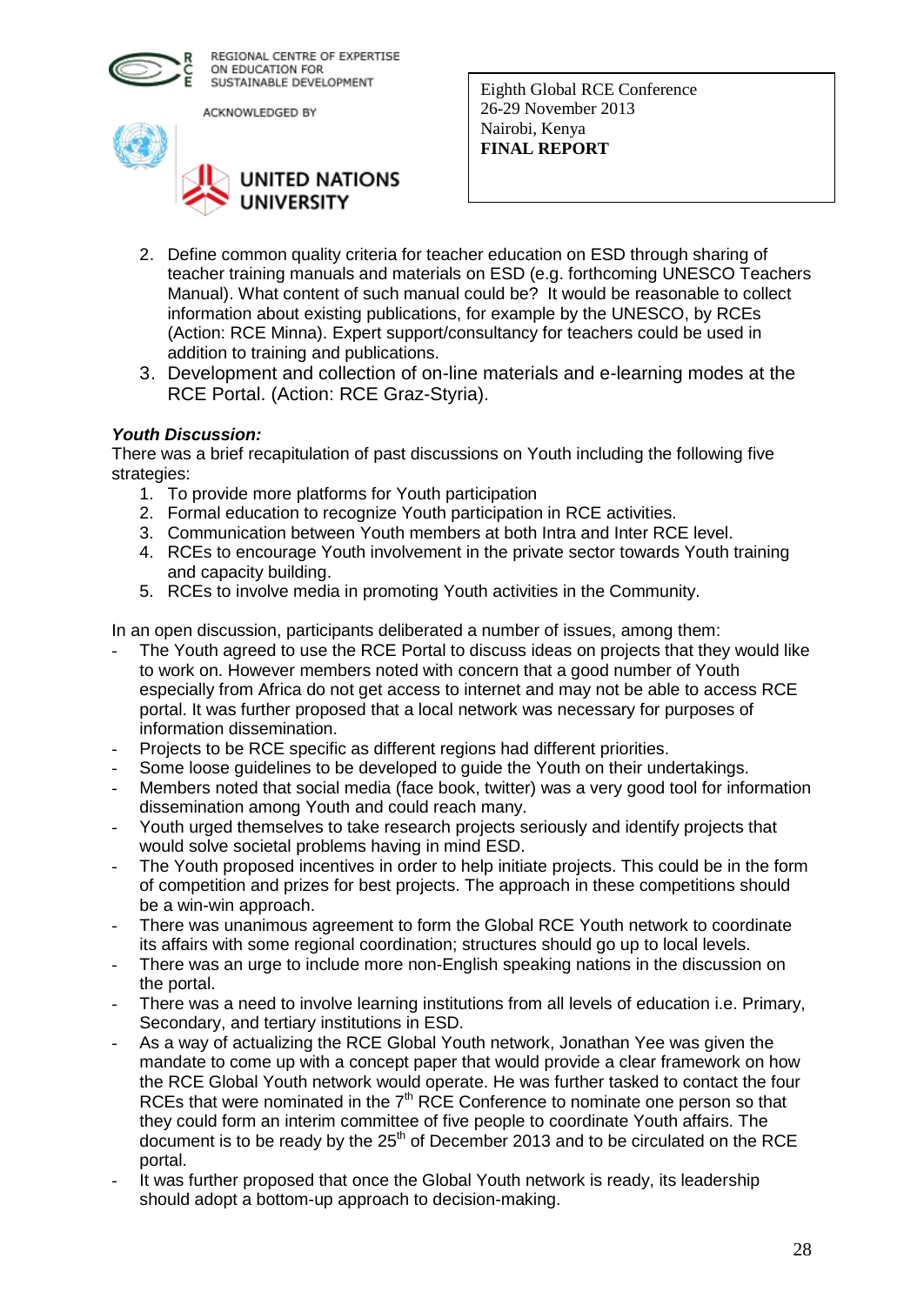

ACKNOWLEDGED BY



Eighth Global RCE Conference 26-29 November 2013 Nairobi, Kenya **FINAL REPORT** 

After discussions, the following conference questions were responded to as follows: Question 1

*Can RCEs collaborate on an international project that involves youth and how can RCEs agree on such a project?*

#### RESPONSE

The youth deliberated and agreed that it is indeed possible for RCEs to collaborate with youth on projects especially from identification all the way to implementation.

#### Question 2

*What is a collaborative and inclusive way to create a cohesive project throughout the Global RCE Network of 120 RCEs?*

RESPONSE

Involving and incorporating a youth in RCE boards and decision making process especially adopting a bottom-up approach

#### Question 3

*Can RCEs be used as a tool to provide research and training to youth regarding sustainable development for specific specialized needs and issues; what kind of structure would be recommended to share this local training and knowledge to other RCEs and the public?*

RESPONSE

The youth agree that RCEs can be used as a tool to provide research and training as majority are in tertiary institutions and their researches can be geared towards solving societal problem. The kind of structure recommended is to have an RCE Global Youth Network from the local to the global level.

#### RECOMMENDATIONS AND WAY FORWARD

- 1. Youth recommend the establishment of a Global RCE Youth Network to coordinate Youth affairs within the entire Global RCE Network.
- 2. A Concept paper containing the framework of the Global RCE Youth Network to be prepared by Jonathan Yee by 25th December 2013 and posted on the RCE portal.
- 3. The RCEs that had been selected in the 7th RCE Conference representing the four regions to be informed to nominate a representative to start working on actualization of RCE Global Youth Network
- 4. To have a Youth representative on all RCE boards.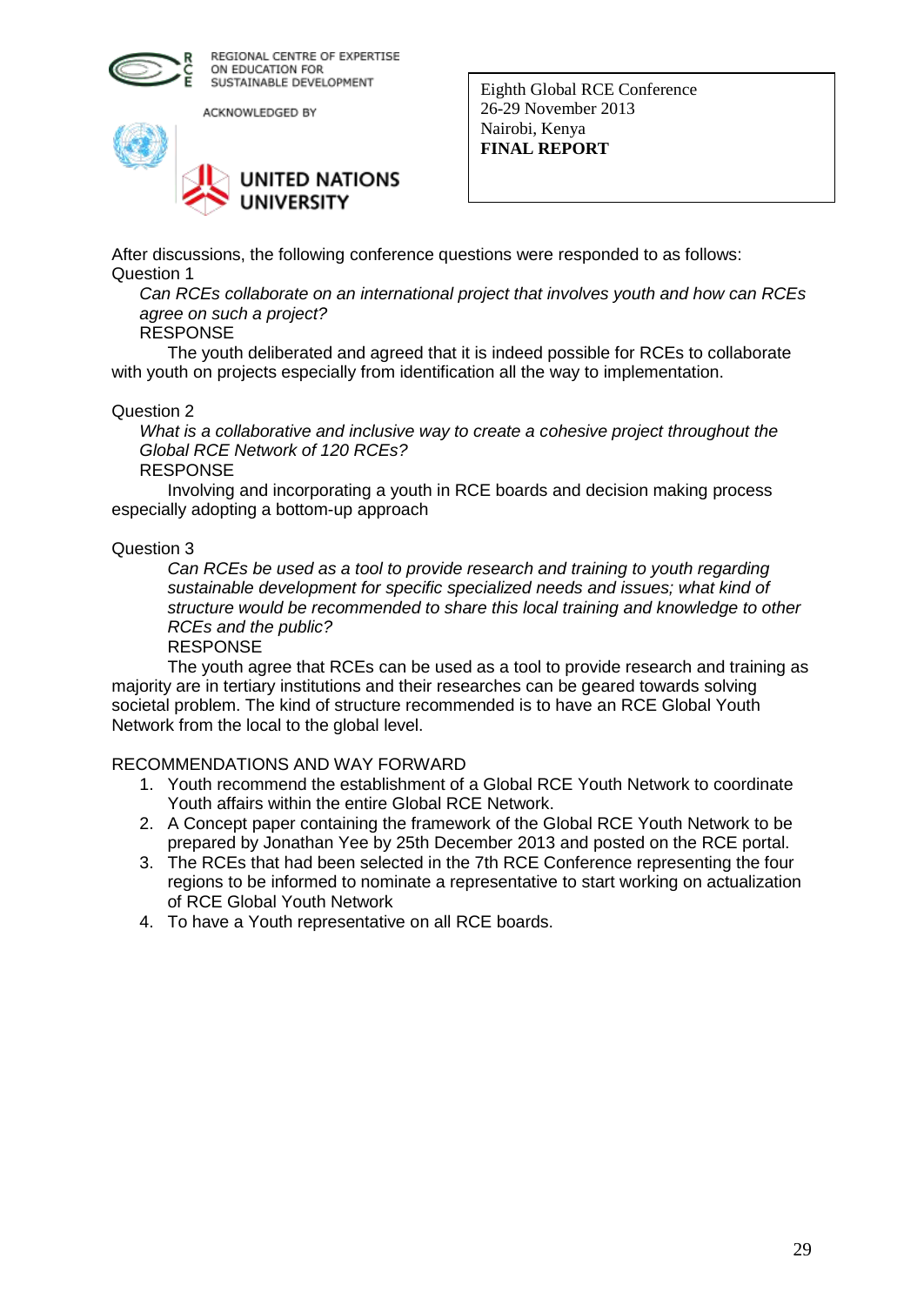

ACKNOWLEDGED BY



Eighth Global RCE Conference 26-29 November 2013 Nairobi, Kenya **FINAL REPORT** 

#### **Annex 4 Policymakers Roundtable Discussion**

The 7<sup>th</sup> Global RCE Conference with Policy Makers' dialogue was historic in Tongyeong. It discussed how to link RCE activities with policy leaders, which contributed to the development of the Tongyeong Declaration on RCEs and ESD that includes policy support.

At this Roundtable Discussion, we draw attention to the Global Action Programme that has been developed under the leadership of UNESCO and adopted by UNESCO General Conference and being sent to the UN General Assembly for approval. A good basis for moving forward on ESD, Policy Support is one of the five priority areas of Global Action Programme on ESD.

The RCEs have important role in scaling up of ESD in all areas including policy and identifying good practices for policy.

#### **National Governments**

#### *Dr. Peter Sale Sarki, Niger State Ministry of Lands and Housing:*

RCE Minna is the child of the Niger State Government and the government is central to the RCE concept and a founding supporter of the RCE. There are powerful policy makers of the state: 4 commissioners in water, environment, tertiary education, and 3 mayors from the grassroots level. The government recognizes the importance of domesticating the RCE concept from the national to the grassroots level.

As to the policy relating to ESD, the government focuses on access and quality of education at all levels, and free education at all levels with emphasis on girl child education. The policy is also on developing programs with specialized teacher education with emphasis on producing quality teachers. Government has keyed into this concept and is keen on enhancing RCE activities, having key interest in RCEs and education for sustainable development. RCE Minna hosted a conference and showed universities were brought on board aiming at the same goal, prominent among them was the Vice-Chancellor of University of Minna and other Higher Education representatives.

## *Mr. Kazuhiro Yoshida, Director and Ms. Yuko Kimura, Deputy Director, Environmental Education Office, Ministry of the Environment, Japan:*

Focusing on DESD which started in 2005, MoEJ has been implementing activities with the viewpoint of ESD, cooperating to build a sustainable society, in two topics: one is about Environmental Education Law and one is about projects from our office. The EE Law was enacted in 2003 and amended in 2011. Main points were promotion of collaborative activity and enhancement of EE in schools. Education policy was also changed in 2006 which amended the basic act on education. The year 2011 put EE and ESD ideas in education policy action.

There have been various activities supported by EE law. The Global Environment Outreach Centre (GEOC) collects and gathers information materials for training human resources, exchanges of information and mutual communication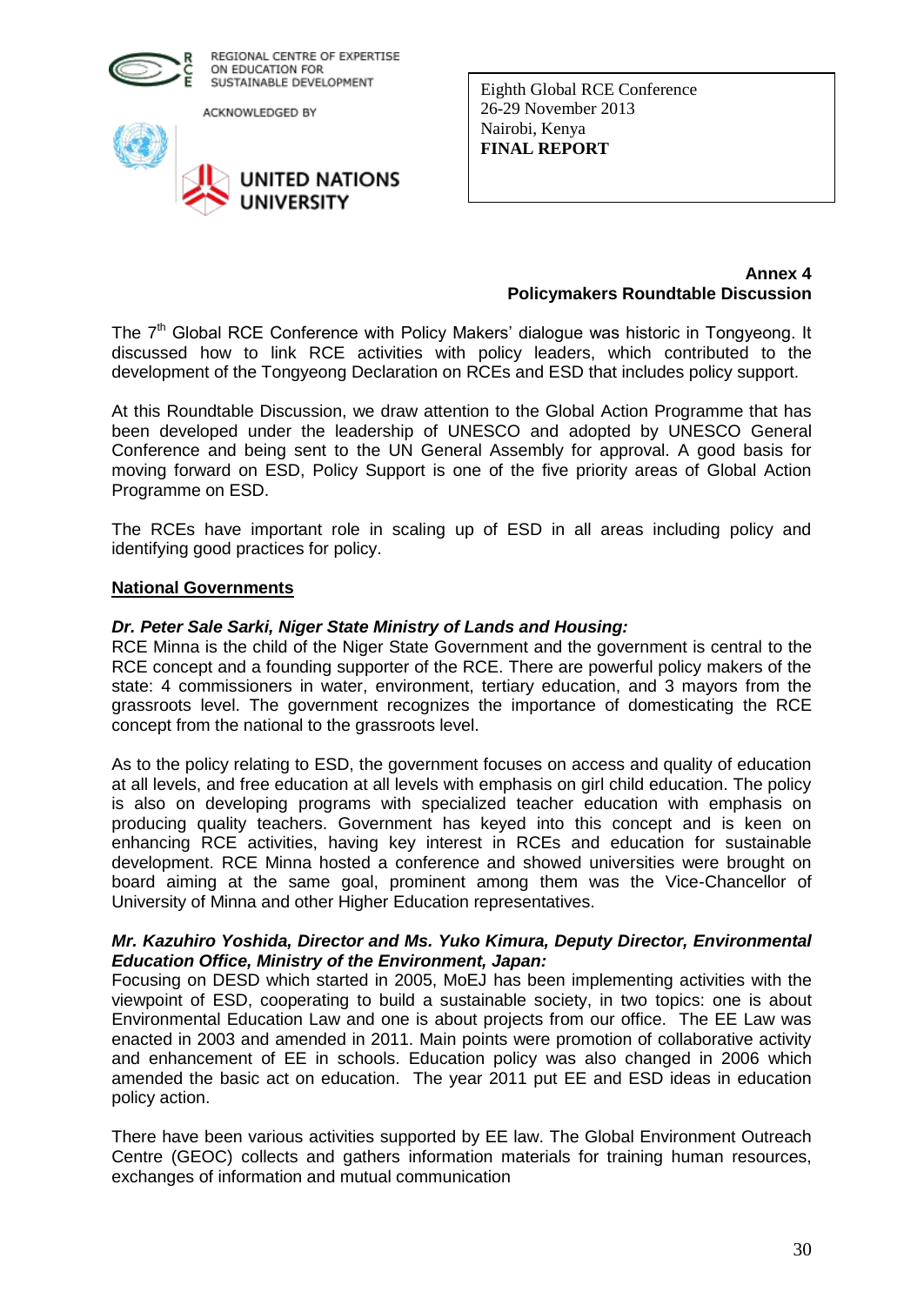

ACKNOWLEDGED BY



Eighth Global RCE Conference 26-29 November 2013 Nairobi, Kenya **FINAL REPORT** 

Domestic products for ESD include developing capacity building for sustainable regional development, realizing and connecting ESD projects and registering domestic ESD activities on a website, also organizing ESD forum for those engaged in registered ESD projects to encourage mutual learning.

First project was RCE and the second project was ProSPER.Net for promotion of ESD in post-secondary education. Also included is the environmental cooperation between Japan, China, and Korea.

The World ESD Conference in 2014 will be organized with UNESCO and Japanese Government with not only Ministry of Environment but also other Ministries to celebrate actions for SD beyond the Decade.

## *Dr. Ayub Ndaruga, Director of Environmental Education and Public Awareness, National Environment Management Authority, Kenya:*

Kenya constitution 2010 identifies SD as a national value to be mainstreamed. Chapter 4 of the Constitution gives a right to everyone to a clean and healthy environment; gives education a better focus of Education on ESD. Document generated on formal education to rationalize education in Kenya; University has its own Act, Basic Education its own Act; also have an environmental policy being finalized. Also the ESD policy (2012) and this document is going for final approval.

Parliament has established a basic education act and Section 42.d, and the National Education Board stipulates it making prescriptions for ESD. ESD policy for Kenya and the curriculum development has been moved to the institutional level at universities along with a desk established for ESD with investments over the next 5 years. Also working on a draft curriculum with ESD is a major aspect. Priorities are customization of national ESD policies, mainstreaming of ESD.

Sustainability targets for country cover a national requirement and these must be implemented and reported back to central target. Eight sustainability targets are available on website and report to President every quarter. Building capacities of these institutions are targets for CEOs that must show government they have mainstreamed these targets. We must change curriculum now to mainstream it to be in align with constitution.

In terms of how to engage policy makers, sensitizing government, post-secondary, teachers yet still very low media engagement. Having governance forum this afternoon with vicechancellors to get seniors to appreciate ESD and concept of RCEs is a development in the right direction.

On the role of RCEs, there are lots of synergies with public institutions. CEOs must meet targets but do not discuss between them and an opportunity to discuss between them re. Discussions (e.g. collaborating on tree planting and seeing big picture); support targets through RCEs focussing on different themes to then development benchmarks and setting an ESD demonstration centre in a high school in Nairobi as a learning point. Also showcasing ESD entrepreneurship in local centres is practised.

The key challenges are: ESD concept not well understood, few experts, few learning materials, research inadequate, use of ICT minimal, and linking with local/global, private/public links, and lack of RCE plans; Having a national RCE network and office has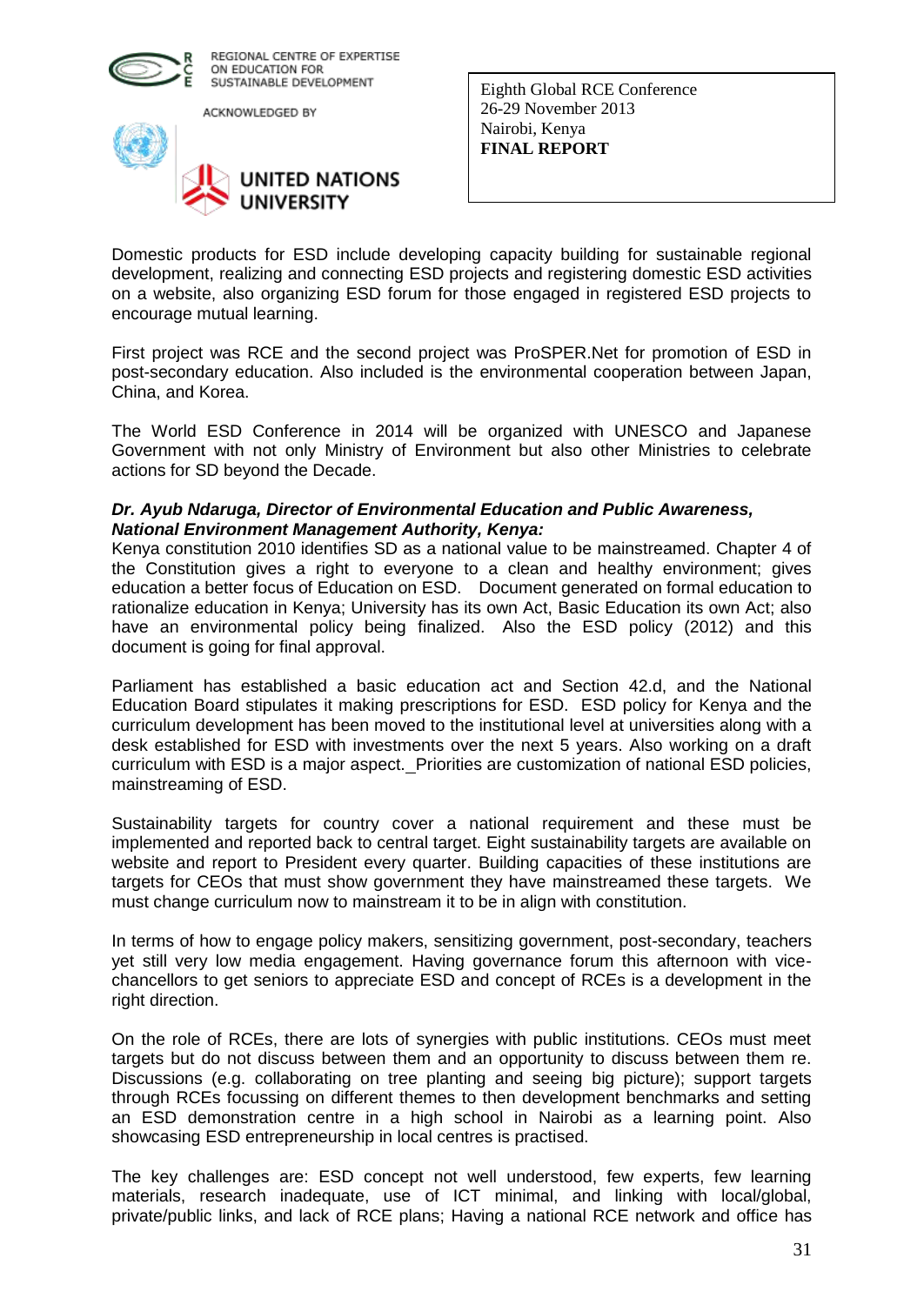

ACKNOWLEDGED BY



Eighth Global RCE Conference 26-29 November 2013 Nairobi, Kenya **FINAL REPORT** 

RCE targets and mentoring RCEs with each other and support meeting of RCEs each year possible. Also an annual RCE conference each year is held.

Future prospects are to want ESD policy adopted by Parliament and cabinet, implementation of ESD curriculum, and wanting to have engagement post 2014. In terms of policy framework to support ESD, RCEs have not yet harnessed synergies in regions.

#### **Local Governments**

## *Ms. Anna Nuutinen, RCE Espoo on behalf of Mayor Jukka Makela, Espoo Finland:*

Chair of city planning board appeared on video, and on behalf of councillors and mayor made introduction on the value of RCE for the city. Urban Mill is operated by a small private company involved in innovation spaces. The city has its own activities in this space along with universities and SMEs falling into urban design/planning driven by the people. Urban planning is much more unitary with engagement of citizens with different roles.

Espoo is in the area of the Helsinki metropolitan region, and is the second largest city in Finland, with about 5 sq. km-- a new metro under construction from downtown Helsinki. Why is there important focus on sustainability and well-being, and on the human perspective of urban development? Espoo is by the sea with protected nature area—combining innovation and the environment. Other elements that are important for this kind of development include small start-up activities - e.g., a company operating with universities and city—a working space instead of a cubic office instead meeting with people in open space with real life marketing and connecting. Also the space has a workshop with strong city involvement, not city bureaucrats, but those that implement and dream and plan how to go to action. The action you can see include SMEs, public, private place—very integrated and inspiring innovation based on integration with business and public sector especially. With higher education institutions, and this is how RCE operates in giving new ways of collaborating in multiple directions—not just vertical—we break the silence and do boundary expanding and opening and creating something entirely new. We use physical space as well as virtual and mental spaces and whatever spaces we can now dream.

Another element of RCE and global collaboration is using the knowledge—books, brochures on how to innovate in education including non-RCE materials, including European Union documents and stories about development: energizing urban ecosystem development and short articles on EU horizon 2020 program and regional ecosystems. RCE is implementing and applying key findings from EU policy such as teaching processes "learning together" and how to make changes occurring. Driver of change is human collaboration and integrative actions both locally and globally. Strength in Espoo is innovation garden activities. What is more important is the soil, the ground (not just results); how do we create favourable preconditions for sustainable development activities and then impacts of activities. Espoo story is our history, present, and future and sharing the whole process –not just a general discussion of city council but implemented throughout civil service, schools, and people in general.

## *Mr. Isao Aoyama, Chairman, Okayama ESD Promotion Committee (On behalf of Okayama City Government):*

Okayama, in 2002, joined the Johannesburg Summit and started ESD activities. Okayama ESD initiative had the support of the City and was among the first 7 RCEs acknowledged in 2005. The four main features of RCE Okayama are: (1) multi-stakeholders participating in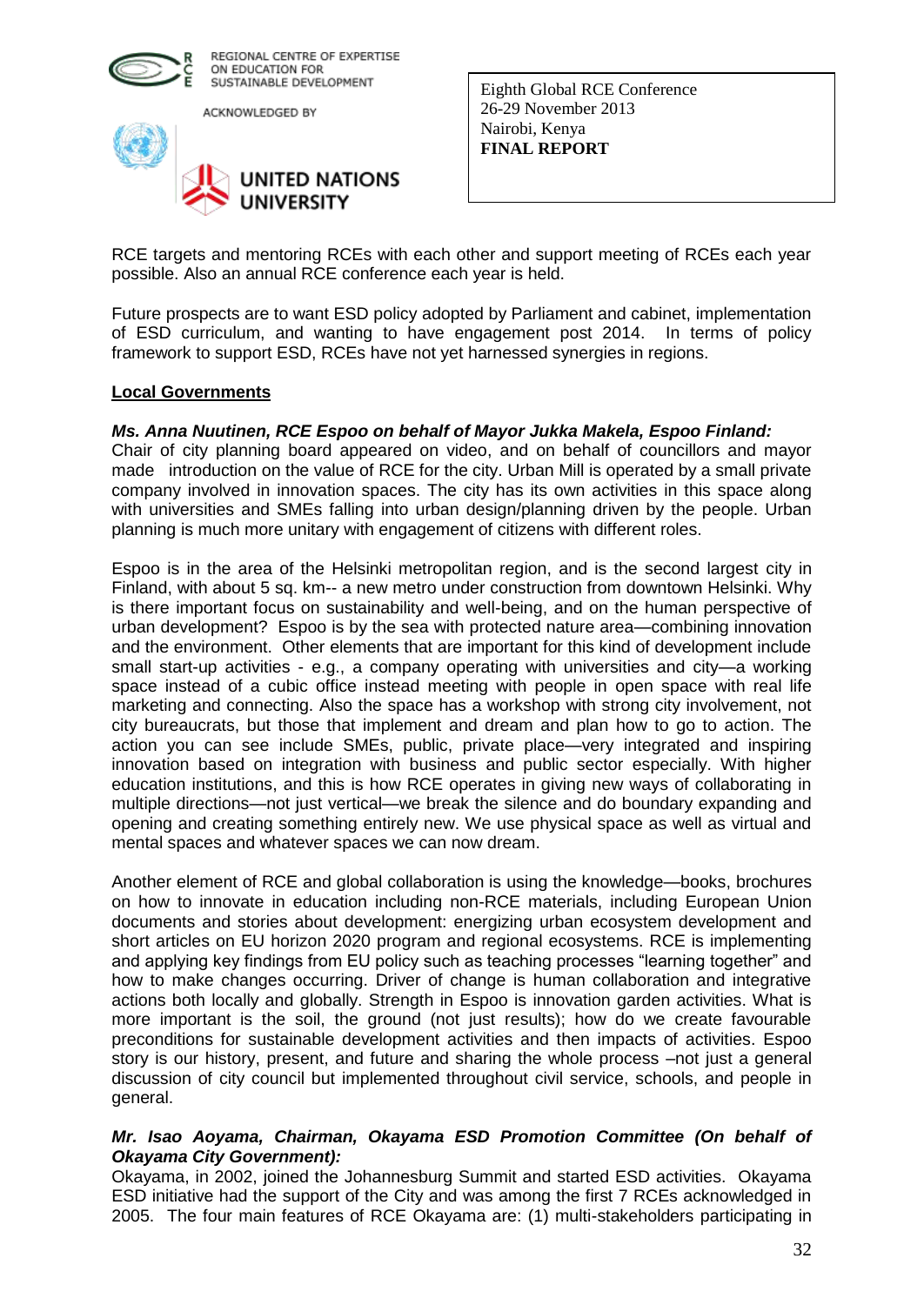

ACKNOWLEDGED BY



Eighth Global RCE Conference 26-29 November 2013 Nairobi, Kenya **FINAL REPORT** 

RCE activities and support of universities and local committees, and citizen groups; (2) policy of local government to promote ESD using financial and human resources, now 36 persons work as ESD coordinators; (3) activity of RCE Okayama supported by local action communities including non-formal and formal education collaborating.

Post 2014, RCE Okayama would like to scale up new concepts: ESD promotion and put into each city policy; local governments will act for ESD and municipal stakeholders. The new city mayor is very eager to do ESD activities as was the former mayor.

The construction of low carbon at basis of ESD policy and COP 19 held in Poland in November this year discussed climate change, and at COP 19 targets was reduced compared to Kyoto targets.

## **Intergovernmental/International Organizations**

## *Mr. Alexander Leicht, Chief of ESD Section, UNESCO:*

This is a very important session we are having here and how to integrate ESD into policies at various levels and convinced ESD is here to stay and crucial to integrate it into policies and ensure long term implementation. Policy integration moves from individual pilot projects to long term implementation. I would also like to acknowledge the great work of policy integration for ESD in Kenya—a very good example of how a country can move ahead in this regard.

Firstly, we can be very effective with policy implementation if we have a clear image of what kinds of policies we are targeting for ESD. At UNESCO, we have found it helpful to distinguish two thrusts: the integration of ESD issues, skills into relevant education policies and then also into policies relevant to SD. These are actually very different needing different arguments and data. Education policy makers need arguments showing ESD makes education more relevant, improves quality, and students commit more. When talking to other policy makers (e.g. member state responsibility for mitigating climate change) you would need different arguments and data - i.e. show that education is a good instrument to mitigate climate change.

There is a need to also be clear about different levels of policies. (1) Global level which UNEP and UNESCO promote (2) Regional: Africa, Asia Pacific (3) National, (4) Sub-national where education is decentralized (e.g. Canada and Germany), and (5) Local level and city governments. We could then create a matrix of two types of policy and five levels and right arguments for each element.

When it comes to global policies we are convinced that it would be helpful if is at a global level if we had a continuation of DESD through the Global Action Programme since when we reviewed the Decade they found having a global framework helped mobilize national level activities (e.g. Japan, Germany); the international reference is important since governments had signed up and had some obligation and, hence valuable for global framework.

## *Mr. Mahesh Pradhan, Chief, Environmental Education and Training Unit, UNEP:*

Here are some reflections on how policy can be effective. The whole issue of policy being relevant to local context, livelihood, needs to be fine-tuned to national action plans and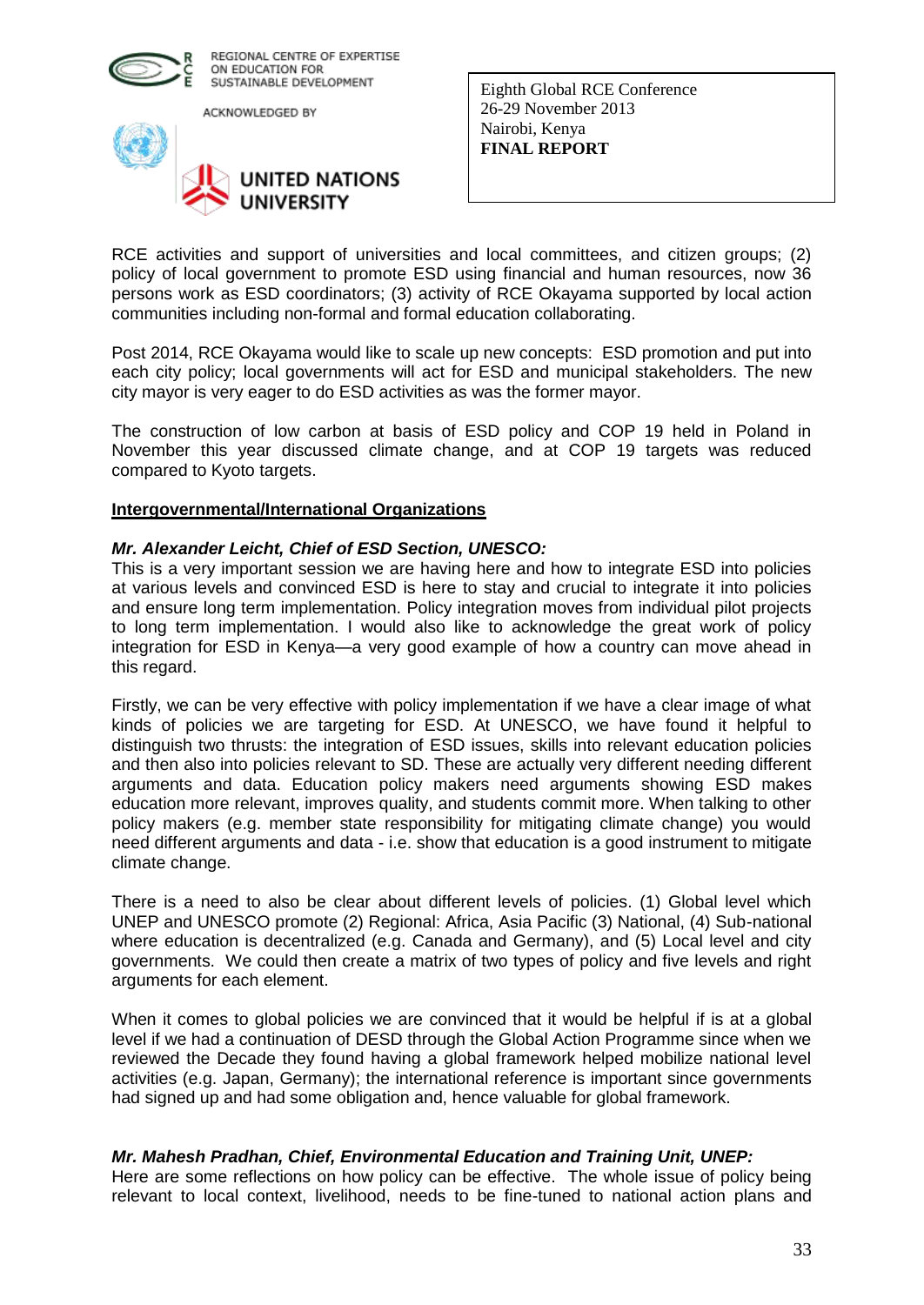

ACKNOWLEDGED BY



Eighth Global RCE Conference 26-29 November 2013 Nairobi, Kenya **FINAL REPORT** 

national strategies; policy has to be in line with these contexts; only if relevant will policy be successful.

The whole issue of linkages (e.g. from keynote presentation) from global to local as exemplified by Espoo municipality connected to EU and global contexts is important. Also the value of intermediate connection - national and regional – is important. The global community is so large and diverse and continental regions have their own commonalities. In terms of policy, we need to have systems thinking and making linkages across sectors and issues and also the importance of partnerships and enabling environment that policy plays; Nigeria exemplifies how policy provides a platform for people to get together and to implement policies. Regarding enabling environment and "Sheep in wolves clothing" yet cannot ignore political realities and power and need to bring private sector into the discussion.

The last point is the importance of implementation. It is frustrating for UNEP with little progress on issues through multilateral agreements. There are about 500 global environmental agreements. We have analyzed 90 and found progress in only four of them: ozone, lead in fuel, access to fresh water, and marine research, even sliding back in some areas (e.g. climate). We need to focus our efforts here on delivery and compliance. If laws do not have compliance, there is a need for a balance of carrots and sticks. To conclude, we need to make ESD and the policy to have an environment for implementation and make it transformative as mentioned this morning.

## **Commentators**

## *Jos Hermans, regional advisor for RCEs in Europe:*

I have listened with great interest of new policies with ESD and proud to be in contact with representatives in Kenya and want to focus on vocational training for SD and other countries on national policy making for ESD.

From a European, non-scientific perspective, I noticed a lot of governments having designed strategies and have focused indeed on ESD. In Europe, there is focus on learning for SD and also include learning outside schools for SD. I have discovered that in major change operations you always have 20 percent of population being first movers who understand the message and willing to adopt critically and will act as a role model for others and would not need a lot of push by others. About 20% will also reject any idea to change their behaviour and will always remain so. Interesting is the 60% who are potentially positive to radical changes but need to have impetus to change and reconsider their behaviour. In Europe, focusing on new stimuli for this 60% including both producers and consumers, government agencies and ordinary families are important. It is interesting to find what the motives are and how to bring them to the paper. And this is where the information centres in towns, etc. are really important for this 60% of the population.

What are the triggers to change behaviour? Some includes motives of personal advantage—often the most effective to change people's mind - e.g. on production side, many are focusing on fair trade for producers on other side of the world and to get a larger presence in market and also a longer life and continuity for shareholder value. The consumers' side can look at family life and personal finances. Government need to fill in excellent strategies with ESD and fill it in with dynamics and knowledge of people at the local level.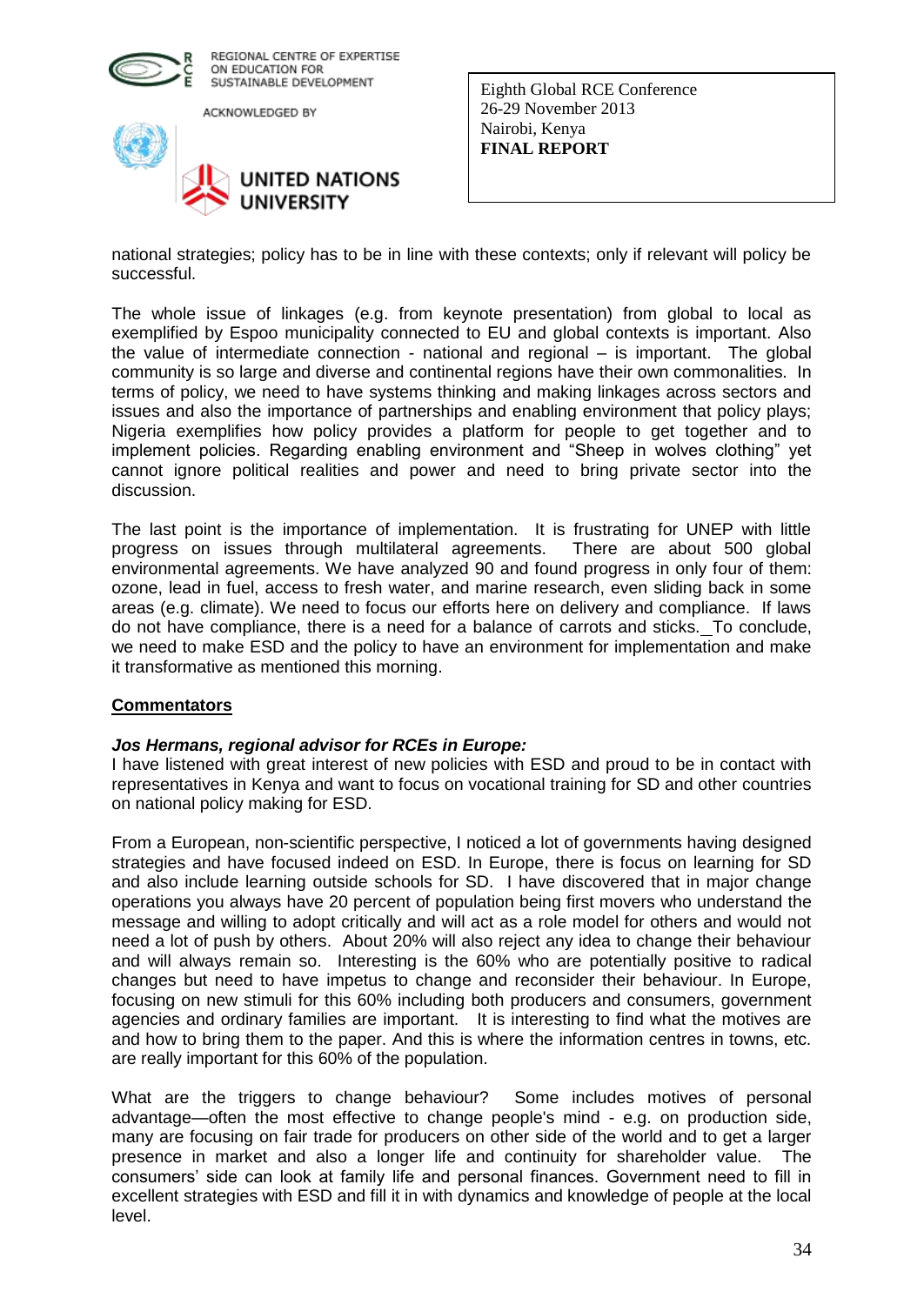

ACKNOWLEDGED BY



Eighth Global RCE Conference 26-29 November 2013 Nairobi, Kenya **FINAL REPORT** 

## *Tich Pesanayi (RCE KwaZulu-Natal):*

I would also like to thank Jos Hermans and build on his comments. I would start by describing my job in this session. I work for a regional education program that is an intergovernmental grouping in Southern Africa. Normally, I am not allowed to do comments to policy makers as a civil servant and I am happy to be able to give comments here.

There have been a number of pertinent issues raised in this session. An interest in policy at the national level in Africa, Asia, and Europe: the RCEs can provide a forum for riding on elephants; the best thing as implementers is to influence it in a timely way. The active support of governments to RCEs, e.g. Kenya, is a very special case and it is also possible to have this happening in other countries and it is important to document this as a best practice.

The question is how much will the educational sector buy in to policy processes emerging from the environment sector (especially as the environmental sector often central in many RCEs)? I see environmental sector engaging with ESD. There has been a good news from the south African region: Education has been very responsive to ESD integration into policy and practice but also want to see best practice of ESD for integrative imagination—issues being addressed by RCE community and encouraging RCEs to document what is best happening in schools and education departments of universities we can showcase to ministries.

From local policy, support of mayors and city committees is commendable, especially innovations that break silos and how we can cross boundaries through working with policy and practice. Also there is a need for policy makers to move beyond pilot projects that cannot be up-scaled. Policy makers need to rule out good work that is being done in small projects of RCEs, including at the international level.

Concluding with a comment on the frustration in the non-achievement of global agreements we have in the environment and conventions, we always go in with good expectations and then get disappointed. However, in the RCE we really see actions and best practices of RCEs and have them picked up from policy makers and can help address this current frustration. I think that when we organize our best practices we can address the frustration we are carrying.

## **Open Discussions and General Comments**

## *Mayor of Minna:*

It is a privilege to say one or two things. RCE Minna is a very good mover of ESD in Nigeria. Our pride is collaborated with the state government to provide a very good living standard for our people at the grassroots and acting as mediators of policies from the state government and how people at grassroots will accept this. Hence 25 mayors come together to help provide this standard. We have formulated an effort with speaking with grassroots. The Governor of the State has brought a policy where grassroots can own their own special projects and educate themselves and give themselves particular provisions to enhance their living without waiting for bureaucracy of state government and all the states are coming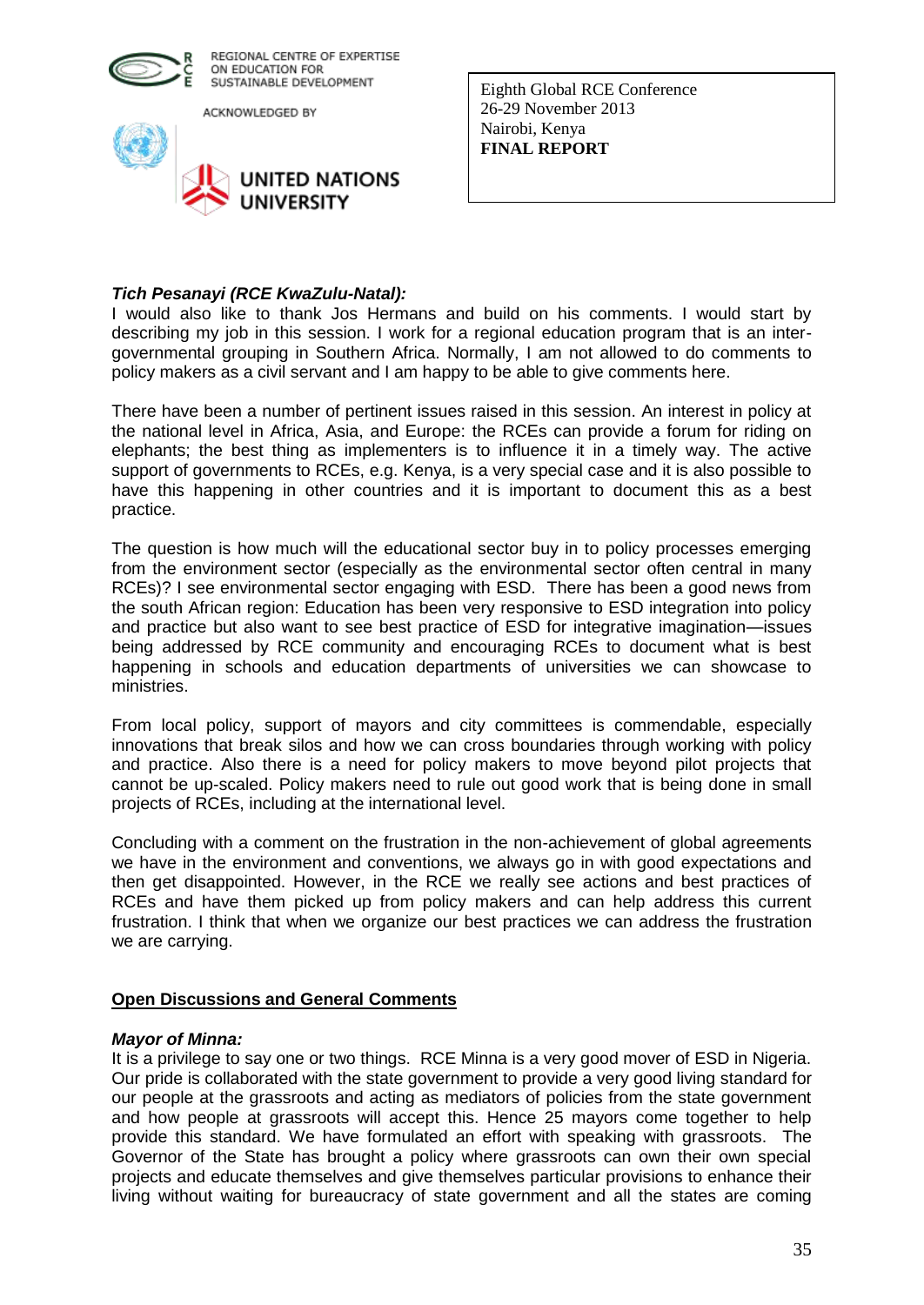

ACKNOWLEDGED BY



Eighth Global RCE Conference 26-29 November 2013 Nairobi, Kenya **FINAL REPORT** 

down to emulate this policy. Local councils take from the people what should be added and then policy goes back to the policy and gives good feedback.

Also there should be a government forum: Jamara forum or "people's forum" initiated by the governor to gather grassroots to hear directly from him and for people to suggest initiatives to the government. It is important to encourage people to own these ESD projects so they can be sustained. Most environmental problems pose a challenge since local people might not understand the problem but then respond as their own project (vs. a government project). We are able to know that ESD has the ability to make savings for everyone (e.g. clean water and reducing health costs). Collaborations of mayors and states are identified as a good practice.

#### *Jos Hermans:*

Commenting on the words of the mayor—a perfect attitude to behaviour change. When I wanted to change my curriculum, the best way was to ask students what they wanted to learn and this changed teachers' attitudes. RCEs are a perfect instrument as they are a worldwide instrument that can find what has worked and explain how it might be transplanted taking into account differences.

#### *Moderator:*

RCEs can be instruments of change and transformative learning.

## *Won Byun, RCE Tongyeong:*

Experiences regarding Affecting policy processes: Having a local election coming up and last week had an international ESD forum with a lot of RCE stakeholders and possible candidates participated and talked about possible ESD agenda. Now devising a policy paper to be sent to candidates in election and having an educational forum for politicians early next year and this might be a way RCEs can influence policy process.

#### *Other Commentator (name unknown):*

Implementation will be challenging. The problem is that not all the stakeholders are involved from the beginning – e.g. if did not have health sector from the beginning, then they would not own these policies. The problem is that we do not have contributions from other sectors. We need to have other sectors.

Another problem is funding. People look at programs in terms of funding and need to encourage people using what is available locally versus waiting for funding. We should look at different countries at different levels of development and we need to support priorities in these areas. Also there is the issue of behaviour change and the difficulty of doing so and this should be passed back to the panel as to how to change to accept new things is one of the biggest barriers to environmental change.

#### *Other Commentator (name unknown):*

It is obvious that RCEs have made great contributions and the cross linking of issues work better yet most policies are one directional. I want to propose to the controlling party that this be taken as an initiative that this is working and accepted at a grassroots level to then drive this further as we move to 2014. We are going into post-Decade and these are now owned by governments across the world. I see practically that RCEs are working and now only need top level policy makers to appreciate this and acknowledge it. Many policy makers still do not understand the value, and RCEs have had to educate but now there is an opportunity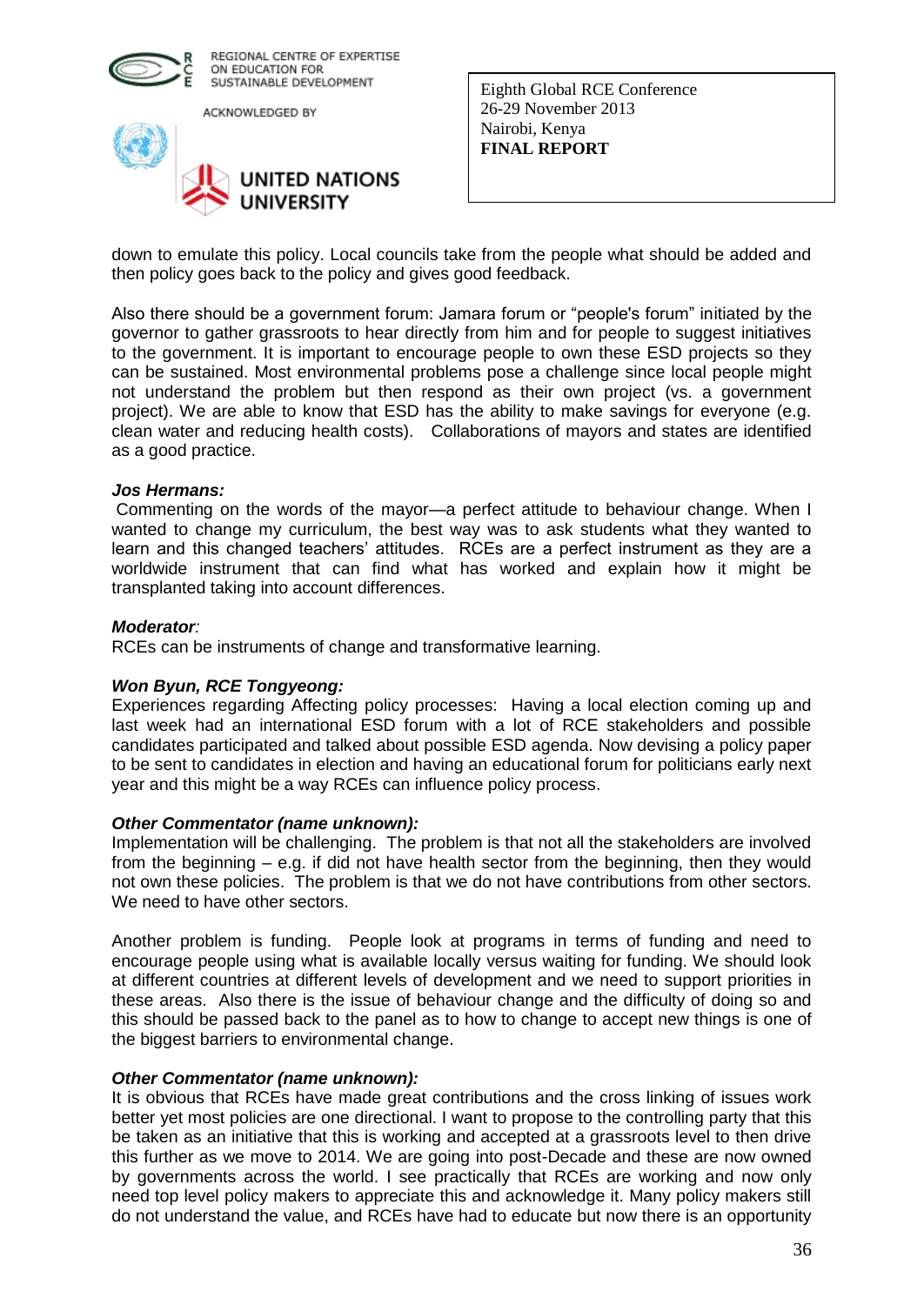

ACKNOWLEDGED BY



Eighth Global RCE Conference 26-29 November 2013 Nairobi, Kenya **FINAL REPORT** 

if the top leaders in their declarations acknowledge the importance of RCEs in moving to a new level.

#### **Moderators' Conclusion and Wrap-up:**

The main take away from the session is that it is imperative to engage policy makers in ESD, and in this endeavour the roles of RCEs are valuable and important.

The question is about what model of engagement fits as various models may require different conditions— there is no one model that fits all. For example, at the national level, there could be a leadership approach to engagement. It was interesting to hear that RCE Minna was the child of the state government and this sends a strong message to the global community and to national governments around the world. Japan's impact is far-reaching in this regard. The Government of Japan assumed a leadership role in the adoption of UNDESD in 2002. Japan supports ESD networking through UNU in terms of higher education through ProSPER.Net (Promotion of Sustainability in Postgraduate Education and Research Network under the auspices of UNU-IAS) and community-based multistakeholders' networking through RCEs acknowledged by UNU. Japan also has strong policies on ESD domestically. Kenya provides a good model of leadership where RCEs are recognized formally as agents of change and the national government promoting and mentoring RCEs in the country.

At the local level, the approach of engagement could be that of an enabler and facilitative in role. Espoo is a good example, showing the enabling conditions for policy, and a market of ideas and an innovation for ESD, providing the so-called 'Urban Mill' as a space for multiple stakeholders to discuss and initiate innovative ideas on ESD/SD. Okayama City exemplifies engagement through promotion of ESD with the local government facilitating multistakeholder involvement.

The third model of engagement is appropriate for intergovernmental and international organizations which are that of providing supporting roles. UNESCO and UNEP for example, which are both represented at the roundtable discussion, provide supporting roles towards promoting ESD and in implementing the goals of UNDESD in light of their respective mandates. These organizations, including UNU, are in appropriate positions to share the global perspective of the ESD issues and challenges at various levels of policy and policy areas, as well as of the emerging post-2014 Global Action Programme on ESD.

Yet acknowledging change is not easy and the need to focus on the 60% of the population eager to make changes towards creating sustainable societies should be recognized. It is also important to underscore the roles of national and local governments in ensuring successful implementation of ESD processes. Also, we can learn from the experiences of the engagements of the mayor in Nigeria, as well as in Tongyeong, Republic of Korea through RCE Tongyeong and the engagement with local politicians in upcoming elections.

The moderators expressed gratitude to all present in the Policy Makers' Roundtable Discussion session for their interest and participation.

 $\overline{\phantom{a}}$  ,  $\overline{\phantom{a}}$  ,  $\overline{\phantom{a}}$  ,  $\overline{\phantom{a}}$  ,  $\overline{\phantom{a}}$  ,  $\overline{\phantom{a}}$  ,  $\overline{\phantom{a}}$  ,  $\overline{\phantom{a}}$  ,  $\overline{\phantom{a}}$  ,  $\overline{\phantom{a}}$  ,  $\overline{\phantom{a}}$  ,  $\overline{\phantom{a}}$  ,  $\overline{\phantom{a}}$  ,  $\overline{\phantom{a}}$  ,  $\overline{\phantom{a}}$  ,  $\overline{\phantom{a}}$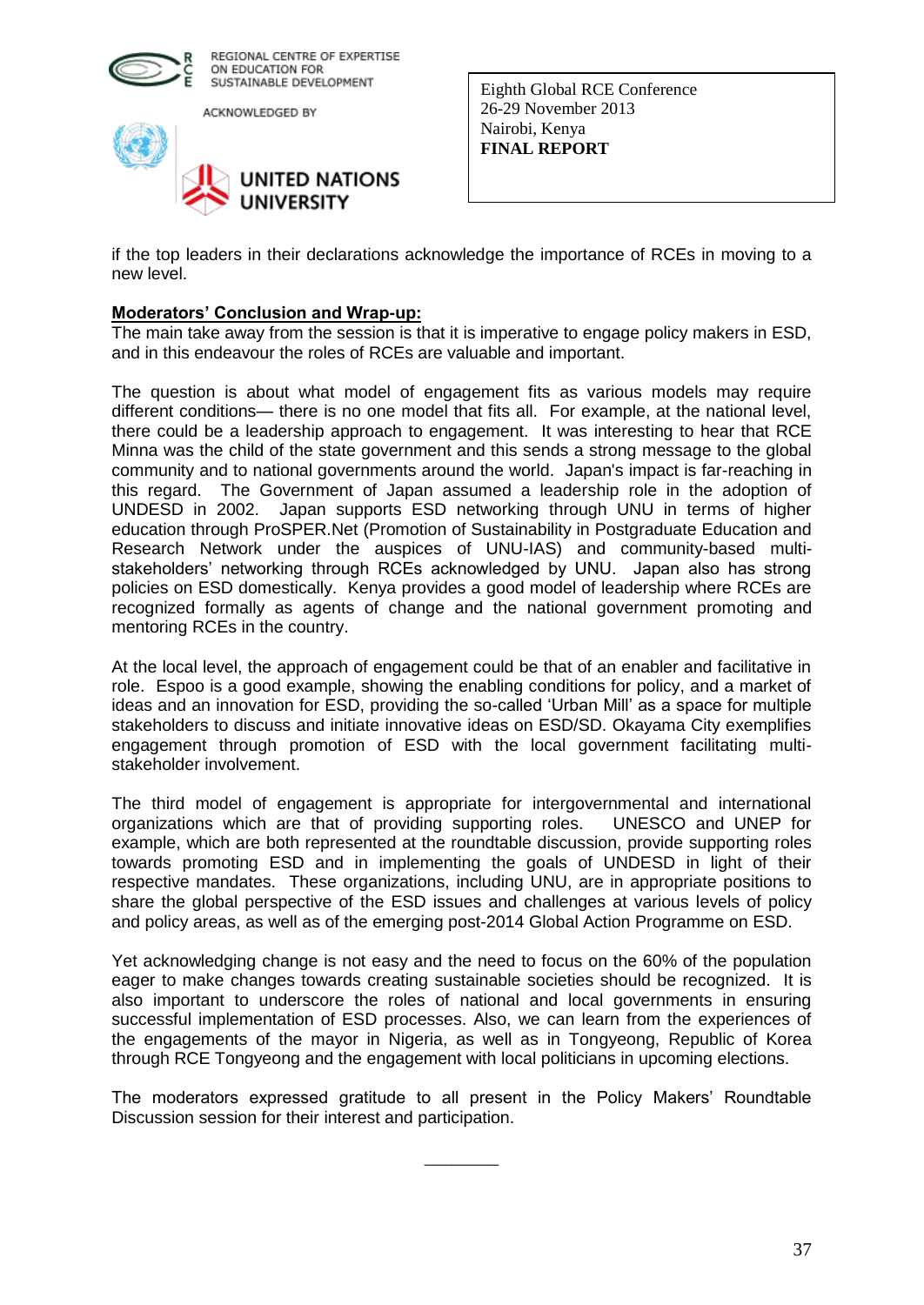

ACKNOWLEDGED BY



Eighth Global RCE Conference 26-29 November 2013 Nairobi, Kenya **FINAL REPORT** 

## **Annex 5 RCE Award**

## *2013 RCE Award Project Presentations:*

Flagship projects nominated and assessed for the 2013 RCE Award illustrate how RCEs are addressing prioritised local sustainable development challenges. They also demonstrated how RCEs are contributing to multi-stakeholder learning for sustainable development. Some of the projects have leveraged partnerships and funding for other projects within RCEs. Other than being recognised for the 2013 RCE Award at the Global Conference, the projects were presented in **three** parallel sessions as follows:

|  | Group 1: Creating Sustainability Awareness through Formal and Informal Events |  |  |  |
|--|-------------------------------------------------------------------------------|--|--|--|
|  |                                                                               |  |  |  |

| 1. RCE Bogota        | <b>Environmental Forums and Educational Conferences</b> |
|----------------------|---------------------------------------------------------|
| 2. RCE Munich        | <b>Munich Climate Autumn</b>                            |
| 3. RCE West Sweden   | <b>Summer Seminar: Futures Experience</b>               |
| 4. RCE Penang        | Simple Ideas, Challenging Implementation: Negotiating   |
|                      | the Journey through Kampus Sejahtera: the Story of the  |
|                      | <b>USM Youth</b>                                        |
| 5. RCE Greater Dhaka | Knowledge Based Area Development (KBAD) Project         |
|                      | Expansion                                               |
| 6. RCE Hohhot        | Inner Mongolia Higher Schools Environment and           |
|                      | Sustainable Development Innovation Lecture              |

|  | Group 2: Transformative Learning and Curriculum change Processes |  |  |  |  |
|--|------------------------------------------------------------------|--|--|--|--|
|--|------------------------------------------------------------------|--|--|--|--|

| 1. RCE Graz-Styria      | <b>SUSTAINICUM - Educational Materials</b>          |
|-------------------------|-----------------------------------------------------|
| 2. RCE Grand Rapids     | Youth Virtual Project on Water Issues               |
| 3. RCE Severn           | Leading Curriculum Change for Sustainability        |
| 4. RCE Greater Western  | <b>Youth Eco Summit</b>                             |
| Sydney                  |                                                     |
| 5. RCE British Columbia | <b>Environmental Learning Dissemination Project</b> |
| 6. RCE East Kalimantan  | Home Reading Program toward Improvement of Quality  |
|                         | <b>Lifelong Education</b>                           |

| 1. RCE Okayama          | Kyoyama ESD Environment Project (KEEP) to Promote      |
|-------------------------|--------------------------------------------------------|
|                         | <b>Regional ESD</b>                                    |
| 2. RCE Kano             | Rural Women and Climate Change                         |
| 3. RCE Minna            | Using Used Diapers to Transform the Environment and    |
|                         | <b>Improve Livelihood Security</b>                     |
| 4. RCE Mau Ecosystem    | Bee Keeping and Sustainable Livelihood                 |
| Complex                 |                                                        |
| 5. RCE Kakamega-Western | <b>BUMA Fish and Integrated Farm Story</b>             |
| 6. RCE KwaZulu Natal    | River Health Monitoring: Public Mobilisation using the |
|                         | miniSASS Community River Health Monitoring Tool        |
| 7. RCE Buea             | <b>Fuel Efficient Stoves</b>                           |
| 8. RCE Kano             | Waste for Wealth Program                               |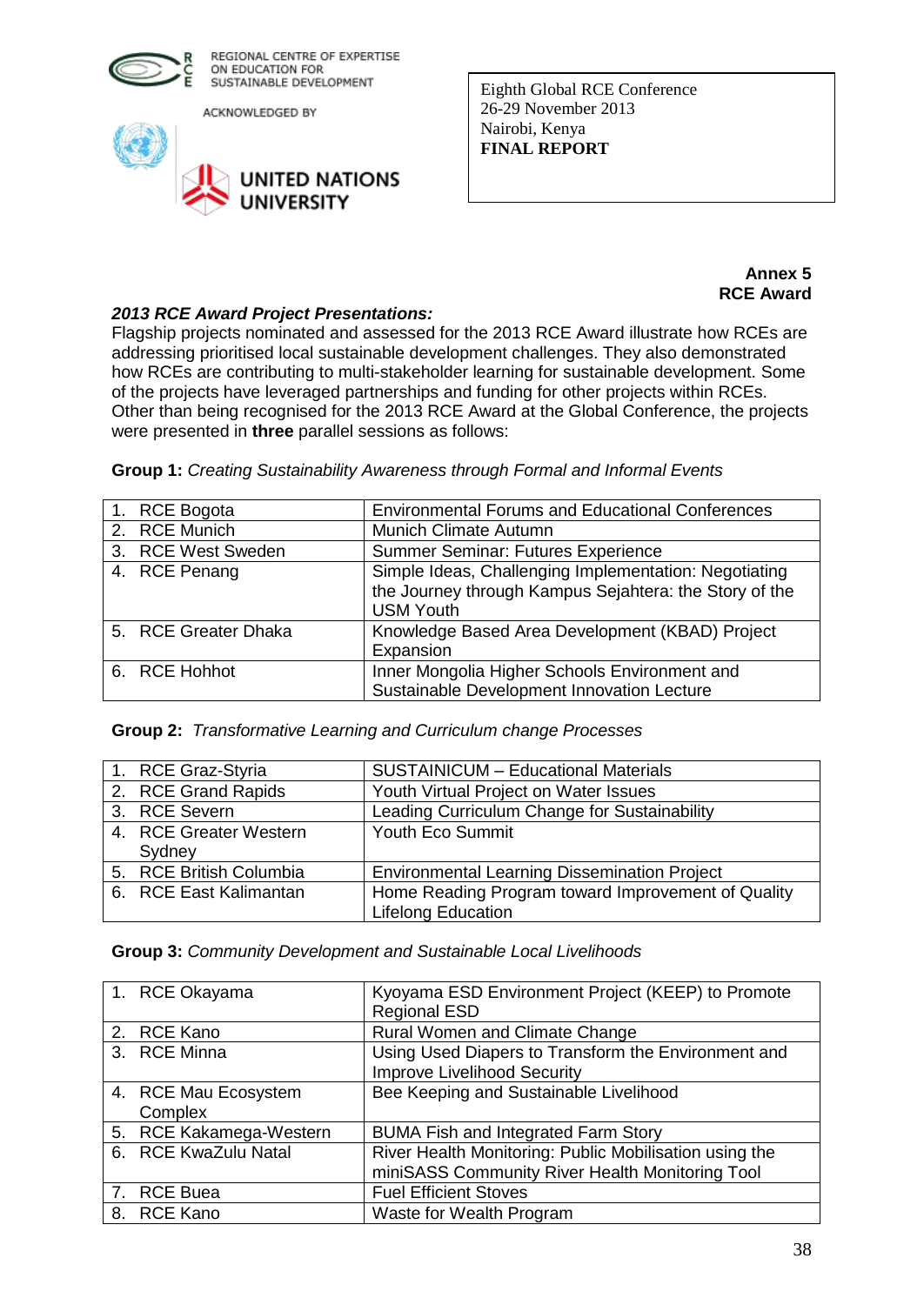

ACKNOWLEDGED BY



Eighth Global RCE Conference 26-29 November 2013 Nairobi, Kenya **FINAL REPORT** 

## *2013 RCE Recognition Awards: Final Project Assessment*:

For the second year running RCEs were encouraged to nominate ongoing/completed flagship projects for RCE Recognition Award. A total of 22 projects from 20 RCEs were submitted for assessment. The assessment was undertaken by the Global RCE Service Centre in collaboration with members of the RCE Award working group. The process was conducted based on the criteria and guidelines found in the 2013 RCE Award announcement. The final project assessment emerged in **three** broad categories as shown in the Table below:

| <b>Category A: OUTSTANDING FLAGSHIP PROJECTS – Nominated Project made significant</b> |  |
|---------------------------------------------------------------------------------------|--|
| contribution to learning, development and collaborative governance                    |  |

| Name of RCE |                                         | <b>Project Title</b>                                                                                                                       | Final<br>Assessment                | For its contribution to                                                                                                                        |
|-------------|-----------------------------------------|--------------------------------------------------------------------------------------------------------------------------------------------|------------------------------------|------------------------------------------------------------------------------------------------------------------------------------------------|
| 1.          | <b>RCE Grand</b><br>Rapids              | <b>Youth Virtual Project</b><br>on Water Issues                                                                                            | Outstanding<br>Flagship<br>Project | peer to peer learning and global<br>dialogue on water issues through<br>online teaching processes                                              |
| 2.          | <b>RCE Greater</b><br>Western<br>Sydney | Youth Eco Summit                                                                                                                           | Outstanding<br>Flagship<br>Project | to developing capacities of the<br>youth for community<br>engagement and networking in a<br>wide range of sustainability<br>issues             |
| 3.          | <b>RCE Severn</b>                       | <b>Leading Curriculum</b><br>Change for<br>Sustainability                                                                                  | Outstanding<br>Flagship<br>Project | curriculum change in higher<br>education and embedding of<br><b>ESD into Quality Assurance and</b><br><b>Quality Enforcement systems</b>       |
| 4.          | <b>RCE Graz-</b><br>Styria              | SUSTAINICUM-<br><b>Educational Materials</b>                                                                                               | Outstanding<br>Flagship<br>Project | integration of sustainability into<br>higher education curriculum<br>through innovative teaching<br>resources and methodologies                |
| 5.          | <b>RCE KwaZulu</b><br><b>Natal</b>      | <b>River Health</b><br>Monitoring: Public<br>Mobilisation using the<br>miniSASS Community<br><b>River Health</b><br><b>Monitoring Tool</b> | Outstanding<br>Flagship<br>Project | development of an innovative<br>platform for citizens to measure<br>and express their concerns<br>around water quality and service<br>delivery |
| 6.          | <b>RCE</b><br>Okayama                   | Kyoyama ESD<br><b>Environment Project</b><br>(KEEP) to Promote<br><b>Regional EESD</b>                                                     | Outstanding<br>Flagship<br>Project | research, dialogue and inclusive<br>learning on ESD towards<br>achieving a sustainable society                                                 |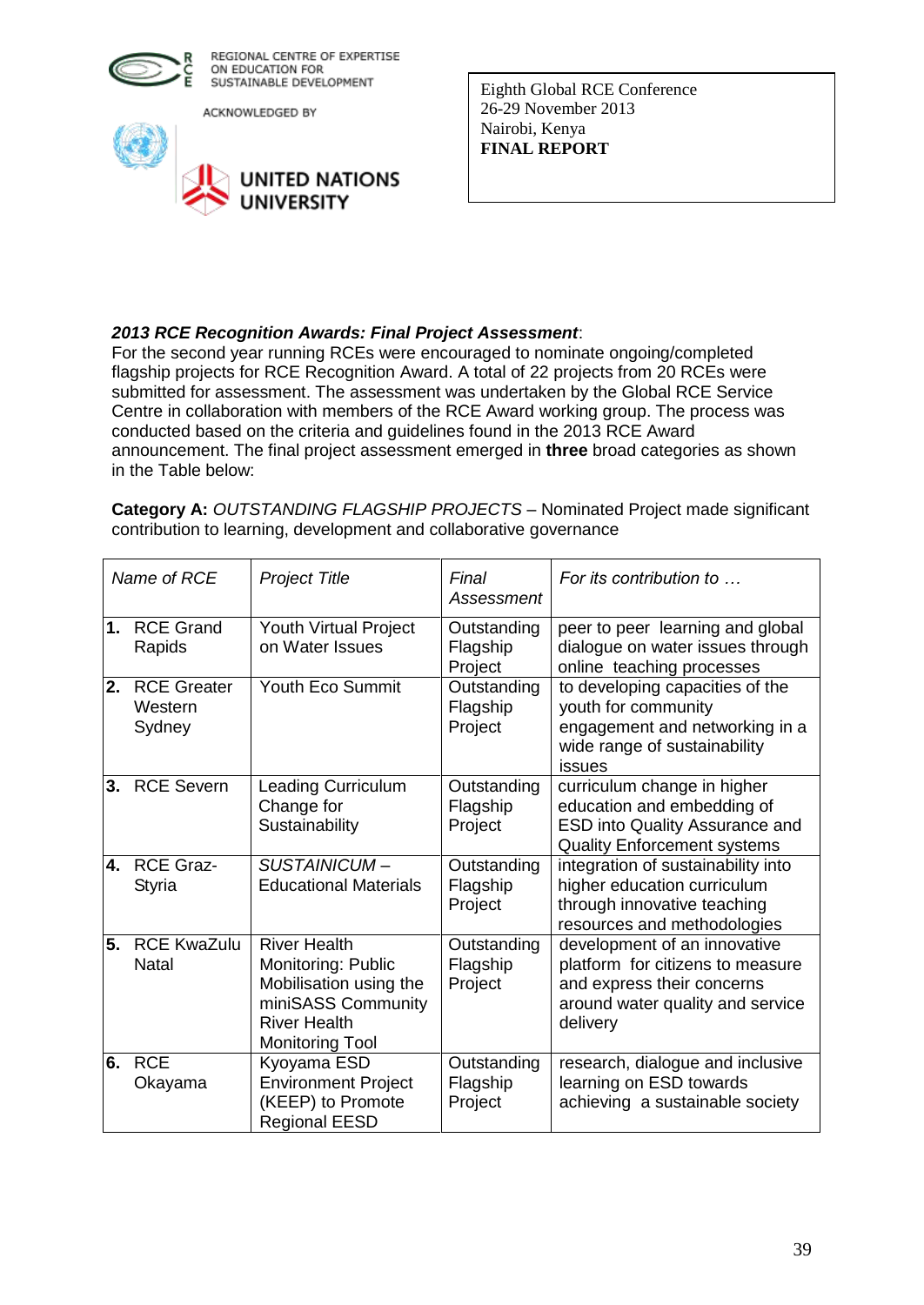

ACKNOWLEDGED BY



Eighth Global RCE Conference 26-29 November 2013 Nairobi, Kenya **FINAL REPORT** 

**Category B:** *ACKNOWLEDGED FLAGSHIP PROJECTS* – Nominated Project met most of the RCE Award criteria

| <b>Name of</b><br><b>RCE</b> |                                          | <b>Project Title</b>                                                                                                                                  | <b>Final</b><br><b>Assessment</b>   | For its contribution to                                                                                          |  |
|------------------------------|------------------------------------------|-------------------------------------------------------------------------------------------------------------------------------------------------------|-------------------------------------|------------------------------------------------------------------------------------------------------------------|--|
| 1.                           | <b>RCE</b><br>Kano                       | Rural Women and<br><b>Climate Change</b>                                                                                                              | Acknowledged<br>Flagship<br>Project | capacity development and<br>community engagement in the<br>area of climate change and<br>empowerment of women    |  |
| 2.                           | <b>RCE</b><br><b>Bogota</b>              | <b>Environmental Forums</b><br>and educational<br>Conferences                                                                                         | Acknowledged<br>Flagship<br>Project | formal and non-formal learning<br>through educational events and<br>dialogue forums on sustainability<br>issues  |  |
| 3.                           | <b>RCE</b><br>Munich                     | Munich Climate Autumn                                                                                                                                 | Acknowledged<br>Flagship<br>Project | non-formal learning and<br>networking spaces through annual<br><b>ESD</b> events                                 |  |
| 4.                           | <b>RCE</b><br>West<br>Sweden             | <b>Summer Seminar:</b><br><b>Futures Experience</b>                                                                                                   | Acknowledged<br>Flagship<br>Project | development of collaborative<br>governance and leadership                                                        |  |
| 5.                           | <b>RCE</b><br><b>British</b><br>Columbia | <b>Environmental Learning</b><br><b>Dissemination Project</b>                                                                                         | Acknowledged<br>Flagship<br>Project | increased engagement with<br>sustainability related themes and<br>non-formal experiential learning<br>activities |  |
| 6.                           | <b>RCE</b><br><b>Dhaka</b>               | Knowledge Based Area<br>Development (KBAD)<br>project expanded<br>throughout the country<br>to gear up ESD lessons<br>with training and<br>practices. | Acknowledged<br>Flagship<br>Project | supporting access to higher<br>education for vulnerable and<br>marginalised groups in society                    |  |
|                              | 7. RCE<br>Minna                          | Use of Used Diapers<br>(Baby Nappies) to<br>transform the<br>Environment and<br>Improve Livelihood<br>Security                                        | Acknowledged<br>Flagship<br>Project | translating research into<br>innovative use and creating<br>awareness and action for efficient<br>resource use   |  |
|                              | <b>8. RCE</b><br><b>Buea</b>             | <b>Fuel Efficient Stoves</b>                                                                                                                          | Acknowledged<br>Flagship<br>Project | engaging communities in<br>biodiversity conservation through<br>promotion and use of fuel efficient<br>stoves    |  |
| 19.                          | <b>RCE Mau</b><br>complex                | Bee Keeping and<br>Sustainable Livelihood                                                                                                             | Acknowledged<br>Flagship<br>Project | building capacities of local<br>communities in bee keeping and<br>sustainable living                             |  |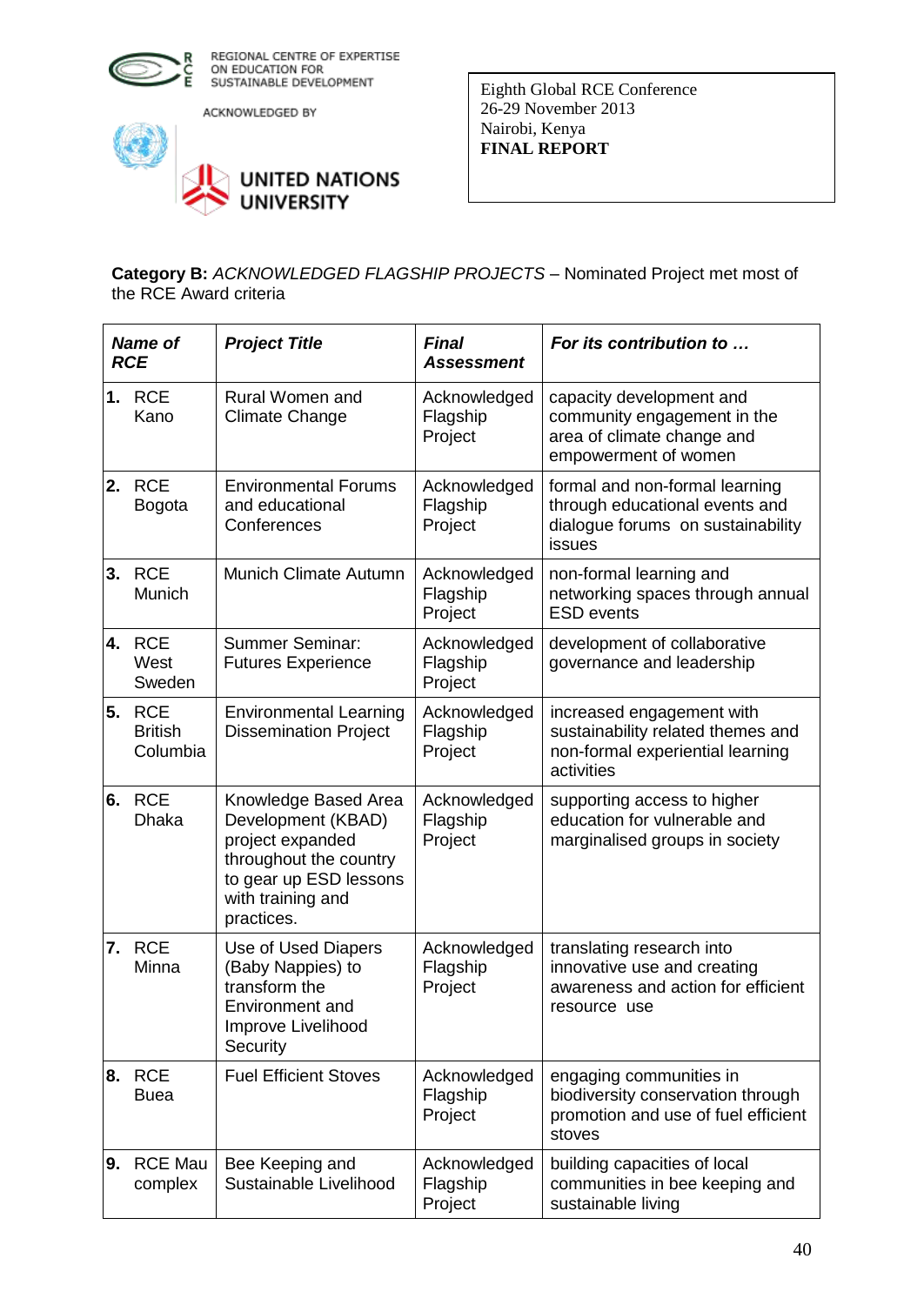

ACKNOWLEDGED BY



Eighth Global RCE Conference 26-29 November 2013 Nairobi, Kenya **FINAL REPORT** 

**Category C:** *HONOURABLE MENTION* – Nominated Project did not meet most of the RCE Award criteria

| <b>Name of RCE</b>            | <b>Project Title</b>                                                                                                            | <b>Final Assessment</b> |
|-------------------------------|---------------------------------------------------------------------------------------------------------------------------------|-------------------------|
| <b>1.</b> RCE East Kalimantan | Home Reading Program toward<br>Improvement of Quality Lifelong<br>Education                                                     | Honourable Mention      |
| 2. RCE Hohhot                 | Inner Mongolia Higher Schools<br><b>Environment and Sustainable</b><br>Development Innovation Lecture                           | Honourable Mention      |
| 3. RCE Kano                   | Waste for Wealth Program                                                                                                        | Honourable Mention      |
| 4. RCE Kakamega               | <b>BUMA Fish and Integrated Farm Story</b>                                                                                      | Honourable mention      |
| 5. RCE Penang                 | Simple Ideas, Challenging<br>Implementation: Negotiating the Journey<br>through Kampus Sejahtera: the Story of<br>the USM Youth | Honourable Mention      |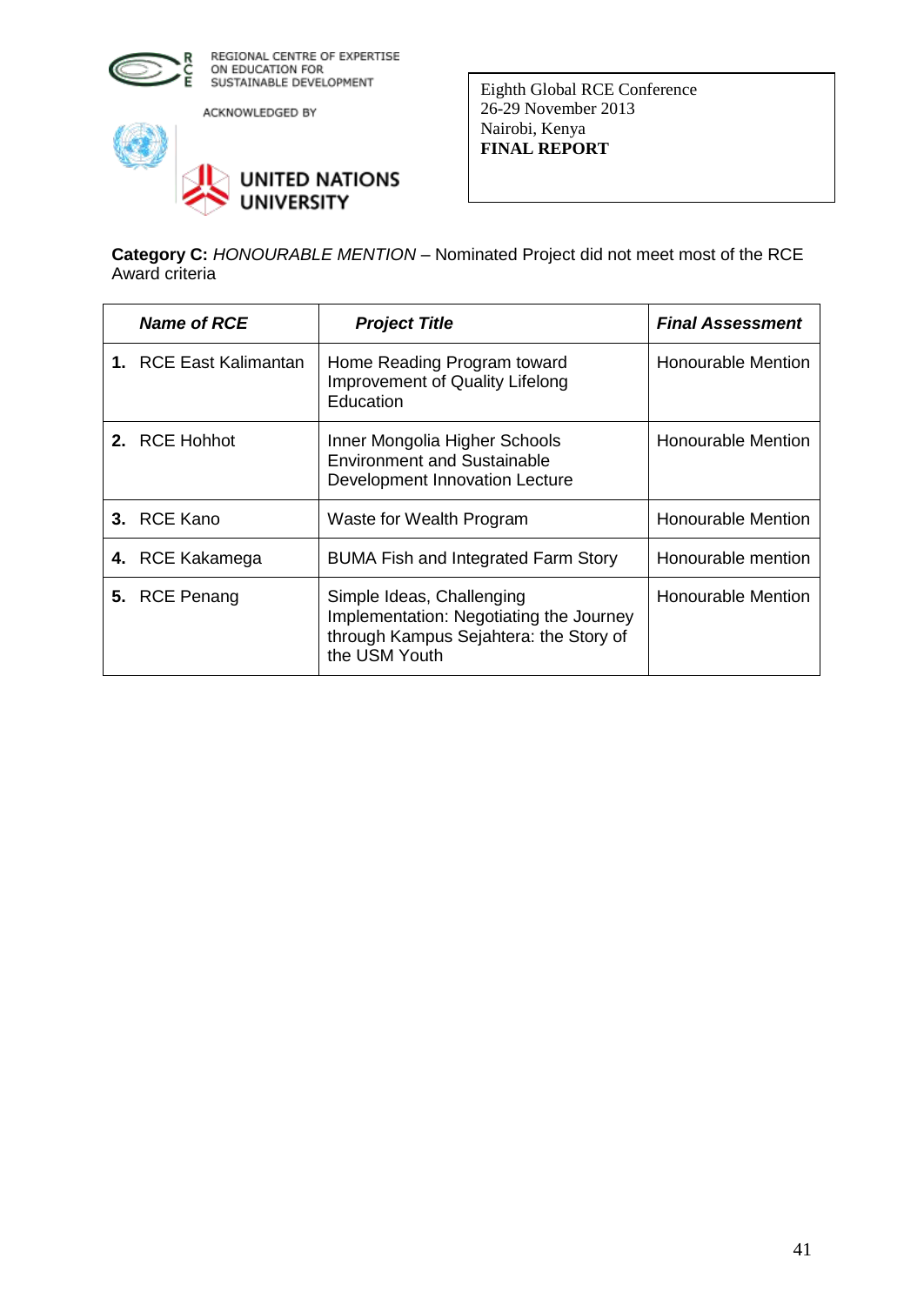

ACKNOWLEDGED BY



Eighth Global RCE Conference 26-29 November 2013 Nairobi, Kenya **FINAL REPORT** 

#### **Annex 6 Operational Discussions**

## *Fundraising Discussion:*

The discussion explored how to mobilize financial resources to implement collaborative flagship projects in RCEs. It was facilitated by Akpezi Ogbuigwe (UNEP) and Abel Atiti (UNU-IAS) and attended by 44 delegates. Delegates shared innovative fundraising and marketing strategies that have worked in their RCE contexts. They also brainstormed activities and processes that may lead to future collaborative strategies on fundraising for ESD projects. The session commenced with Abel highlighting key points from preconference online discussions on fundraising (see [http://www.rce](http://www.rce-network.org/portal/content/join-now-8th-global-rce-conference-fundraising-discussion-group)[network.org/portal/content/join-now-8th-global-rce-conference-fundraising-discussion-group.](http://www.rce-network.org/portal/content/join-now-8th-global-rce-conference-fundraising-discussion-group)

The participants were later divided into four groups to deliberate:

- 1. Innovative and workable fundraising strategies
- 2. Activities and processes that may lead to future collaborative fundraising strategies
- 3. Experiences, challenges and success stories on fundraising for ESD
- 4. Potential action points

## *Summary of pre-conference online discussions*

From the online portal on fundraising the following points came out prominently:

- There is need to organize fundraising walks, use of celebrities, Grant request etc.
- Getting government support and raising funds locally has been a huge challenge for RCE Buea, Cameroon.
- There is need to approach industrial houses who take up conservation and social development programs under Corporate Social Responsibility and match funding from RCE projects with theirs (RCE Chandigarh)
- RCE Minna has been able to attract funds for its event from the government by first showcasing the potential benefits of our self-sponsored flagship projects and research
- Engaging youth and finding resources locally youth participation very important.
- Plan a Youth fundraising workshops during holidays fully sponsored by troubled parents (RCE Kakamega-Western). Potential outcome for such workshop may include:
	- 1. A good platform to involve youth in ESD
	- 2. Money raised from fees
	- 3. Follow up through social media for example so the youth take care of each other and network within context
	- 4. Adults within RCE make a deliberate move to be mentors to our Youth – which they badly need (Zippy)
- A bi-annual African RCEs conference that provides opportunities for capacity building, regional integration, joint publications and youth engagement in ESD activities (RCE KwaZulu Natal)
- Increasing visibility of RCEs to international donors. RCE Kakamega undertook an eco-mapping of groups funding by SIDA (Stephen)
- Challenge of UNU RCE acknowledgement certificate not having a registration number (Stephen)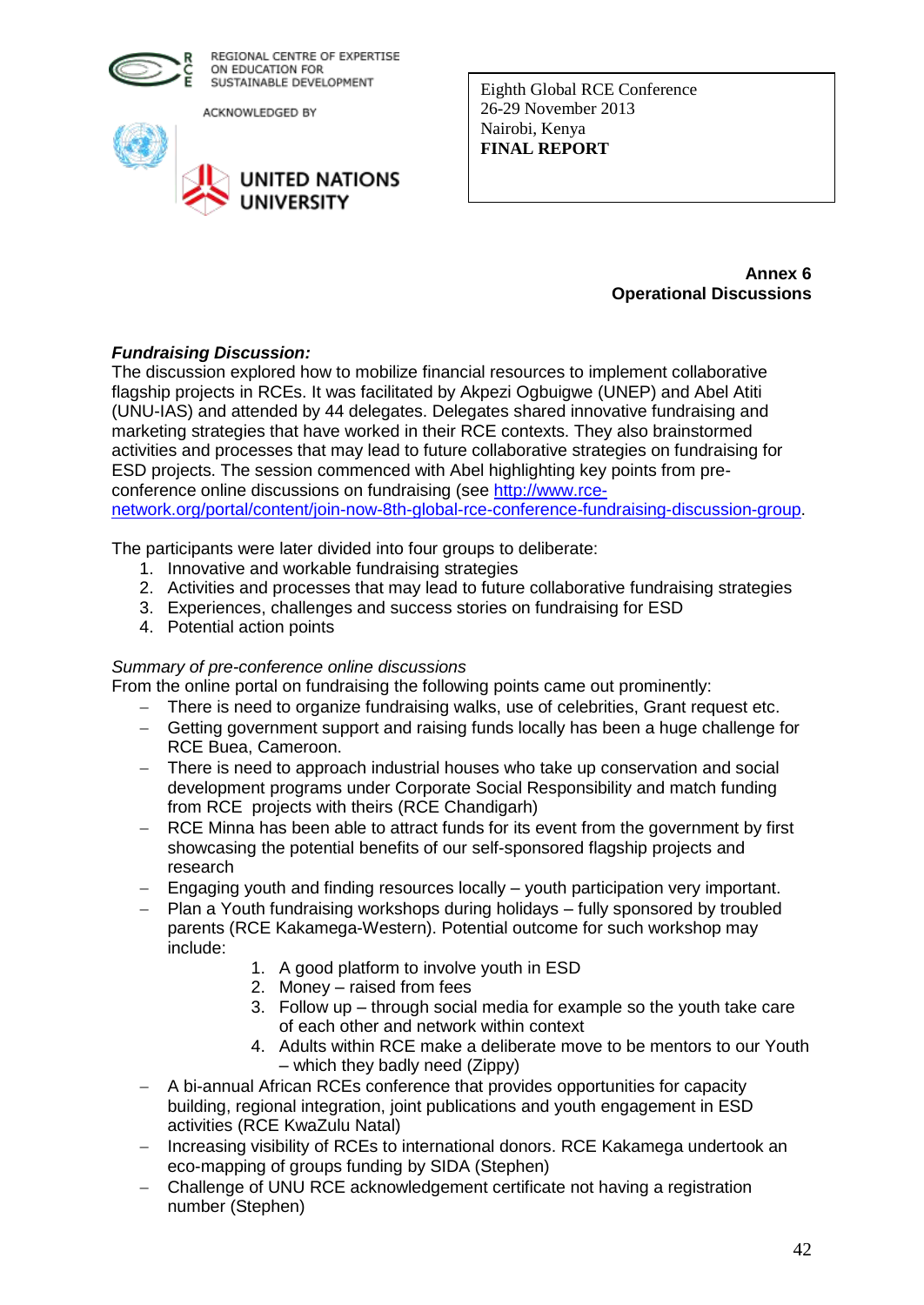

ACKNOWLEDGED BY



Eighth Global RCE Conference 26-29 November 2013 Nairobi, Kenya **FINAL REPORT** 

- The challenge of organizing such fundraising is that there are very many stakeholders and one has to take up the initiative and see how it will work (Edward)

## *Sharing innovative and workable fundraising strategies*

- Writing joint continental fundraising proposals
- Need to incorporate RCEs in different stakeholders, work plans and lobby for budgetary allocation.
- Encourage Private-Public-Partnership i.e. by engaging in action research that could be funded by private sector. Need to streamline PPP initiatives.
- Lobby Government to allocate budgets through environmental semi-autonomous bodies that could cascade to the RCEs (e.g. NEMA of Kenya).
- Corporate social responsibility (CSR) programmes need to be backed with government policies
- Create webpage on fundraising at the RCE portal.
- Lobby for support of local politicians and policy makers
- Mentoring the youth in fundraising

## *Activities and processes that may lead to future collaborative fundraising for ESD*

- Annual Global RCE's conferences
- Introduction of membership registration and subscription fees to cover operational costs.
- Capacity building on how to write grants winning proposals. Focus on training universities on proposal writing – capacity development for resource mobilisation
- Lobby universities to allocate budgets to RCEs.
- Use of media (including social) is essential in fundraising
- Accountability and transparency are some of the key tenets in fundraising issue of clarification of values

## *Experiences, challenges and stories on fundraising*

- Use of existing funding from other projects/pooling resources to showcase ongoing activity under RCE umbrella
- Direct funding source from public/government funding
- Membership fees from partners and stakeholders to cover operational activities
- Rotational policy within RCE, so the member who is in charge, takes the lead to source funding through existing networks
- Current member doing a thesis on how RCEs can source funding, findings can be widely distributed (RCE Albania)
- Challenges in identifying potential donors. There is need to create awareness on RCE work within donor community.
- $-$  Limited visibility for RCE work in some regions.
- Partnership across RCEs can complement resources
- Idea of RCE being independent and seeing ourselves as potential donors
- Maximizing of available resources important.

#### *Potential action points*

- $-$  Promoting RCE as a brand to attract funding
- Partnership across RCEs to complement resources
- There is need to have a plan for fundraising RCEs to develop fundraising strategies
- RCEs need to have clarity on their value addition role. What are RCEs contributing?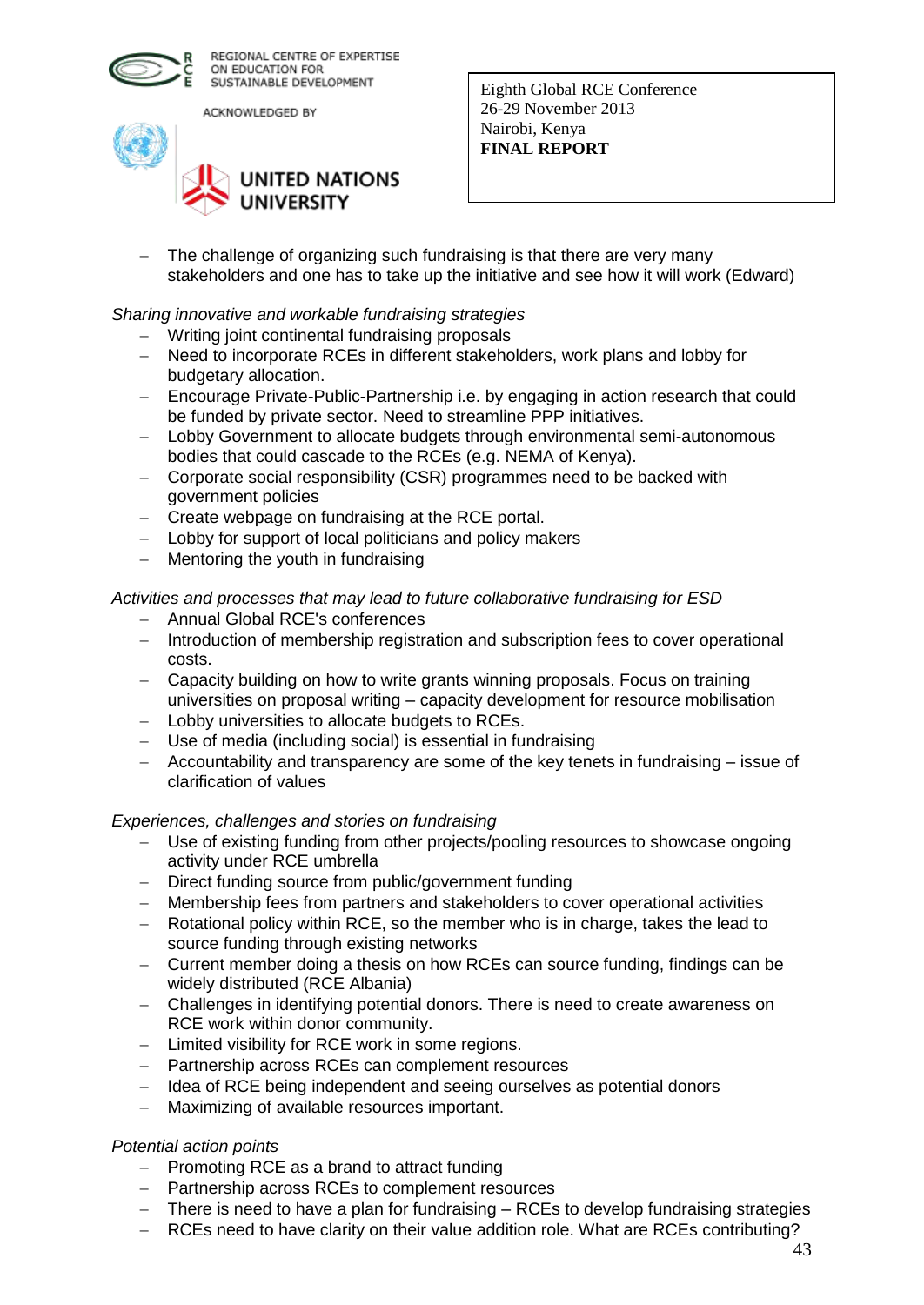

ACKNOWLEDGED BY



Eighth Global RCE Conference 26-29 November 2013 Nairobi, Kenya **FINAL REPORT** 

- Lobby the youth on fundraising and how to sustain the funds.
- Enhance Public-Private-Partnership.
- Engagement in innovative and fundable action research projects
- Increase RCE visibility and outreach to other stakeholders with a view to creating strategic partnerships
- UNU-IAS to contact Green Map Organization to get on board

# *Communications and Outreach Discussion:*

## PROLOGUE

The session was started with a review of all the points raised in the online discussion. Opinions were analyzed, filtered and recognized. A critical reflection of the state and status of communication followed immediately afterwards, with its generic change from its immediate past to its immaculate present and its aspired near perfect future at the centre.

Extra functionalities of the UNU-IAS portal were exposed and uncovered out of its richness of purpose and resourcefulness of application and usage. These extra functionalities are thought to include but not limited to; vending and buying ideas and knowledge, establishing partnership and collaboration, joint research, project and programs and cultural exchange. Increase in printed publications as means of enhancing communication through low cost approach was looked into and recommended.

## THE NUB OF THE DISCUSSION

Communication and outreach in all their ramifications were unanimously agreed to be critical success factors in the activities of the RCEs and indeed any relationship between any two or more people, organizations or institutions. Therefore searching for ways and means to improve them within an RCE, between RCE and RCE and RCEs and the wider world is not an option by critical necessity.

The session recognized the tremendous effort by the UNU-IAS that improved the portal. The richness and versatility of the portal were applauded. All RCEs were urged to fully utilize it and follow on by creating websites that can be linked to the UNU-IAS portal and constitute a communication working group to complement the effort of the UNU-IAS.

The diversity and complexity of the RCE global community called for multi language translation of the portal but was dismissed because of cost implications. Free on- line translation tools may be an alternative for now. However, a user manual on the UNU-IAS portal was thought of as means of easing and encouraging and boosting the utilization of the portal.

Media house should be invited to, by both UNU and RCEs at every event. Joint publications, programs and projects were thought to be viable means of improving communications. An RCE guide book to serve as directory on the RCEs featuring their continent, geographical position, activities, stakeholders and more will help in no small measure in fostering communication within and outside the RCE community.

## **SUGGESTIONS**

- Feedback as a means of asserting communication by both the sender and receiver of information should be encouraged and adhered to.

- The gaps between knowledge, information and awareness on ESD can only be bridged through communication and outreach.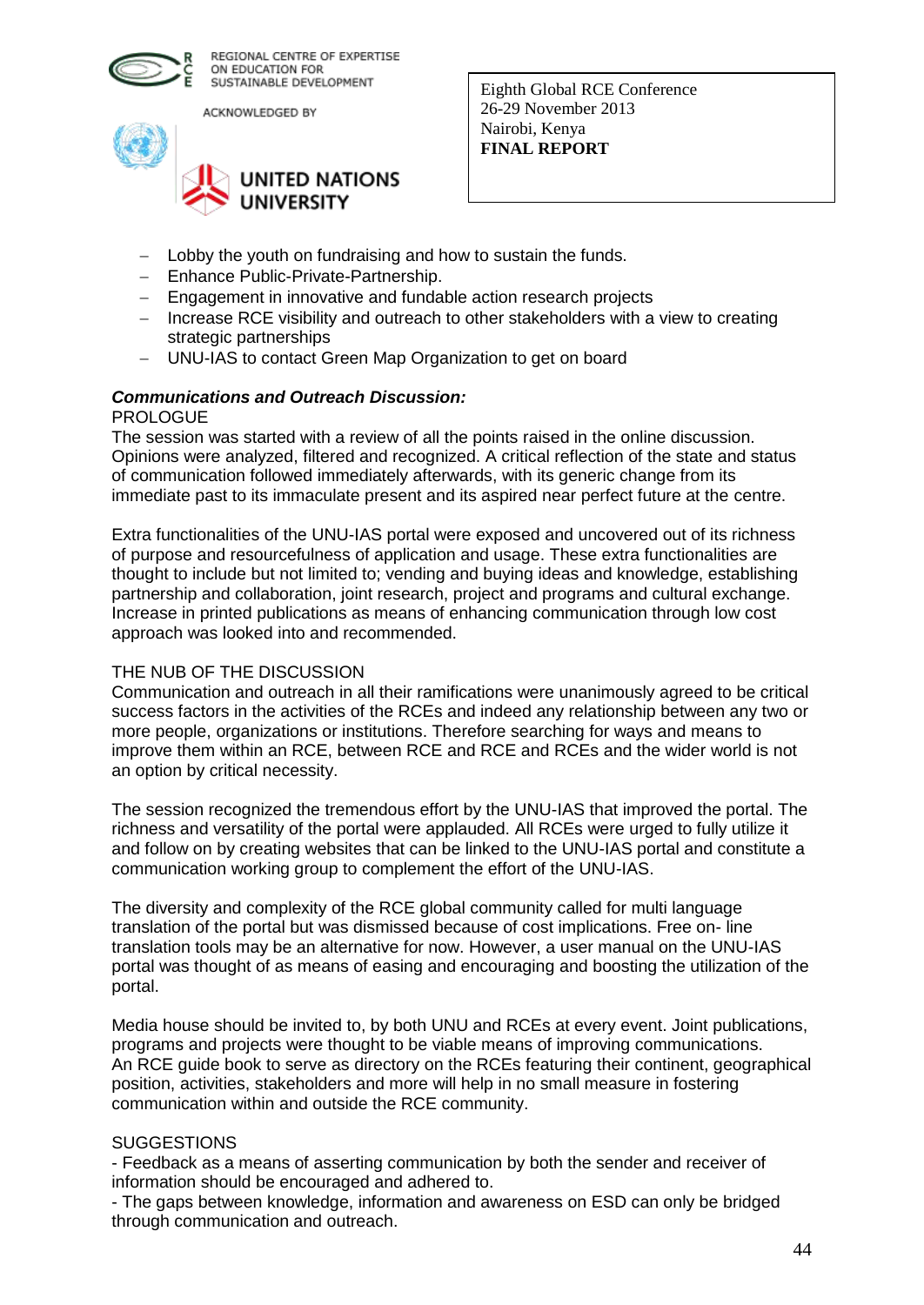

ACKNOWLEDGED BY



Eighth Global RCE Conference 26-29 November 2013 Nairobi, Kenya **FINAL REPORT** 

- Target audience identification and appropriate media and communication channel selection is crucial in effective communication.

#### **CONCLUSION**

Communication as a critical success factor in RCEs activities and survival must continue to evolve, but its skills, channel and medium, styles, elements, rapport building dynamics must be fully comprehended adhered and applied.

## *Cross-Continental Inter-RCE Collaboration Discussion:*

The discussion began with an open house on activities that have been initiated by individual RCEs. It brought to light the large number of collaborative programmes that are ongoing mainly intra continental, between two different RCEs and also the scope of opportunities that can be taped for cross continental collaborations. Some good examples came from the following

- Sejahtra Project RCE Tongyeong along with the Asia Pacific RCEs other RCEs can also be a part of the project which as identified the theme Traditional Knowledge for the coming 2 years
- RCE British Columbia has the Eco-Thinking Journal it could become a collaborative journal of RCEs wherein reviews, articles, etc can be contributed by other RCEs. Research students can assist in editing
- RCE Graz offered Google mapping of the RCEs and their expertise

It was clear that all were in unanimous agreement regarding the importance of RCEs working together, identifying areas of strength, looking for large projects, working on joint publications.

It was agreed that the collaborative projects could look at the following structure:-

- Grouping Research, youth and community
- Topics Water and Traditional Knowledge ,
- Carrier topic Global Informed Citizenship for sustainability
- Relations to  $ESD (education is not simply a 'tool')$
- Tools / Enablers exchanges among the sectors (e.g. HEIs), Eco- Thinking journal, mentoring, webinar, Skype meetings, video conferencing, Google map, personal visits and exchanges, assessments, social networking platforms, volunteers and volunteers exchanges (e.g. volunteers programme of the RCE Western Jalisco), documentaries social media, you tube etc
- Need for documentation of engagements
	- Responsibilities :
		- **Water -** RCE Kakamega, RCE Delhi, RCE KZN, RCE South Rift Valley, RCE Western Jalisco, RCE Grand Rapids, RCE Greater Nairobi, RCE Nyanza, RCE Mount Kenya East, RCE Mau
		- **Traditional Knowledge** RCE Tongyeong, RCE Guatemala, RCE Makana, RCE Mina, RCE Mau RCE Greater Pwani, RCE South Rift, RCE Nyanza, RCE Espoo, RCE Chubu, RCE Mount Kenya East

Some identified ongoing work as enablers:

- RCE Greater Dhakar, RCE Kakamega volunteers programme
- Google maps RCE Graz, RCE KwaZulu Natal
- Sustainable Cities RCE Espoo
- Eco-Thinking Journal (RCE British Columbia), RCE Kakamega,
- Webinar/s (RCE West Sweden)
- Annual YUVA Meet (RCE Delhi)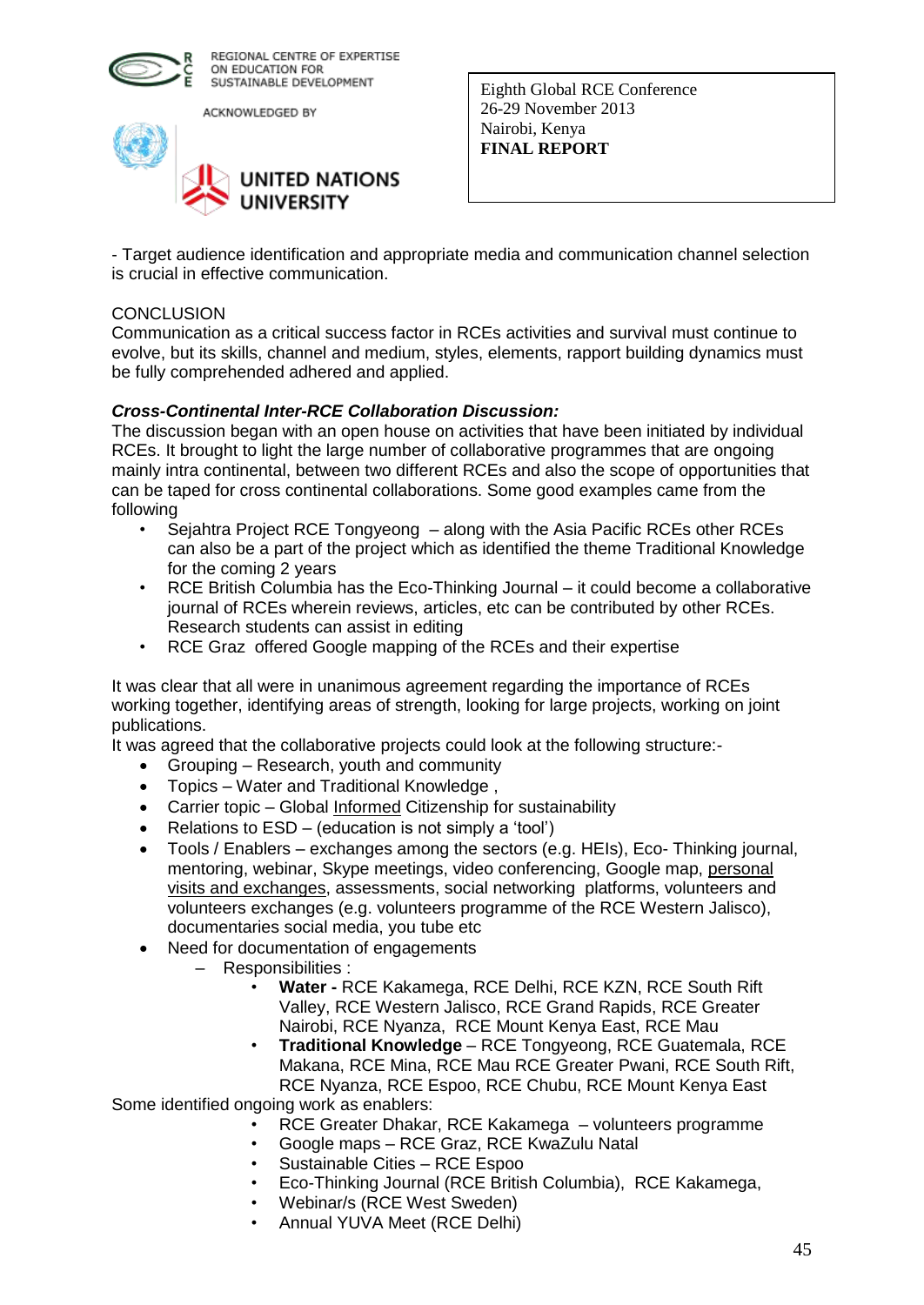

ACKNOWLEDGED BY



Eighth Global RCE Conference 26-29 November 2013 Nairobi, Kenya **FINAL REPORT** 

#### **Annex 7 Strategic Discussions Part I**

## *Capacity Development Discussion:*

We need to consider the meaning of capacity development and the context within which we function. We are developing our individual, organizational, and network capacities. How do we sustain ourselves? What are our capabilities? We have lost some RCEs. How can we support strong RCEs? We want to support dynamic processes and cultivate strong management, through governance and transformative learning and research.

*Core Questions:*

- 1. What is capacity development in your RCE context?
- 2. What challenges/successes have you experienced in planning, implementing, and evaluating capacity development efforts in your RCE?
- 3. What core capabilities have been developed in your RCE?
- 4. How has capacity development contributed to the performance of your RCE?
- 5. What strategies are needed to enhance capacity development?

## *What is capacity development in your RCE context?*

- Skills and awareness for individuals and organizations
- Skills, experience, attitudes to execute activities in sustainable ways
- Build structures, systems to enable financial management, coordination, and leadership
- Use an interdisciplinary approach, but this is a challenge because disciplines are separate from each other. How best to integrate to achieve common competence?
- Transform higher education (University Educators for SD). Create networks of opportunities for training educators- build leadership, professional development, curriculum
- Personal, institutional (coordination, governance), and community empowerment to overcome challenges
- Leadership training for schools, capacity building of teachers and NGOs
- Promotion of active participation of all stakeholders
- Uganda- Work with strong organizations like the World Wildlife Fund
- $-$  Train youth networks
- University-based RCEs develop curriculum. Recommend having professional graduates be role models for community
- Need to align actions with government and community objectives
- Social learning, coaching events

#### *What challenges/successes have you experienced in planning, implementing, and evaluating capacity development efforts in your RCE?*

- Assumption of varying levels of expertise of established RCEs. How do we mobilize our expertise, whether from professors to local farmers? We need to cultivate the potential of all formal and informal teachers.
- Need to focus on climate change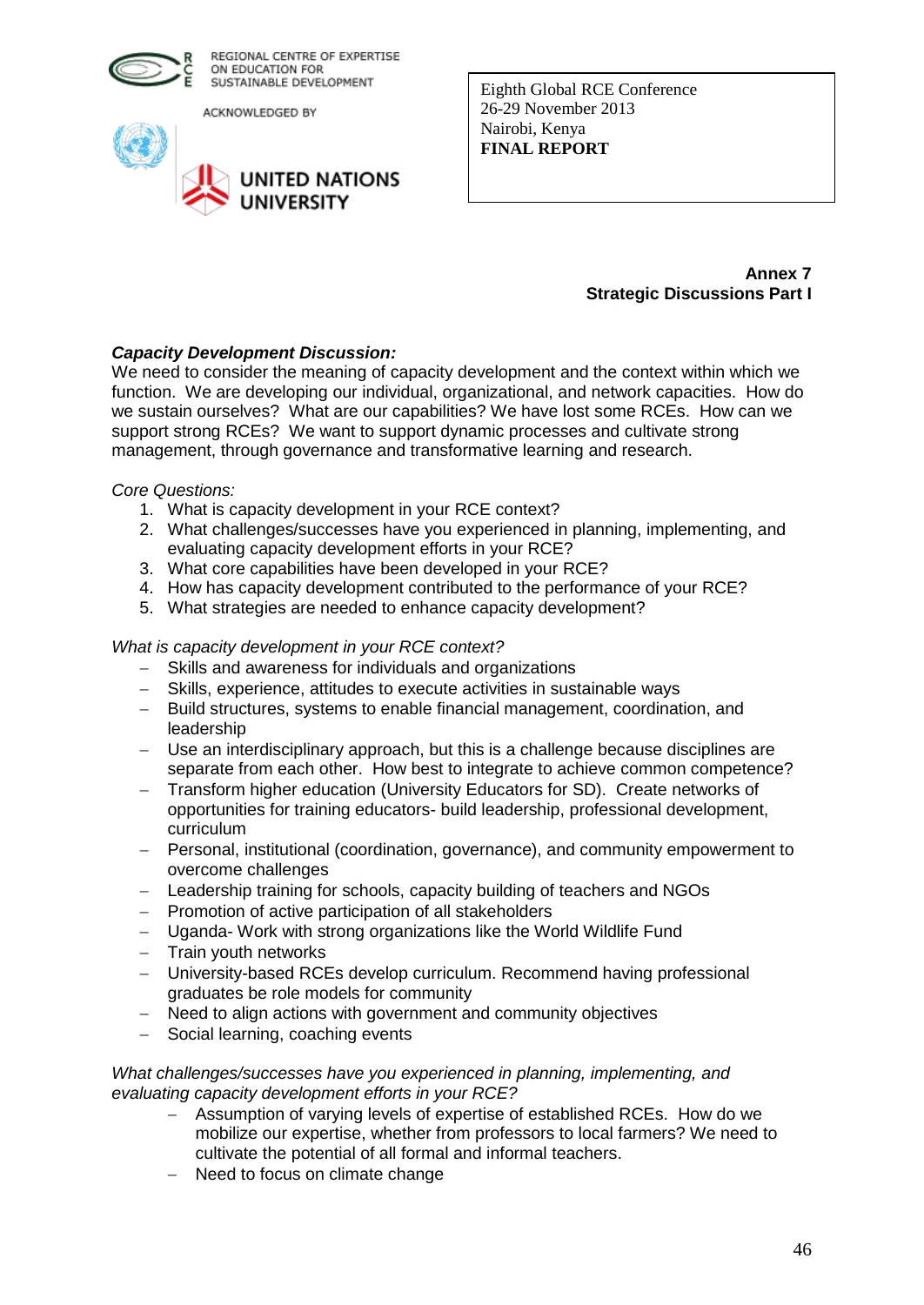

ACKNOWLEDGED BY



# **UNITED NATIONS UNIVERSITY**

Eighth Global RCE Conference 26-29 November 2013 Nairobi, Kenya **FINAL REPORT** 

- How can we mobilize partners? Develop fundraising opportunities? Until now, universities have provided the funding, but we need to find external funding, plus managers with solid skills.
- Support activities and interests- when varying interests with partners, some stakeholders might not be interested and might not participate. Be careful with passive partners.
- Funding challenges, conflicting interests, and new people with different expectations. Some become passive members or don't come back. How do we secure buy-in vs. losing members?
- Less effective governance, with loose networks, no norms, different expectations. The hosting RCEs hold the burden to organize meetings, with pressure to coordinate, strengthen governance, and share resources.
- Some organizations have their own strengths, while others are weaker.
- Struggle with planning meetings- members can't attend from different institutions
- We need to make partners aware of RCEs
- We need to clarify and make stakeholders understand relevant issues. Beware of stumbling blocks and cultural interests. For example, how do groups work with women when they are not included?
- Essential to consider how to motivate members to be interested to join. Find champions of ideas. Develop friendships and relationships.
- For success, it is important to work with policy makers. Make issues locallyrelevant and culturally-appropriate, i.e., be aware of gender roles, rules in homes, and mobilization resistance. If there is a problem with stakeholders, we need to bring them on-board.
- We need to find projects with minimal costs. Work with housewives and local governments. If we include women, then we can do outreach to women, when and where men can't.
- Use all local, natural resources.
- Nurture shared interests in ESD, health, and economic issues. Bring diverse people together. Looseness within the organization can be strength, to allow for flexibility.
- We need strategic plans so we know what we need to offer.
- Implementation- change techniques over time, as needed.
- Operational resistance to good sustainable practices, e.g., turning off lights
- Increase sustainable literacy and livelihoods
- Develop youth networks. Some youth are not exposed to ESD, need to capacitate youth. Bring on-board, train on a clear message, and help them develop event-planning skills.
- Do we have more challenges than success? We need to transform our challenges into opportunities. How can we work with and focus on solutions? We need to have solutions by our conference next year.

## *What core capabilities have been developed in your RCE?*

*How has capacity development contributed to the performance of your RCE?*

- To achieve success, we need to tap into our core capabilities.
- In Nigeria- developing specific projects like biogas research. Promote successes, show how working, have stakeholders be impressed by programs, so they want to get involved. Find local champions.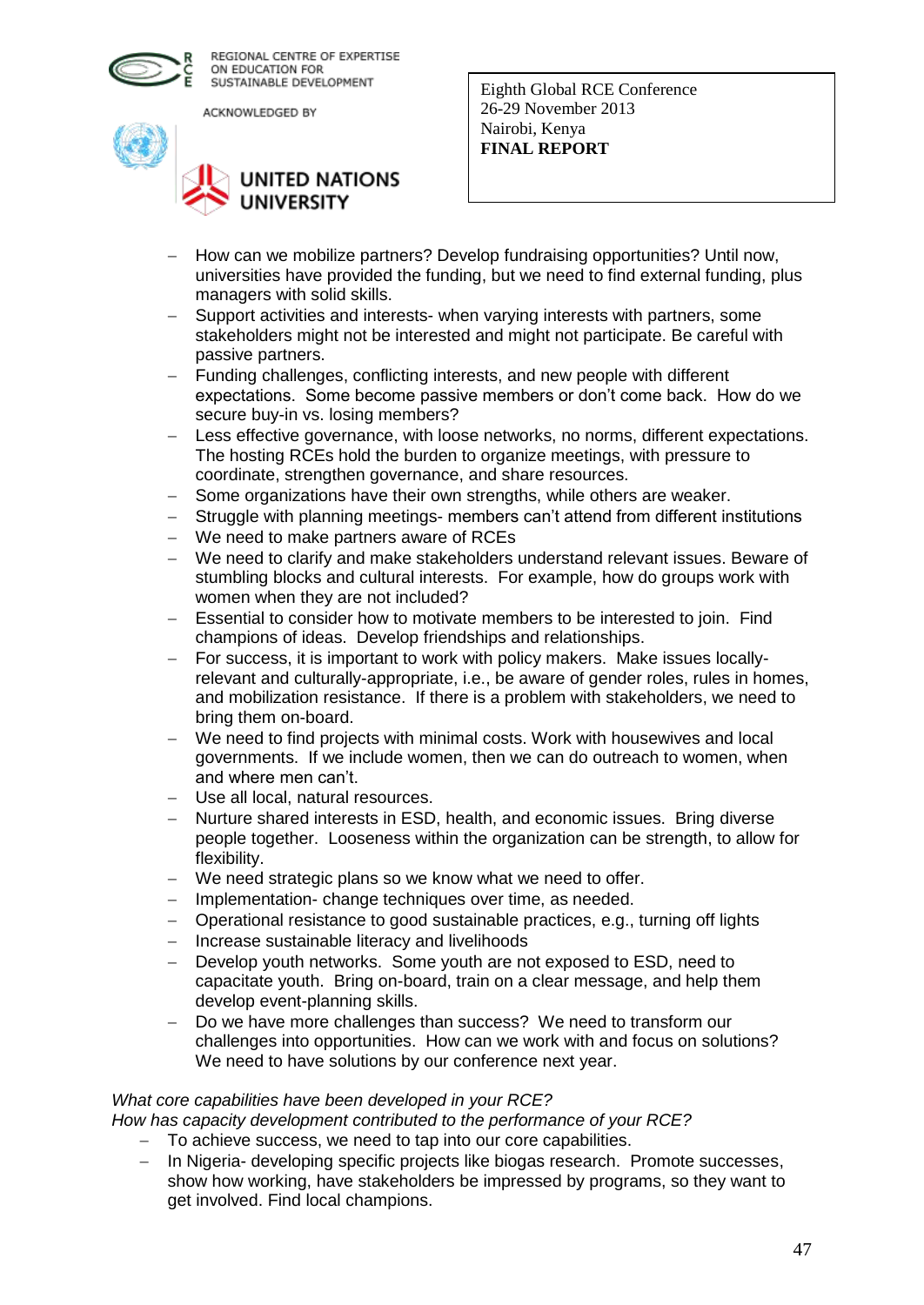

ACKNOWLEDGED BY



Eighth Global RCE Conference 26-29 November 2013 Nairobi, Kenya **FINAL REPORT** 

- Identify the talents of children; work with children who are away from their families. Create apprenticeships. Identify existing talent and help groom.
- Important to be sensitive to ESD contributions. Create pathways to deliver effective curriculum to 1000s of people. Creating network orientations and supporting growth helps with further development.

#### *Action points:*

- Develop youth projects and talents, as well as for women. (Lead: India, Delhi; Nigeria, Kano; Penang; and Dhaka)
- Share experiences and best practices between RCEs, including coordination, fundraising, and governance. Use ICTs, social media, and Portal. (Lead: Abel and UNU-IAS leadership to facilitate Skype calls and manage the website)
- Develop mentorships between older and newer RCEs (Lead: Nigeria, KwaZulu Natal)
- Need to document how challenges have been turned into opportunities and solutions. (Lead: Goal for all by next Global RCE Conference)

#### *Research and Development Discussion:*

The session began with a review of the findings from the R&D session held at the *7th Global RCE Conference* in Tongyeong. These included: an interest in the relationship between types of RCE governance and levels of partner engagement, development of appropriate methods for sustainable technology infusion within communities, developing indicators for processes of learning, comparative studies on good ESD practices in schools, documentation of research methods employed by RCEs, and an understanding of how the concept of RCE has evolved since its inception. As a follow-up to some of these items, 3 areas of discussion took place.

The first discussion group led by Dr. Zinaida Fadeeva (UNU-IAS) focused on *research methodologies*. It was resolved to develop an RCE guidebook on research methods, specifically those building capacity for sustainable livelihoods in a region and analyzing processes of their development for further knowledge sharing. The guidebook would document cases of RCEs that have employed various research methods and methods for data analysis in order to build further regional research and livelihood capacities. A second element of the guidebook would focus on an analysis and evaluation of research methodologies in terms of their applicability to various forms of community-based research. This would build on the work of RCE Graz/RCE Leuphana and a discussion of good practices cases where methods have been applied (e.g., RCE Goa, RCE Katamanga, and RCE Nizhny Novgorod) or where these methods potentially could be applied.

The second discussion group led by Dr. Roger Petry (Luther College, Canada/RCE Saskatchewan) focused on RCE development and implementation of appropriate and *disruptive technology*. Dr. Petry initially presented on how RCEs have the right capacities for generating both appropriate technologies (emerging from and sensitive to the needs of the regions they serve) as well as disruptive technologies (specifically those able to advance the interests of disadvantaged communities and marginalized individuals). He also highlighted the potential for re-inventing historically transformative/disruptive technologies in moving to sustainable production systems using both (1) the local knowledge available to RCEs and (2) the volunteer scholarship model of RCEs. The group then resolved to document RCE case studies showing good practices related to appropriate and disruptive technology on the UNU portal. This included RCE Yogyakarta's student community outreach model, RCE Nyanza's projects on eco-stoves and fish farming demonstrations for food security, and RCE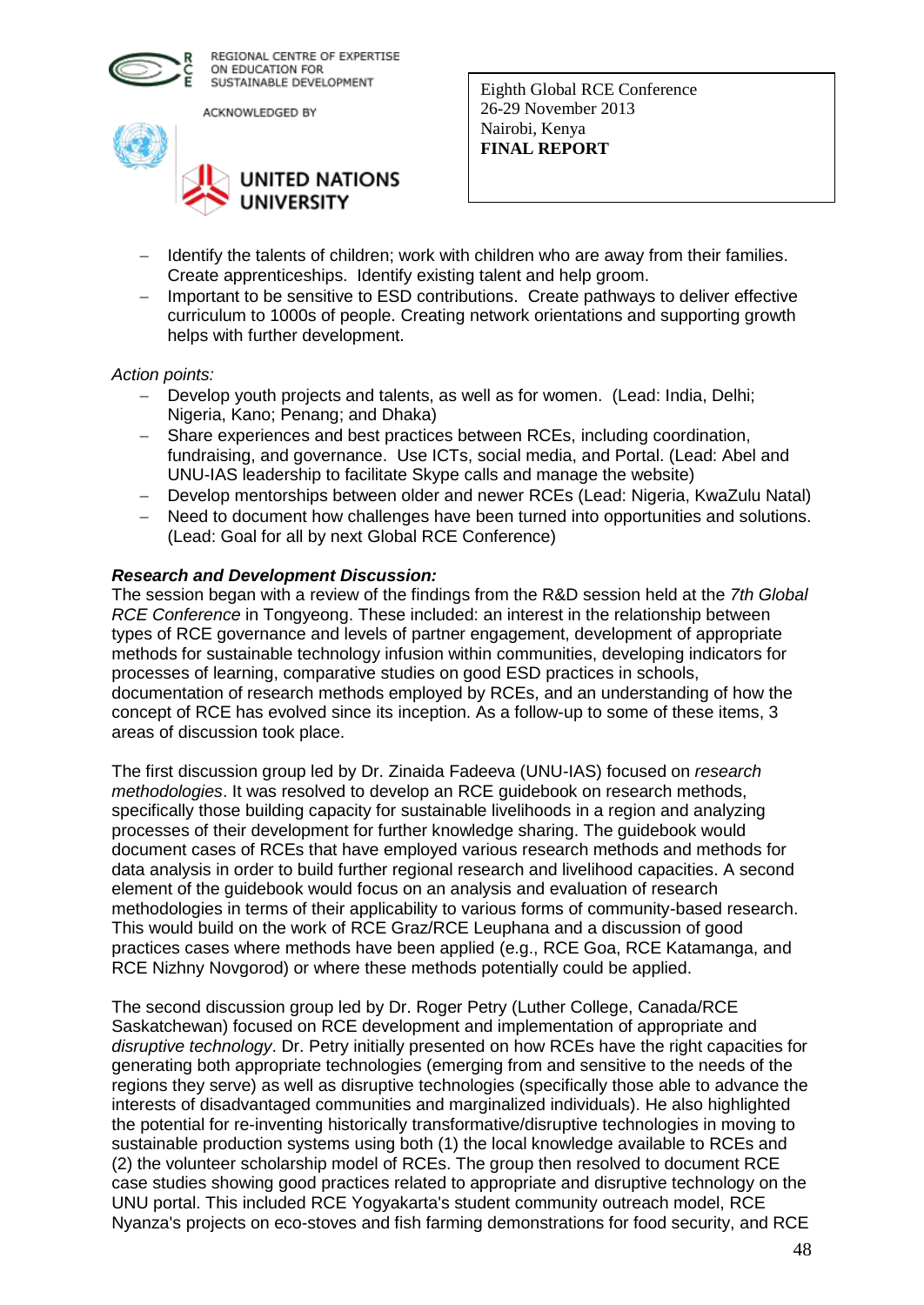

ACKNOWLEDGED BY



Eighth Global RCE Conference 26-29 November 2013 Nairobi, Kenya **FINAL REPORT** 

Saskatchewan's sharing productive capital project for advancing rural livelihoods. A publication would also be developed exploring how to link universities and communities in appropriate technology creation (building on the work of RCE Minna) in ways that allow communities to take ownership of ideas and their implementation. It would also document the role of RCEs in both problem identification within communities and advancing interinstitutional connectivity to advance solutions to these problems.

The third discussion group was led by Dr. Unnikrishnan Payyappallimana (UNU-IAS) on the research role of RCEs in relation to traditional knowledge (TK). A research group was specifically formed to build on the work of the TK thematic discussion earlier in the conference (see summary for the TK session). This group will work on documenting how to revitalize TK through engagement with communities and is expected to develop a working paper.

#### *Public-Private Partnerships Discussion:*

The strategic discussion on Public-Private Partnerships underscored the importance of the private sector as a valuable stakeholder in the RCE network. There were several recommendations made. One was on self-assessment – identifying willing organizations to form partnerships at local, regional and international levels; and identifying where RCEs can become "consultants" in CSR policies. It was also advised to create an appropriate, functional and formal RCE structure for corporations to commit to RCEs, and create professional branch for RCEs to become expert resources in ESD. RCEs must be visible for corporations to reach out for ESD expertise. RCEs must be able to communicate their competitive advantage to potential external partners, and set up training seminars/workshops for corporations and public organizations.

It was also recommended to establish a kind of sustainable development fund (monetary, capacity, mentoring, and knowledge) to promote ESD with RCEs. RCEs should develop sustainable development business competition (economic, environmental, or social innovation), and tap into RCE experts as "Judges", creating mutual public-private partnerships. RCEs need to share best practices and learning processes, and to use the self-assessment tool already developed to identify local needs.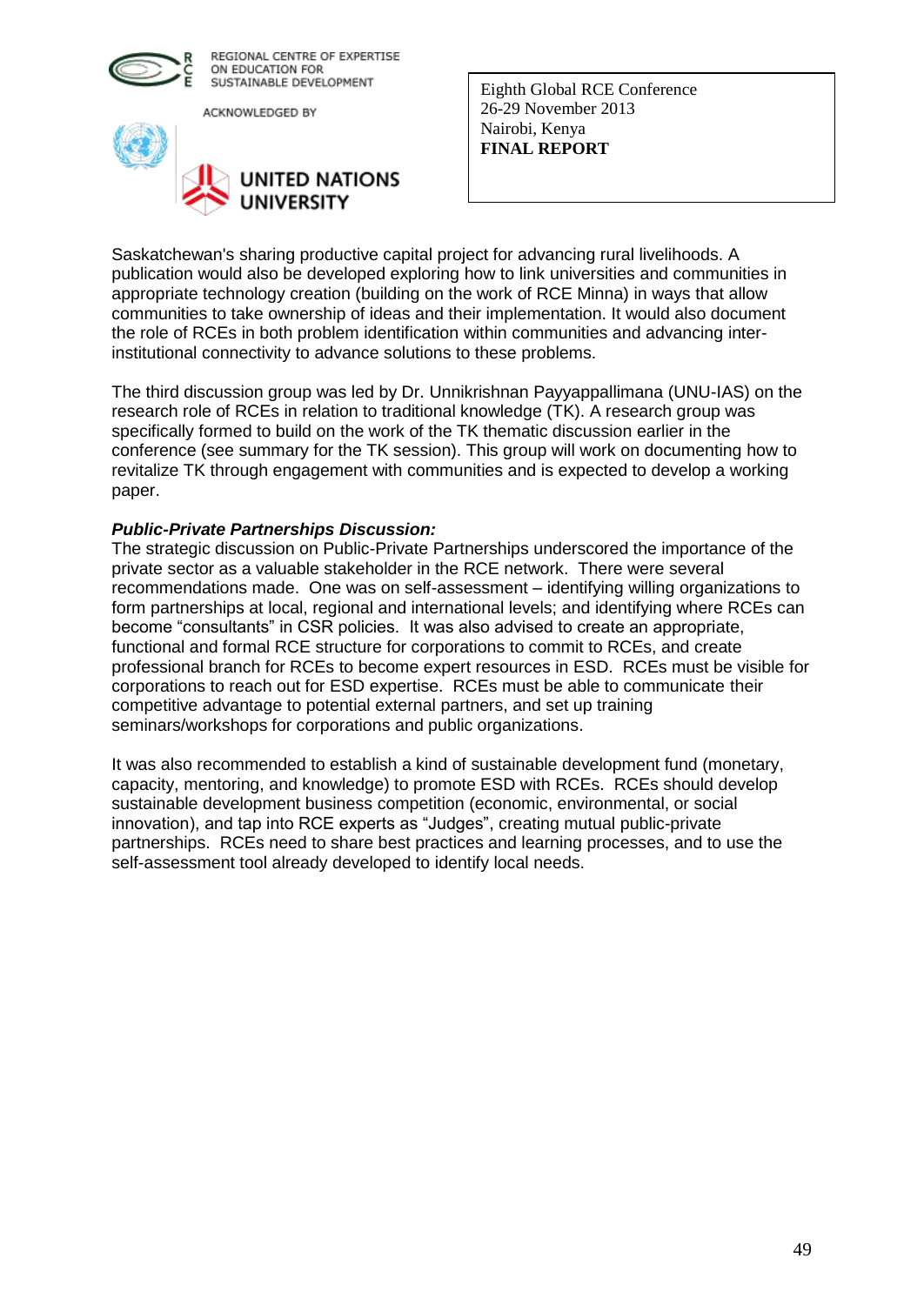

ACKNOWLEDGED BY



Eighth Global RCE Conference 26-29 November 2013 Nairobi, Kenya **FINAL REPORT** 

#### **Annex 8 Strategic Discussions Part II**

## *Governance and Coordination Discussion:*

RCEs are expected to operate within well-defined governance and coordination structures to enable the pooling of expertise and sharing of resources for the implementation of ESD projects. The 25 participants who attended this session deliberated various governance and management structures (networked governance strategies) that are suited to taking advantage of ESD capacities and resources distributed within an RCE network. Processes of coordination within different RCEs were shared. Participants reflected on the challenges and successes in governing and coordination an RCE network. The discussion ended with suggestions of potential collaborative actions for implementation in 2014. Wendy Burby (RCE Pune) and Abel Atiti (UNU-IAS) facilitated the discussion.

*Main points that emerged from participant deliberations:*

- Do we discuss governments and states in governance and co-ordination, or do we discuss governance and co-ordination within the RCEs? A focus on networkedgovernance structures in RCEs was agreed upon.
- Strategies to get governments involved in RCE projects and activities highlighted, e.g. involving policy makers in RCE activities.
- A coordinated structure at international, national, regional level, as well as within the RCE centre. How can we enhance functioning of the entire structure as a whole? A focus on coordination of global RCE network as an entity.
- Governance structures need to be designed to capture decision making processes which are decentralized and characterized by fluidity
- Participatory budgeting (RCE Pune) Some of the major areas of improvement are in outreach, transparency of process, institutionalizing the processes in slum localities, institutionalizing the role of the corporate, enhanced practice and experimentation with public deliberation processes, and year-round engagement
- Some of the major achievements have been the simplicity of the process for citizens, that it has been take place regularly every year, a substantial quantum of funds has been allocated and there is some response to suggestions from the poor
- Strategic plan for a Governance structure (RCE Greater Portland)
- Embracing Sustainability, Inclusive participation, Equity and Environmental Justice, Transparency and Accountability as core values.
- Trust, mutuality and common identity are critical for an RCE to produce the maximum possible ESD value, greater than the sum of what each single stakeholder could achieve without collaboration.

## *Action points for implementation in 2014*

- Making better use of the portal in sharing governance mechanisms that work.
- African RCEs- working on the UBUNTU Philosophy share module on governance.
- RCEs to come up with their own websites
- Capacity building of the RCEs on networked-governance
- Ongoing appreciative evaluation and assessment processes to capture aspects of RCE governance
- Conduct research on governance and coordination structures of RCEs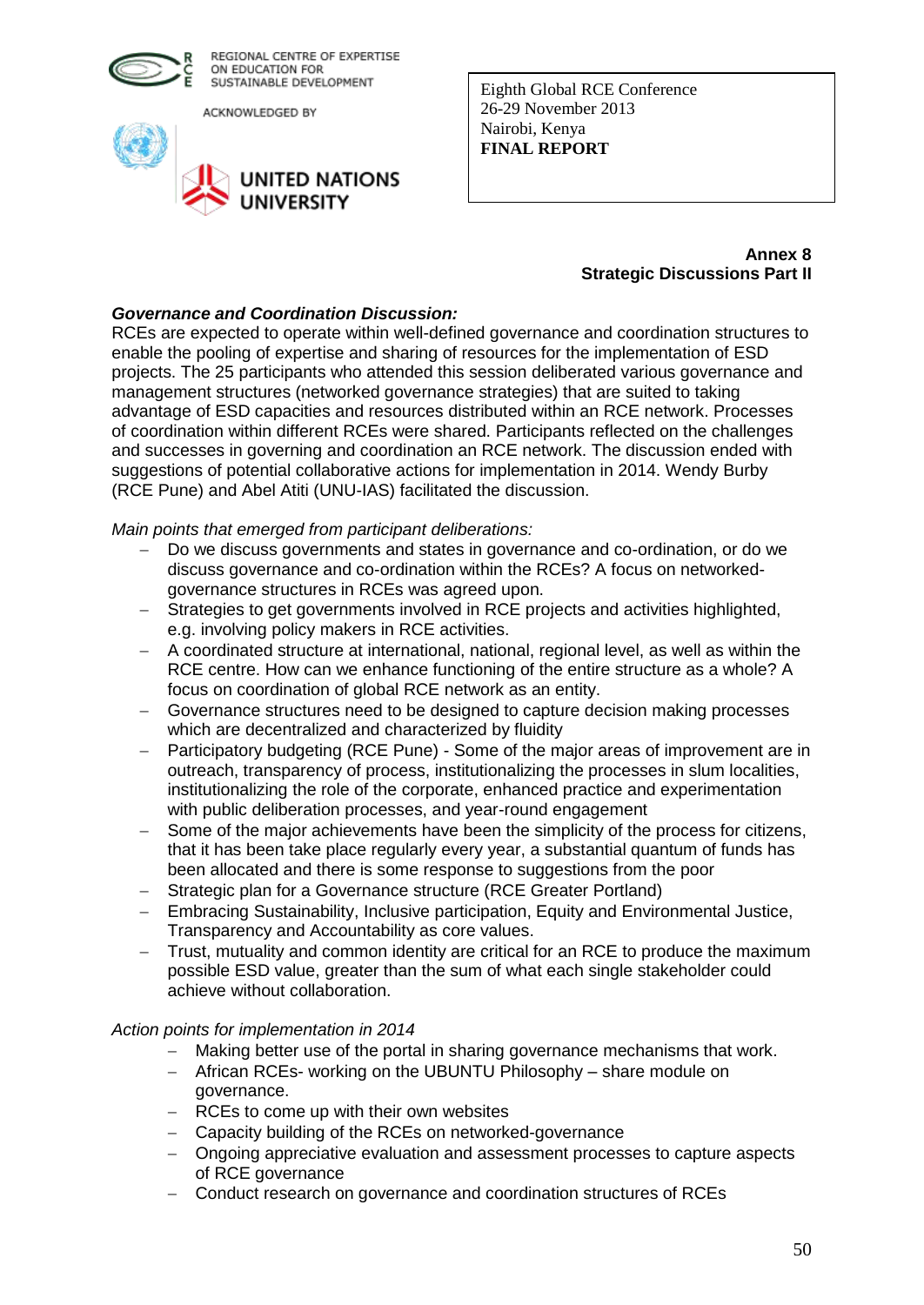

ACKNOWLEDGED BY



Eighth Global RCE Conference 26-29 November 2013 Nairobi, Kenya **FINAL REPORT** 

## *RCE Assessment and Evaluation Discussion:*

At the outset, Ms. Shabana Kazi (RCE Goa) spoke about the evaluation exercise that was recently undertaken along the lines of appreciative inquiry involving key stakeholders of the RCE Goa network. She first provided a background about RCE Goa and then shared details about the approach & methodology, and, outcomes & learning of the self-evaluation exercise that was undertaken.

The floor was subsequently opened so as to solicit feedback, suggestions and comments on the whole process. Some of the highlights of the discussion that took place are:

- There were some concerns raised with respect to the time and resources entailed in following such a model. However, it was established that in light of the closing of the DESD next year, and also to improve and strengthen individual RCE – the exercise was highly beneficial and strongly recommended. However, RCEs have the leeway to opt for a formal/ informal procedure, depending upon the time and resources available.
- Certain tools such as outcome mapping and the use of an indicator framework were also recommended
- Potential indicator sets could include the following dimensions:
	- RCE Health: number of committed stakeholders, funding, stability and structure
	- Social Impact: coverage of ESD using students, government officials, civil society etc. as a medium and target.
	- Communication Strategies: various outreach mechanisms such as webpage, social networks, newsletters etc.
- The option of integrating evaluation as an assessment mechanism into on-going RCE activities as and when they are undertaken was also suggested
- The possibility of doing a collective evaluation process continent-wise could be looked into
- The prospect of recruiting students from Universities to help with the evaluation exercise was also suggested

Following the discussion, the suggested follow up action points are summarized below:

- Continue to pursue evaluation of RCEs that would like to undergo the process along the appreciative inquiry lines (RCE Bangalore, RCE Western Jalisco and a few RCEs in Africa)
- Collect case studies/different methodological approaches towards RCE Evaluation and Assessment;
	- Either as a stand-alone exercise, or
	- Inbuilt into on-going RCE activities, or
	- Structured into current reporting frameworks